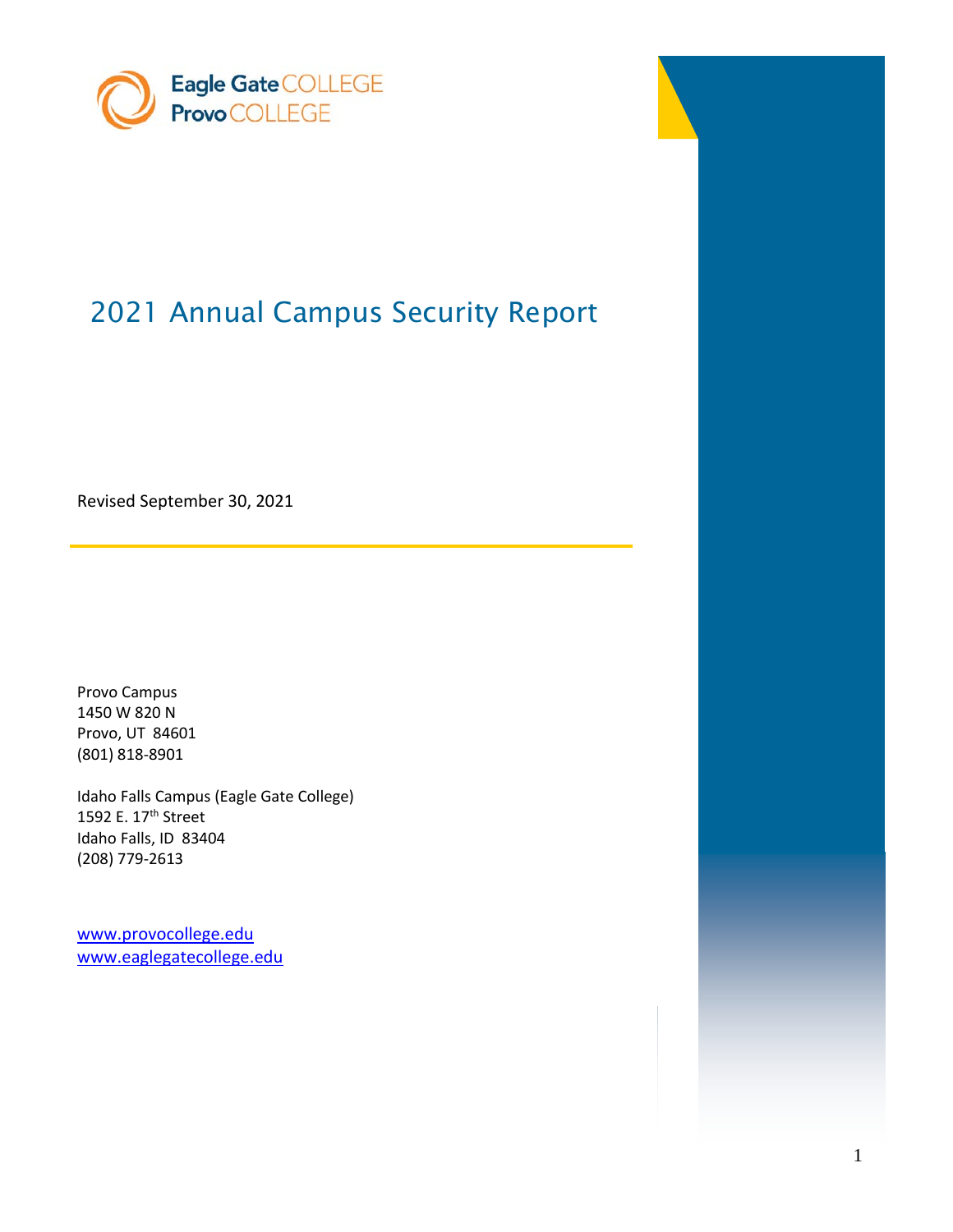

# **Table of Contents**

| OVERVIEW OF PROVO AND EAGLE GATE'S COMMITMENT AND RESPONSIBILITY 4                         |  |
|--------------------------------------------------------------------------------------------|--|
|                                                                                            |  |
|                                                                                            |  |
|                                                                                            |  |
|                                                                                            |  |
|                                                                                            |  |
|                                                                                            |  |
|                                                                                            |  |
|                                                                                            |  |
|                                                                                            |  |
|                                                                                            |  |
|                                                                                            |  |
|                                                                                            |  |
|                                                                                            |  |
|                                                                                            |  |
|                                                                                            |  |
|                                                                                            |  |
|                                                                                            |  |
|                                                                                            |  |
|                                                                                            |  |
| POLICIES AND PROCEDURES TO COMPLY WITH TITLE IX REGULATIONS  11                            |  |
|                                                                                            |  |
|                                                                                            |  |
| Policy on the Awareness and Prevention of Dating Violence, Domestic Violence, Stalking and |  |
|                                                                                            |  |
|                                                                                            |  |
|                                                                                            |  |
|                                                                                            |  |
|                                                                                            |  |
|                                                                                            |  |
|                                                                                            |  |
|                                                                                            |  |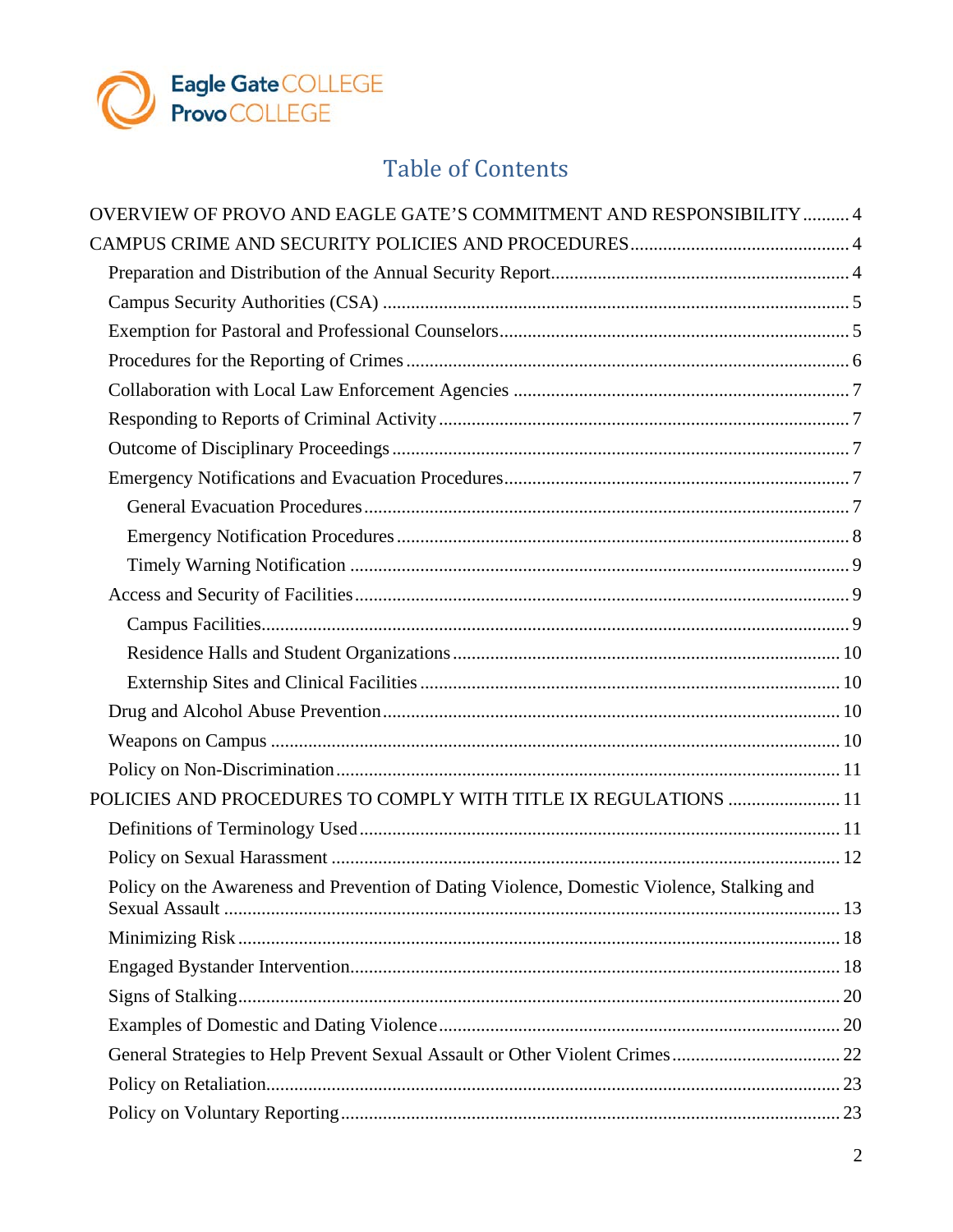

| Program to Prevent Domestic Violence, Dating Violence, Sexual Assault and Stalking  24 |  |
|----------------------------------------------------------------------------------------|--|
|                                                                                        |  |
|                                                                                        |  |
|                                                                                        |  |
|                                                                                        |  |
|                                                                                        |  |
|                                                                                        |  |
|                                                                                        |  |
|                                                                                        |  |
|                                                                                        |  |
|                                                                                        |  |
|                                                                                        |  |
|                                                                                        |  |
|                                                                                        |  |
|                                                                                        |  |
|                                                                                        |  |
|                                                                                        |  |
|                                                                                        |  |
|                                                                                        |  |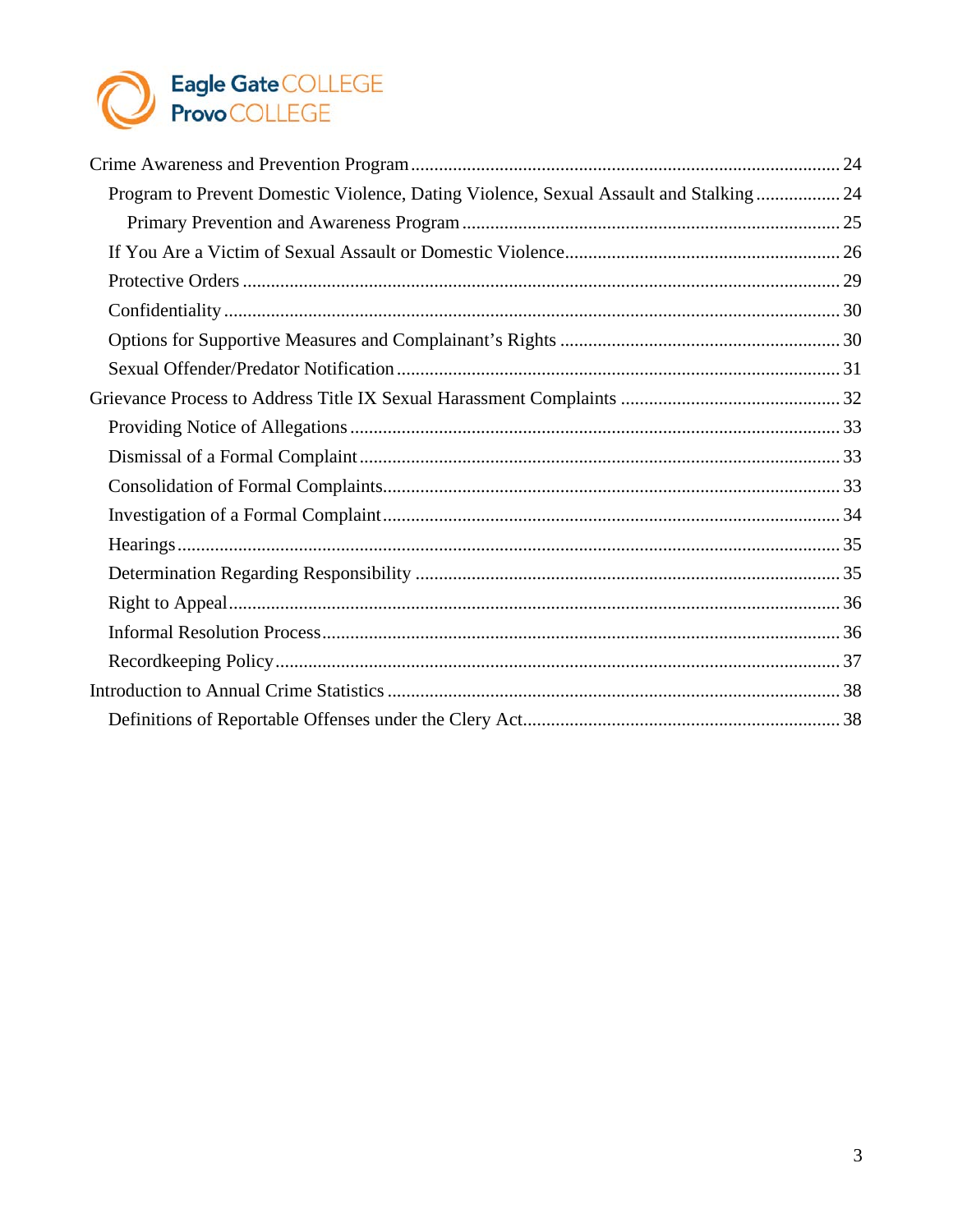

# <span id="page-3-0"></span>**OVERVIEW OF PROVO AND EAGLE GATE'S COMMITMENT AND RESPONSIBILITY**

Provo College and Eagle Gate College (referred to also in this document as "the Colleges") are committed to providing a reasonably safe and secure environment for students and employees to study and work. Although the Colleges cannot guarantee that crimes will never be committed on campus or on public property within close proximity to the campus, the Colleges take reasonable and effective measures to minimize the risk. In that regard and on an annual basis, the Colleges provide their students and employees with safety and securityrelated services offered by the Colleges, which are in compliance with the Jeanne Clery Disclosure of Campus Security Policy and Campus Crime Statistics Act (commonly referred to as "The Clery Act") signed in 1990. Our responsibilities under The Clery Act include but are not limited to the following:

- By October 1 of each year, publish and distribute an Annual Campus Security Report to students and employees, which includes: 1) Crime statistics for the prior three years; and 2) policies regarding various safety and security measures, campus crime prevention programs, and procedures followed in the investigation and prosecution of alleged sex offenses.
- Inform all students and employees about the existence of the Annual Security Report and its accessibility via the Colleges' websites, the Intranet and in hardcopy format.
- Disclose crime statistics for on-campus facilities and public property immediately adjacent to the campus, which are obtained from various resources, including local law enforcement and school officials who have significant responsibility for student and school activities.
- Provide timely warning notices, as applicable, for crimes covered by the Clery Act that have been committed and represent a threat to employees and students.
- Maintain Clery Incident Reports at each campus which record crimes that are reported to the campus, or those of which the campus is made aware.

# **CAMPUS CRIME AND SECURITY POLICIES AND PROCEDURES**

<span id="page-3-1"></span>The following policies have been developed and adopted by Provo College and Eagle Gate College in order to comply with all aspects of The Clery Act and to demonstrate the Colleges' commitment to crime prevention and the safety of our campus environment. The Clery Act requires all colleges that participate in federal financial aid programs to maintain and disclose information regarding certain crimes on and near their respective campuses. Compliance is monitored by the United States Department of Education.

#### Preparation and Distribution of the Annual Security Report

<span id="page-3-2"></span>In tandem with the Colleges' responsibilities under The Clery Act, students and employees are encouraged to take personal responsibility for their conduct and actions, which may enhance the educational experience for all students. Additionally, a well-informed campus community helps to create a safety-conscious environment. To that end, the Colleges publish an Annual Security Report no later than October 1 of each year and announces its availability to all students and employees. Provo College and Eagle Gate College encourage all students and employees to use the Annual Security Report as a guide to improve safety on and off campus. The report can be located on the Colleges' website at [https://www.provocollege.edu/disclosures/campus-security-crime](https://www.provocollege.edu/disclosures/campus-security-crime-report/)[report/](https://www.provocollege.edu/disclosures/campus-security-crime-report/) and a free hardcopy of the report can be requested at any time by contacting the Campus Director. Additionally, enrolling students are provided with information on how to access the report and what it includes. The creation and distribution of the Annual Security Report is a joint responsibility of the Campus Security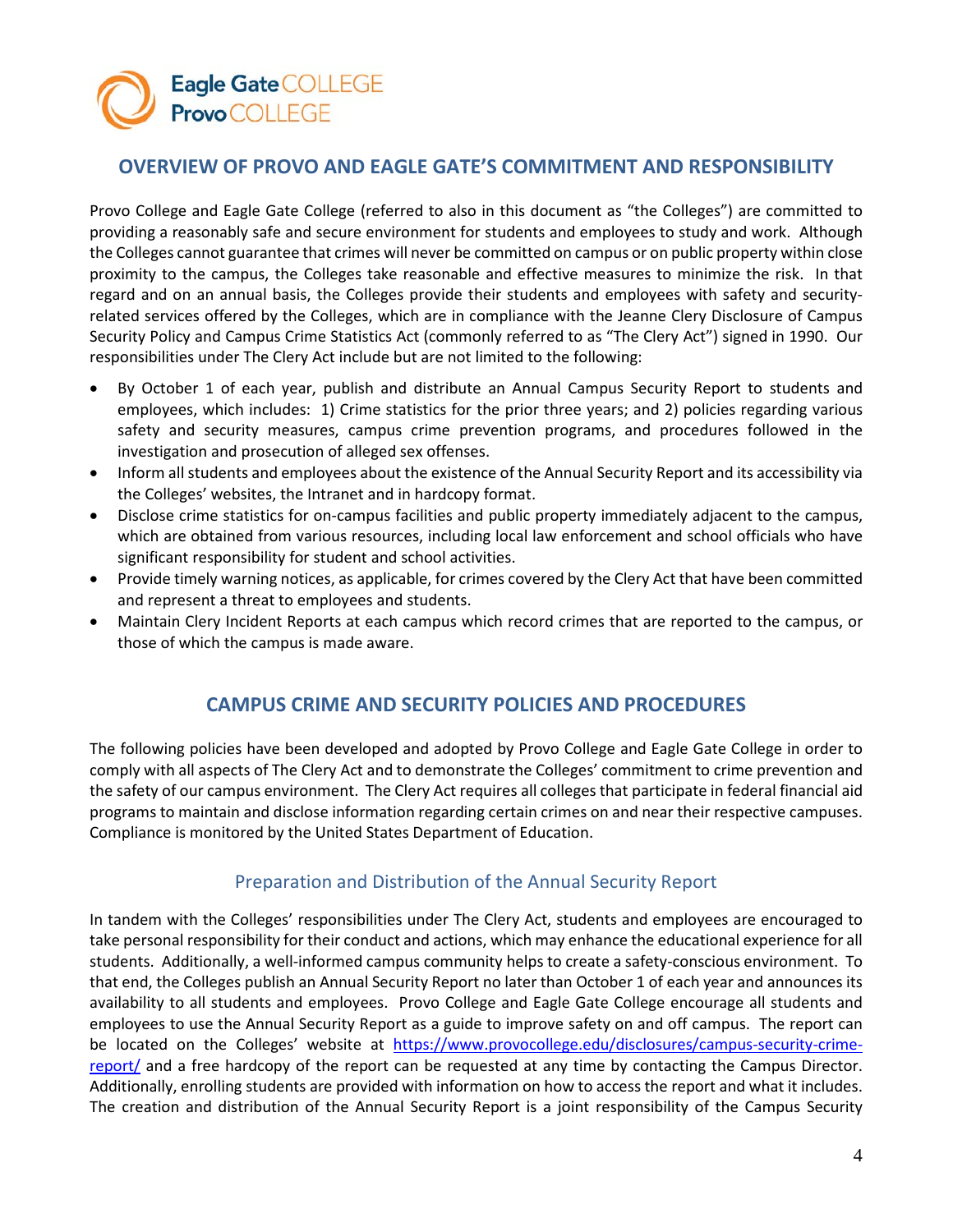

Authorities (CSAs) and Corporate Management, along with cooperation from the local law enforcement authorities.

# Campus Security Authorities (CSA)

<span id="page-4-0"></span>The Jeanne Clery Disclosure Act defines a Campus Security Authority (CSA) as an official of an institution who has significant responsibility for student and campus activities and who is specified in an institution's statement of campus security policy as an individual to which students and employees should report criminal offenses. The function of a CSA is to report to the official or office designated by the institution to collect crime report information those allegations of Clery Act crimes that he or she receives. At Provo College, the "official or office" designated to collect crime report information and assist CSA's in the handling of campus crimes and emergency situations is the Corporate Safety Team (CST), which is comprised of the following Corporate Officers:

| <b>Name</b>                | <b>Title</b>                    | Telephone      | <b>Email Address</b> |
|----------------------------|---------------------------------|----------------|----------------------|
| Dr. Navneet (Sunny) Bhasin | <b>Chief Operations Officer</b> | (510) 743-2768 | NBhasin@unitek.com   |
| Don Corvin                 | Senior VP of Compliance         | (949) 590-4882 | DCorvin@unitek.com   |
| Ariana Afshar              | Corporate Counsel               | (949) 590-4886 | AAfshar@unitek.com   |

The Colleges designate each Campus Director as a Campus Security Authority (CSA) for his or her respective campus. In addition, the Colleges require each Campus Director to designate two additional CSA's to ensure the availability of a CSA at all times during normal business hours and in the event of a campus crime and/or the reporting of such. Along with the Campus Director, CSA's at the campus may include Program Directors, departmental managers or other applicable associates as determined by the Campus Director.

The designated CSA's as of the date of this Annual Security Report are as follows:

| <b>Campus</b>      | <b>Name</b>              | <b>Title</b>                            |
|--------------------|--------------------------|-----------------------------------------|
| Provo              | Kristen Whittaker        | <b>Campus Director</b>                  |
| Provo              | <b>Rodney Goodfellow</b> | <b>Facility Manager</b>                 |
| Provo              | Somerset Warner          | Dean of Nursing                         |
| <b>Idaho Falls</b> | Felicia Wright           | <b>Campus Director</b>                  |
| <b>Idaho Falls</b> | Chris Dixon              | <b>Assistant Director of Admissions</b> |
| <b>Idaho Falls</b> | Rochelle Mertz           | <b>Assistant Dean</b>                   |

All CSA's receive applicable training in Clery Act compliance and on the policies and procedures outlined in this Annual Security Report. The Colleges do not employ campus police or security personnel, and CSA's are noncommissioned with no authority to arrest an individual other than the ability to make a Citizen's Arrest. Therefore, each campus CSA relies on local law enforcement to arrest an individual suspected of a reported crime or offense, as applicable.

## Exemption for Pastoral and Professional Counselors

<span id="page-4-1"></span>The Clery Act excludes two types of individuals from Clery reporting requirements even though they may have significant responsibility for student and campus activities. Therefore, the following two persons, when operating in the capacity described below, cannot be considered as CSA's: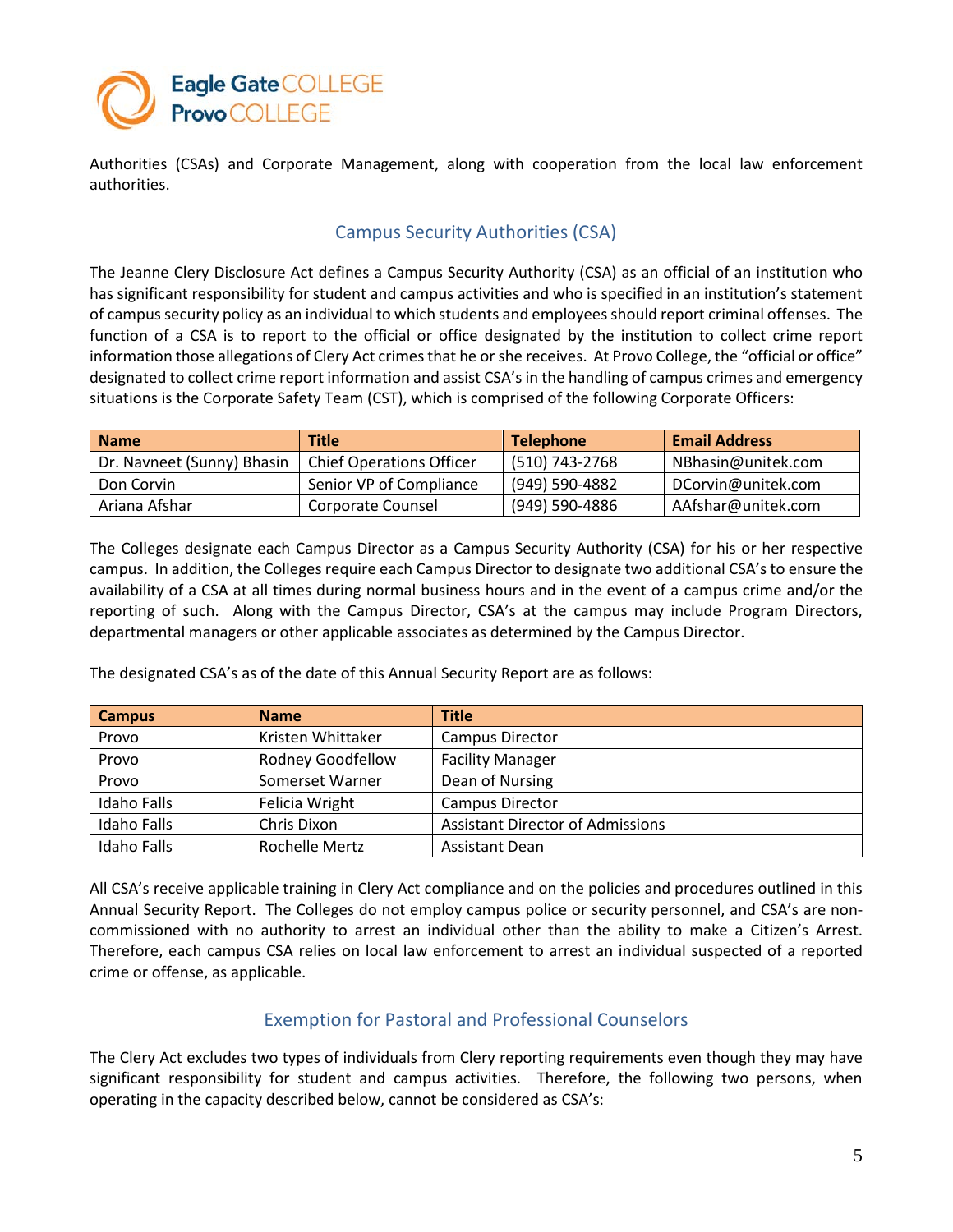

- Pastoral Counselor A person who is associated with a religious order or denomination, is recognized by that religious order or denomination as someone who provides confidential counseling and is functioning within the scope of that recognition as a pastoral counselor.
- Professional Counselor A person whose official responsibilities include providing mental health counseling to members of the institution's community and who is functioning within the scope of the counselor's license or certification.

<span id="page-5-0"></span>However, the Colleges do not employ in-house counselors, including pastoral or professional counselors.

## Procedures for the Reporting of Crimes

Provo College and Eagle Gate College encourage and request that students, faculty and associates accurately and promptly report all crimes witnessed or personally experienced while on campus or on surrounding property to the appropriate police agencies, when the victim of a crime elects to, or is unable to, make such a report. For an emergency occurring on campus or in any public areas immediately adjacent to or accessible from the campus which requires fire, police, or medical assistance, first dial 9-1-1. Immediately after dialing 9-1-1, report the occurrence to any CSA who is in the closest proximity to you.

The Colleges maintain procedures which allows for victims or witnesses to report crimes on a voluntary, confidential basis for inclusion in the annual disclosure of crime statistics. In a non-emergency situation, the occurrence should first be reported to one of the CSA's designated for the respective campus. The CSA will complete a Clery Incident Report based on the information provided by the victim and/or witnesses. The Clery Incident Report includes the nature, date, time, and general location of each crime, along with the disposition of the reported occurrence. Once completed, the Clery Incident Report is forwarded to the Corporate Safety Team for review and determination of any further actions to be taken. Depending on the nature and severity of the occurrence, further actions may include an alert, investigation, disciplinary proceedings, or no further action. Copies of the reports are maintained with the CSA's and with the Corporate Safety Team for compilation and inclusion in the Annual Security Report, as they pertain to Clery reporting requirements.

Information will be withheld from Clery Incident Reports only in the event that disclosure could result in compromising an ongoing criminal investigation, jeopardizing the safety of an individual, causing a suspect to flee or evade detection, or causing evidence to be compromised or destroyed. All crimes tracked on the Clery Incident Reports will be reported in the Annual Security Report if they are determined to be reportable crimes under the Clery Act. Only a reportable crime that is determined to be "unfounded" or "false" as a result of a law enforcement investigation will be excluded from the Annual Security Report. Information contained on the Clery Incident Reports will be updated, as applicable, based on additional information provided by law enforcement authorities.

Provo College has also set up an email address that students can use if they wish to report non-emergency criminal activity on a voluntary, confidential basis. That email address is [campussafety@provocollege.edu.](mailto:campussafety@provocollege.edu) Crimes which are reported in this manner and which meet the definition of a Clery Act crime are also included in the Annual Security Report.

The Colleges do not maintain campus police or security departments within their campuses; therefore, the Colleges do not maintain a daily crime log.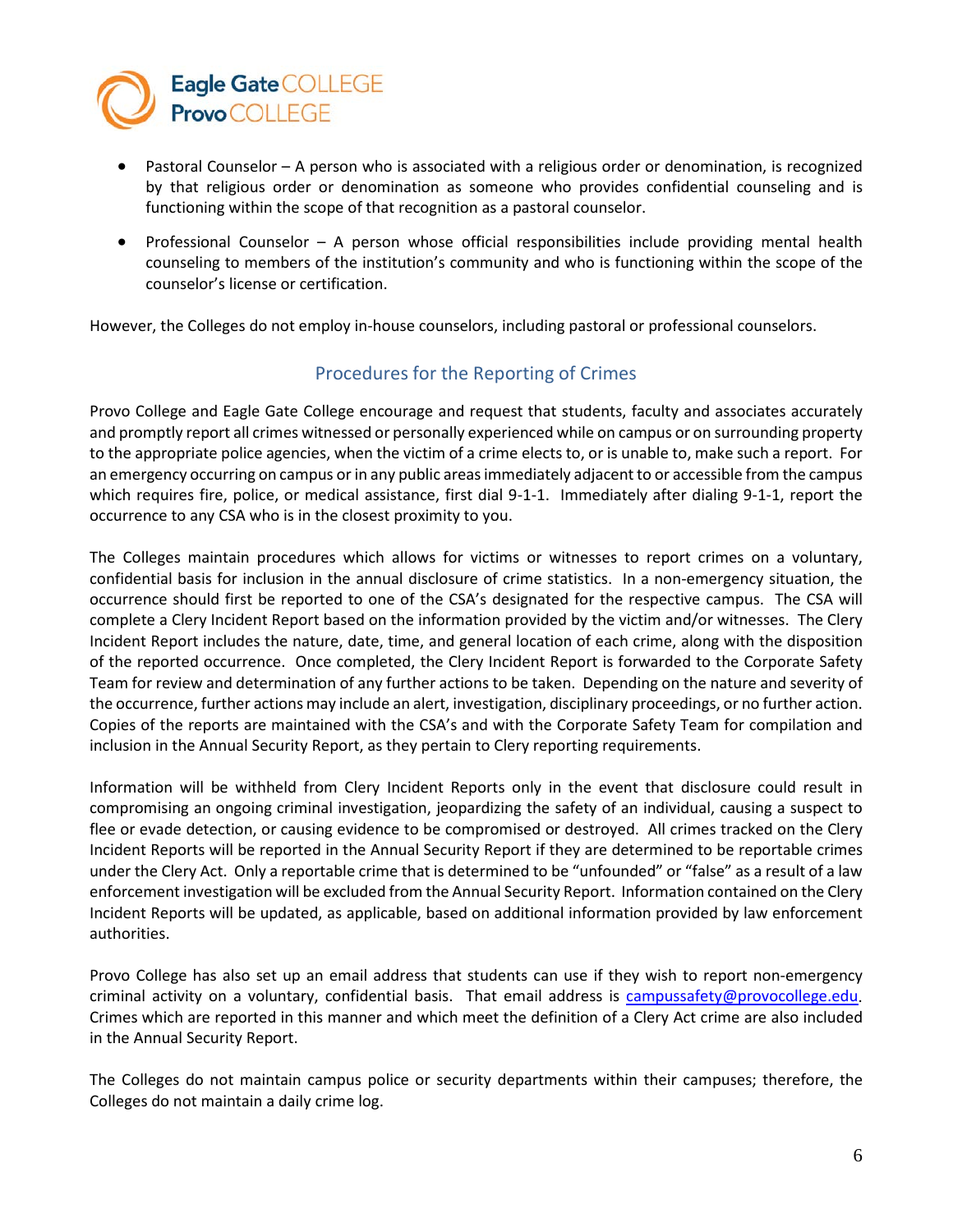

# Collaboration with Local Law Enforcement Agencies

<span id="page-6-0"></span>The Colleges make reasonable, good faith efforts to obtain Clery Act crime statistics from local law enforcement agencies that have jurisdiction over the institution's Clery Act geography as defined in this report. These statistics, along with those statistics obtained from the CSA's, are included in the Annual Security Report. The Colleges do not independently verify the accuracy of statistics obtained from local law enforcement agencies but do provide these agencies with the specific geography to include to help ensure the relevancy and accuracy of these statistics.

# Responding to Reports of Criminal Activity

<span id="page-6-1"></span>In collaboration with local law enforcement when applicable, the Colleges will investigate and appropriately respond to each report of criminal activity, which includes notifying the victim of the outcome of the investigation and any actions taken. If a reported criminal offense involves a student or employee as the alleged offender, the offender is subject to applicable conduct policies and disciplinary procedures. Disciplinary actions may include expulsion for student offenders and termination for employees, as outlined in the Colleges' policies and procedures.

# Outcome of Disciplinary Proceedings

<span id="page-6-2"></span>Upon written request, the Colleges will disclose to an alleged victim of a crime of violence or a non-forcible sex offense the outcome of any disciplinary proceeding conducted by the Colleges against the student(s) who is/are the alleged perpetrator(s). Additionally, the Colleges will disclose results upon written request to a victim's next of kin in cases where the crime resulted in the victim's death.

# Emergency Notifications and Evacuation Procedures

<span id="page-6-3"></span>The Colleges maintain an Emergency Response and Evacuation Plan for each campus, which outlines the duties of responsible parties during emergency situations. The Corporate Safety Team provides guidance and resources for the creation and maintenance of these plans.

## General Evacuation Procedures

<span id="page-6-4"></span>The Colleges test the emergency response and evacuation procedures annually at each campus through announced and coordinated exercises and/or drills. These exercises help to prepare employees and students for an orderly evacuation of campus building(s) in the event of an actual emergency; are used as a method to train building occupants on the safety issues specific to their campus building; and can help to familiarize building occupants with the exit locations and sound of the alarm. These exercises also provide for an opportunity to test the operation of the alarm system. Documentation of these exercises is maintained by the Corporate Safety Team, including a description of the event, the date it was held, and the time the event started and ended. The Colleges do not maintain student housing, and therefore, are not required to perform annual fire drills.

If an alarm sounds, employees and students are instructed to leave their work/study areas and immediately vacate the building using the nearest exit. Some helpful things to remember in the event of an emergency evacuation are:

• Try to remain calm and do not panic.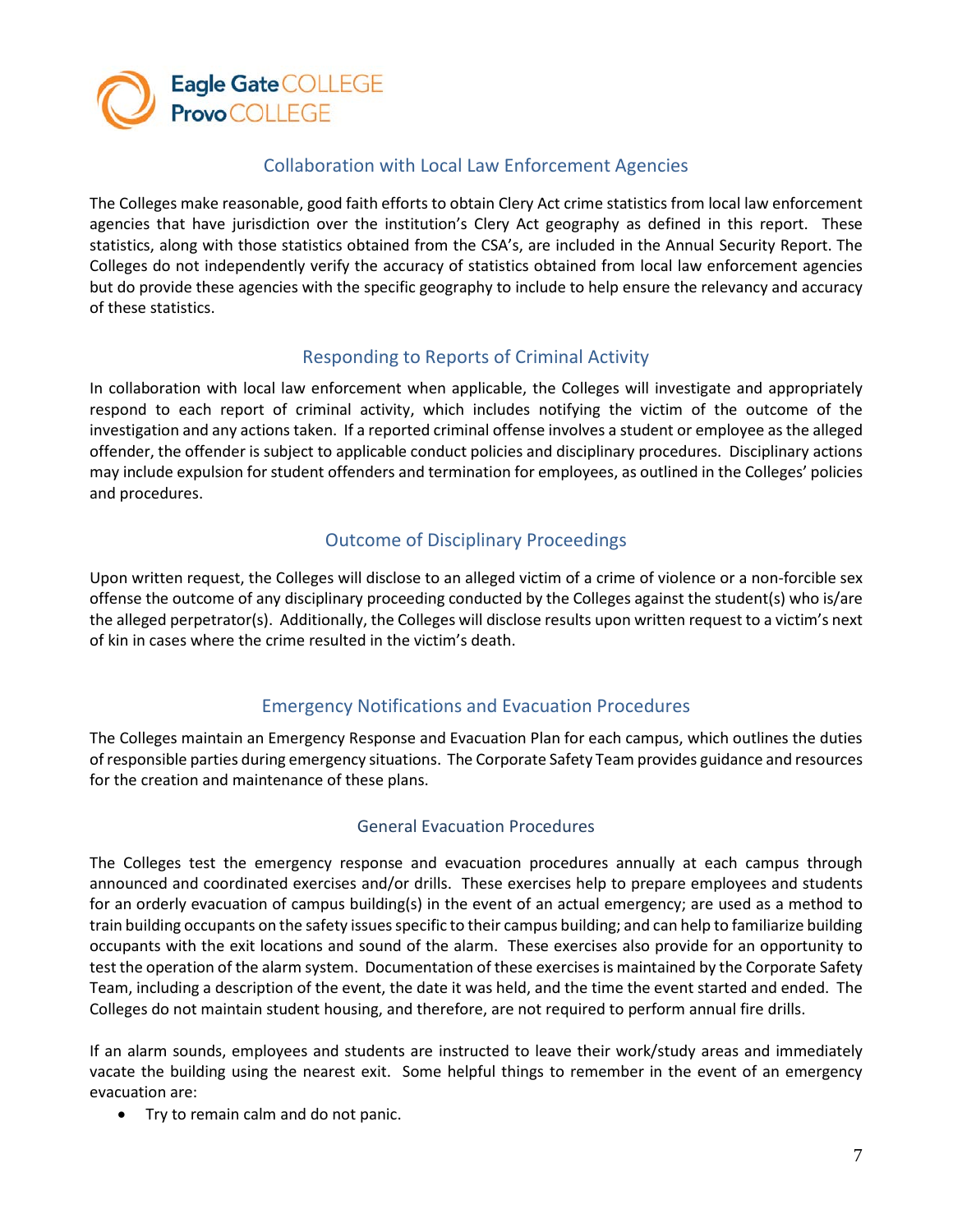

- For multi-story campus locations, always remember to use the stairs. NEVER use the elevators.
- To the best of your ability and without jeopardizing your own safety, help others who may need assistance.
- Leave everything that you cannot easily carry with you.
- Do not re-enter the building unless it is deemed safe to do so by an authorized individual.

Emergency evacuation procedures and exit routes are posted throughout campus buildings. Emergency Response and Evacuation Plans are maintained on the Colleges' intranet system and can be made available to any member of the campus community by submitting a request to the Campus Director.

As mentioned above, the Colleges do not maintain any student housing, and additionally, do not officially recognize any off-campus student organizations. Therefore, the Colleges do not maintain emergency and evacuation procedures for such facilities and do not maintain a Missing Student Notification Policy for such facilities.

#### Emergency Notification Procedures

<span id="page-7-0"></span>All members of the campus community are urged to call 9-1-1 in case of any significant emergency or dangerous situation on campus. Additionally, in the event of an emergency, the CSA will immediately contact the Corporate Safety Team to report the emergency and confirm necessary action.

Upon confirmation of a significant emergency or dangerous situation involving an immediate threat to the health and/or safety of the campus community, the Colleges will, without delay and with taking into account the safety of the community, provide immediate emergency notification, unless such notification would compromise efforts to assist a victim or to contain, respond to, or otherwise mitigate the emergency. This process includes: 1) determining whom to notify (the entire campus community or a subset, local public police and fire authorities, local law enforcement, other public safety personnel, etc.); 2) determining the content of the notification(s); and 3) initiating the notification process. Emergency notifications will be made by some or all of the following methods: fire alarms, emails, text messages, campus-wide announcements, in-person communications, posting on the internal Student Portal, and/or posting on the Colleges' websites. The Colleges utilize the RAVE Mobile Security Alert System to send immediate text warning messages to students and staff in the event of an emergency.

As a matter of reference, the decision to notify the entire campus community versus only a segment or segments of the campus community is dependent on whether there is at least the potential that a very large percentage of the community will be affected by the situation and/or if the situation threatens the operation of the campus as a whole. In situations where only a segment or segments of the campus community are notified, the Colleges will continue to assess the situation to determine if additional notification to other segments is warranted.

Notification to individuals and/or organizations outside the campus community may be warranted if it is determined that the immediate and/or ongoing threat stretches beyond the Clery geography identified in this report. The decision to notify the larger community will be determined by the Corporate Safety Team and may be performed through emails, text messages, phone calls or in-person communications.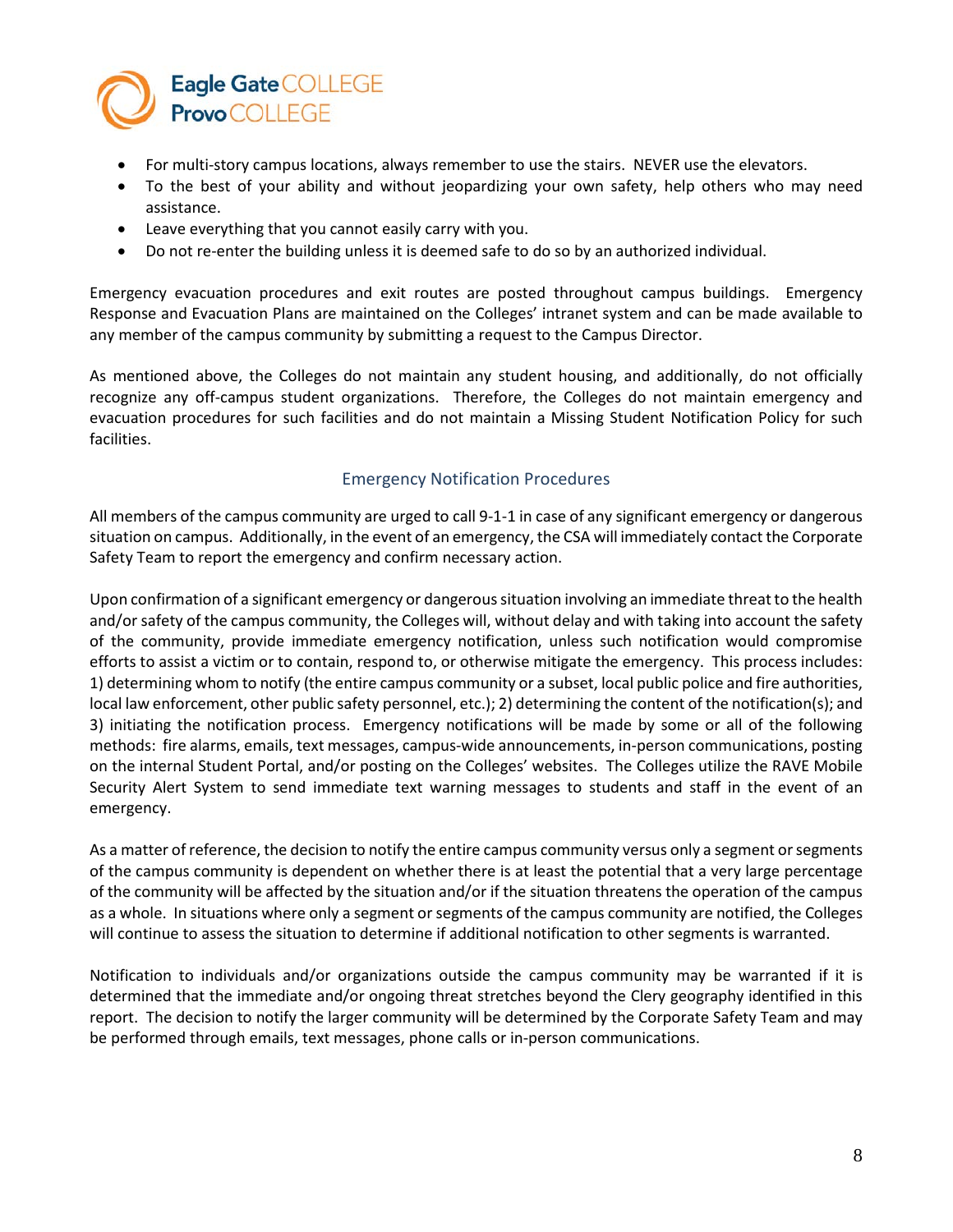

#### Timely Warning Notification

<span id="page-8-0"></span>Upon the reporting of a Clery Act crime which is determined by the CSA and the Corporate Safety Team to represent a serious or continuing threat to students and employees on campus or on public property adjacent to campus facilities, a Timely Warning Notification will be issued. This can include but may not be limited to:

- Incidents of arson
- Murder/non-negligent manslaughter
- Robbery
- Aggravated assault
- Sexual offenses

The decision to issue a Timely Warning Notification is determined by the Corporate Safety Team and is made on a case-by-case basis. This decision is influenced by the nature of the crime, if there is any continuing danger to the campus community, and if there could be the possible risk of compromising any law enforcement efforts. The content of the warning is also dependent on the nature of the crime but will include specifics regarding the actual crime which occurred (to the extent it still provides necessary confidentiality and complies with the institution's FERPA policy) and the steps each member of the campus community can take to protect themselves. At the direction of the Corporate Safety Team, the Information Technology department will issue Timely Warning Notifications in the form of emails sent through the Colleges' database system and/or text messages. Depending on the nature and severity of the crime, notifications may also be posted on campus bulletin boards and in other visible areas of the campus, such as lounge areas, hallways, and/or classrooms. A Timely Warning Notification will be issued as soon as pertinent information is available and/or within 72 hours of the initial reporting of the criminal occurrence.

## Access and Security of Facilities

#### Campus Facilities

<span id="page-8-2"></span><span id="page-8-1"></span>The Colleges use various methods and equipment to secure campus facilities. The type of methods and quantity of equipment varies campus by campus depending on the size of the facility and/or location. Detailed campusspecific information is included within each campus's Emergency Response and Evacuation Plan, which is available for review by contacting the Campus Director.

For each campus, the Campus Director is responsible for the basic security of facilities, which includes the identification of unsafe conditions, lighting that is not working, and facilitating any and all required maintenance. Public access to the main entrances of campus buildings is unrestricted during normal business hours. Within the campuses, certain may be accessible only by electronic badges or keys, and these areas include: employee and executive offices, storage rooms, and rooms controlled by staff from the Information Systems, Facilities, or Maintenance departments. Campuses also utilize some or all of the following measures to help secure campus facilities:

- Use of security cameras and monitors placed at various places throughout the campus
- Use of patrol services (contracted by the Colleges directly or provided by building landlords hours vary by campus)
- Ensure all visitors check in at the front desk, wear applicable identification badges, and are escorted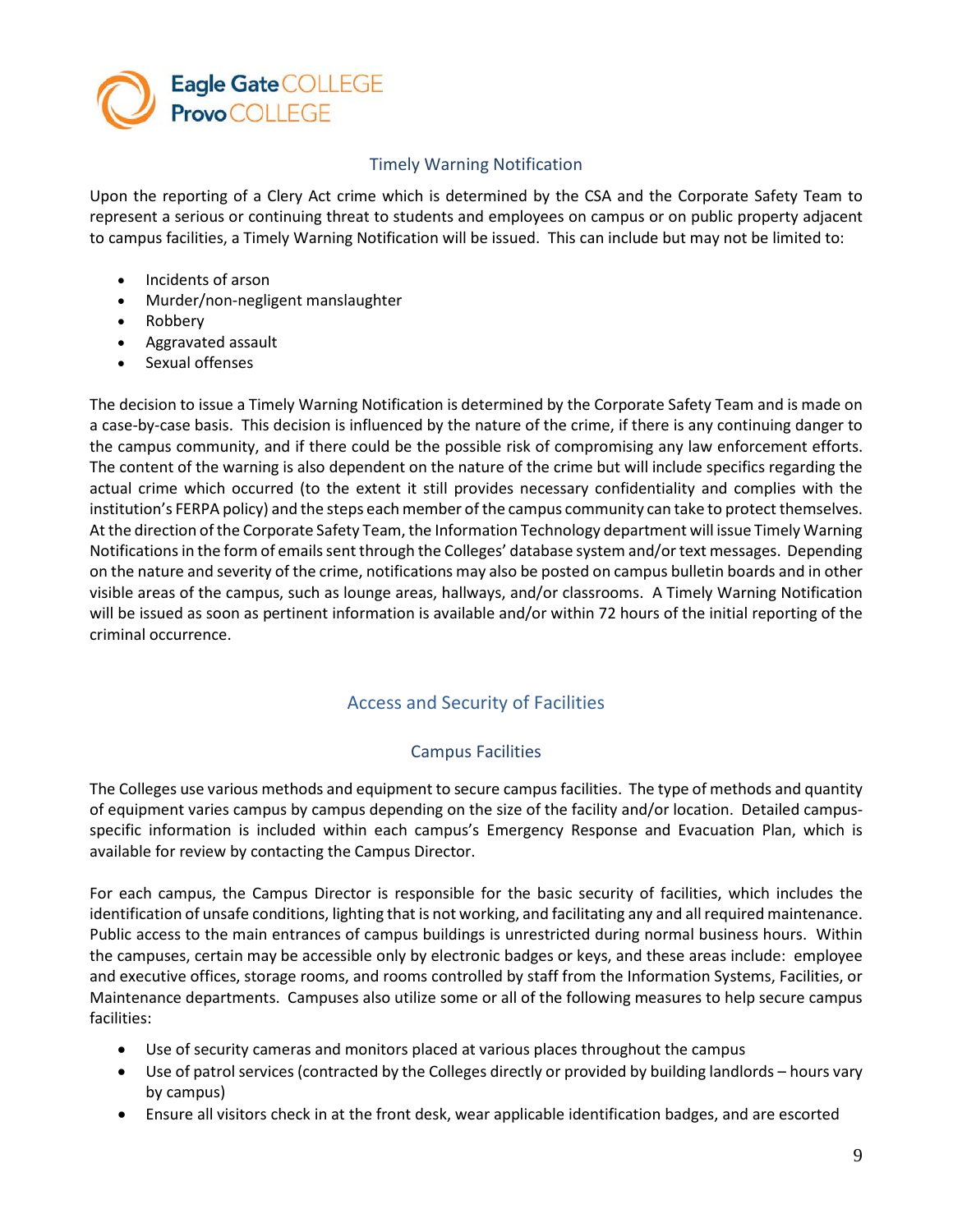

- Locked and/or alarmed doors
- Promote "buddy" systems for students to walk in groups to the parking lot and other nearby areas after hours

Members of the College campus community are encouraged to report any potential unsafe or hazardous conditions to the Campus Director for immediate attention.

#### Residence Halls and Student Organizations

<span id="page-9-0"></span>The Colleges do not maintain residential facilities and do not have any officially recognized student organizations that own or control any off-campus property.

#### Externship Sites and Clinical Facilities

<span id="page-9-1"></span>Students who are physically attending their externship or who are on their clinical rotations follow the host site's safety plan in the case of an emergency.

#### Drug and Alcohol Abuse Prevention

<span id="page-9-2"></span>Provo College and Eagle Gate College are committed to fostering and maintaining an environment for students and employees that is free of drugs and alcohol. Therefore, the Colleges prohibit the illegal and irresponsible use of alcohol and drugs and will strictly enforce federal, state and local laws, as well as the Colleges' own policies and procedures which support these laws. To that end, the Colleges have a zero-tolerance policy with regard to the possession, use, and sale of alcoholic beverages and illegal drugs on campus. Additionally, the Colleges will strictly enforce Utah state underage drinking laws.

The Colleges' employees and faculty are provided with drug and alcohol abuse information and training during orientation and in the employee handbook. Students are provided with the Drug and Alcohol Abuse Awareness and Prevention policy during the enrollment process and provided with training during the orientation process. The complete Drug and Alcohol Prevention Policy can be found on the Provo College and Eagle Gate College websites at: [Provo College Drug and Alcohol Policy](https://www.provocollege.edu/docs/drug-and-alcohol-abuse-policy.pdf) and [Eagle Gate College Drug and Alcohol Policy.](https://www.eaglegatecollege.edu/docs/drug-and-alcohol-abuse-policy.pdf) Additionally, the Colleges refer all students in need of drug and/or alcohol abuse counseling to WellConnect, a free counseling service available 24 hours a day, 7 days a week to all enrolled students. Students are encouraged to call 1-866- 640-4777 or visit [http://www.studentlifetools.com.](http://www.studentlifetools.com/) The Colleges also refer anyone in need of drug and/or alcohol abuse counseling to 2-1-1, a free referral service available 24 hours a day, 7 days a week. Students or employees are encouraged to call 2-1-1 or visit [http://www.211.org/.](http://www.211.org/)

#### Weapons on Campus

<span id="page-9-3"></span>The Colleges follow state regulations with respect to weapons on campus. More specifically, the Colleges prohibit the possession of firearms, explosives, devices which fire metal or other harmful projectiles (e.g., bb or pellet guns), certain knives, or other harmful objects which could be used as weapons while on College premises. Exceptions to this policy include law enforcement and military personnel who are engaged in the performance of their responsibilities. The campus community is encouraged to report violations of this policy to any CSA or other school official immediately. Anyone found in violation of this policy will be subject to disciplinary action, including termination and/or criminal prosecution.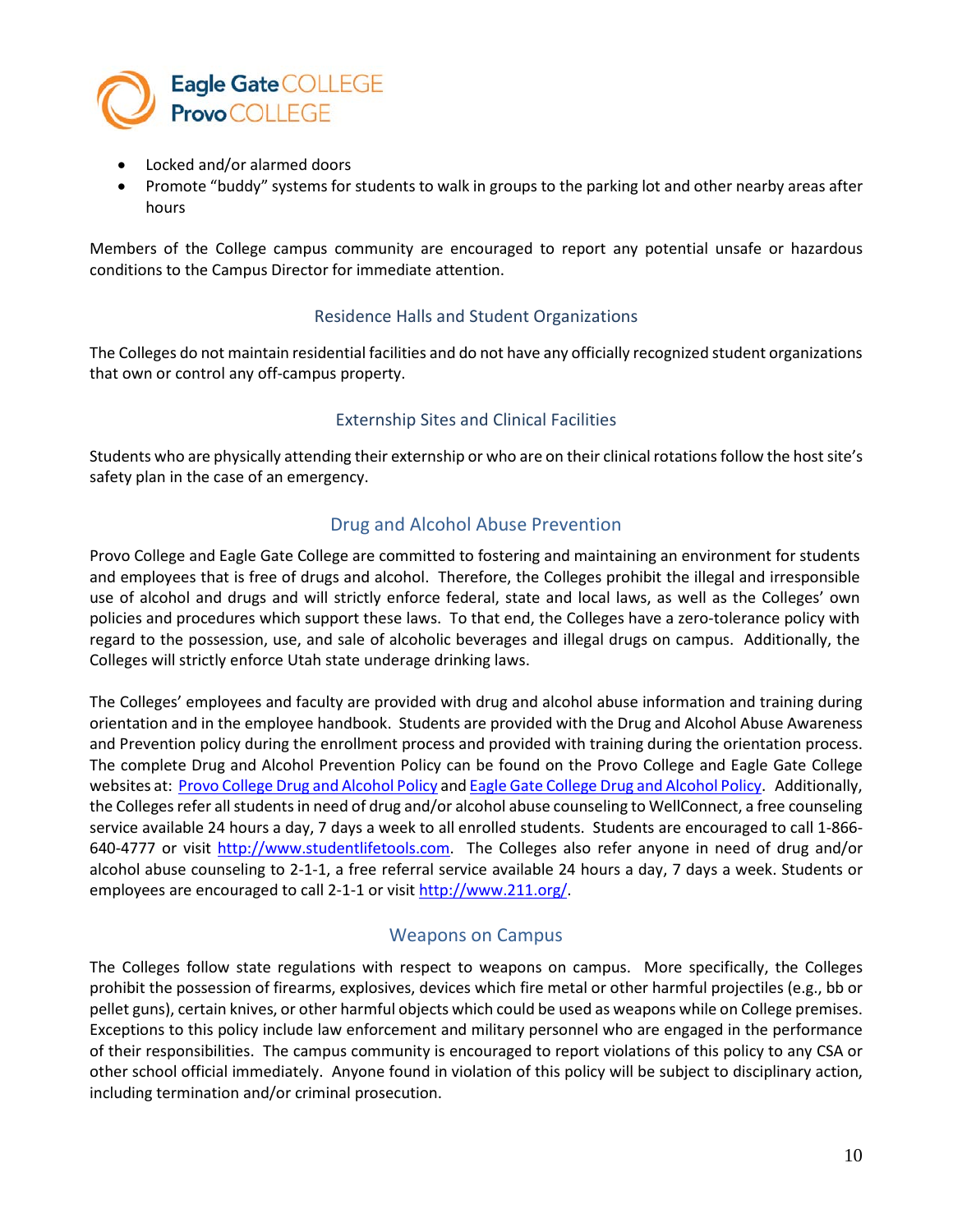

#### Policy on Non-Discrimination

<span id="page-10-0"></span>To the extent provided by applicable law, including Title IX, no person shall be excluded from participation in, denied the benefits of, or be subject to discrimination under any education program or activity sponsored by or conducted by the Colleges on the basis of race, color, national origin, ancestry, religion, sex (including pregnancy, childbirth and related medical conditions), disability (physical or mental), age (40 and older), citizenship status, genetic information, military or veteran status, marital status, sexual orientation, gender identity and gender expression, AIDS/HIV, medical condition, political activities or affiliations, or status as a victim of domestic violence, assault or stalking. Additionally, the Colleges treat a student's gender identity as the student's sex for Title IX purposes, and the Colleges do not treat a transgender student differently from the way it treats other students of the same gender identity. The requirement not to discriminate in the education program or activity extends to admission and employment, and any inquiries regarding the application of Title IX may be referred to the Colleges' Title IX Coordinator, to the Assistant Secretary for Postsecondary Education, or both.

# **POLICIES AND PROCEDURES TO COMPLY WITH TITLE IX REGULATIONS**

<span id="page-10-1"></span>In accordance with Title VII of the Civil Rights Act of 1964 and Title IX of the Education Amendments of 1972, the Colleges strive to provide an environment free from all forms of harassment, violence and discrimination, including sexual harassment, sexual assault, domestic violence, dating violence, and stalking. Such conduct by employees or students is deemed unacceptable behavior and will not be tolerated by the Colleges. The sections which follow detail the Colleges' efforts to provide an environment for all employees and students which is free from sexual harassment, sexual assault, domestic violence, dating violence and stalking. Definitions of terminology used in the following sections is provided directly below to aid in the understanding of these policies, procedures and initiatives.

## Definitions of Terminology Used

<span id="page-10-2"></span>To aid in the understanding of the College's policies and procedures regarding Title IX, the following are definitions of terminology used in the remaining sections of this Annual Security Report:

- 1. *Title IX* Title IX of the Education Amendments of 1972 protects people from discrimination based on sex in education programs or activities that receive Federal financial assistance. Title IX states that: No person in the United States shall, on the basis of sex, be excluded from participation in, be denied the benefits of, or be subjected to discrimination under any education program or activity receiving Federal financial assistance.
- 2. *Title IX Coordinator*  the Title IX Coordinator is responsible for coordinating the Colleges' responses to all complaints involving possible sex discrimination and harassment. The Title IX Coordinator contacts are:

Don Corvin **Sara Cramlet** Corvin Sara Cramlet Corvin Sara Cramlet Corvins Sara Cramlet Corvins Sara Cramlet Corvins Sara Cramlet Corvins Sara Cramlet Corvins Sara Cramlet Corvins Sara Cramlet Corvins Sara Cramlet Corvins S Senior VP of Compliance / Title IX Coordinator Senior VP of Human Resources 1401 Dove Street, Suite 220 1401 Dove Street, Suite 340 Newport Beach, CA 92660 Newport Beach, CA 92660 (949) 590-4882 o[r dcorvin@unitek.com](mailto:dcorvin@unitek.com) (949) 407-6685 or [scramlet@unitek.com](mailto:scramlet@unitek.com)

3. *Actual knowledge* – notice of sexual harassment or allegations of sexual harassment to the College's Title IX Coordinator or any College official who has authority to institute corrective measures on behalf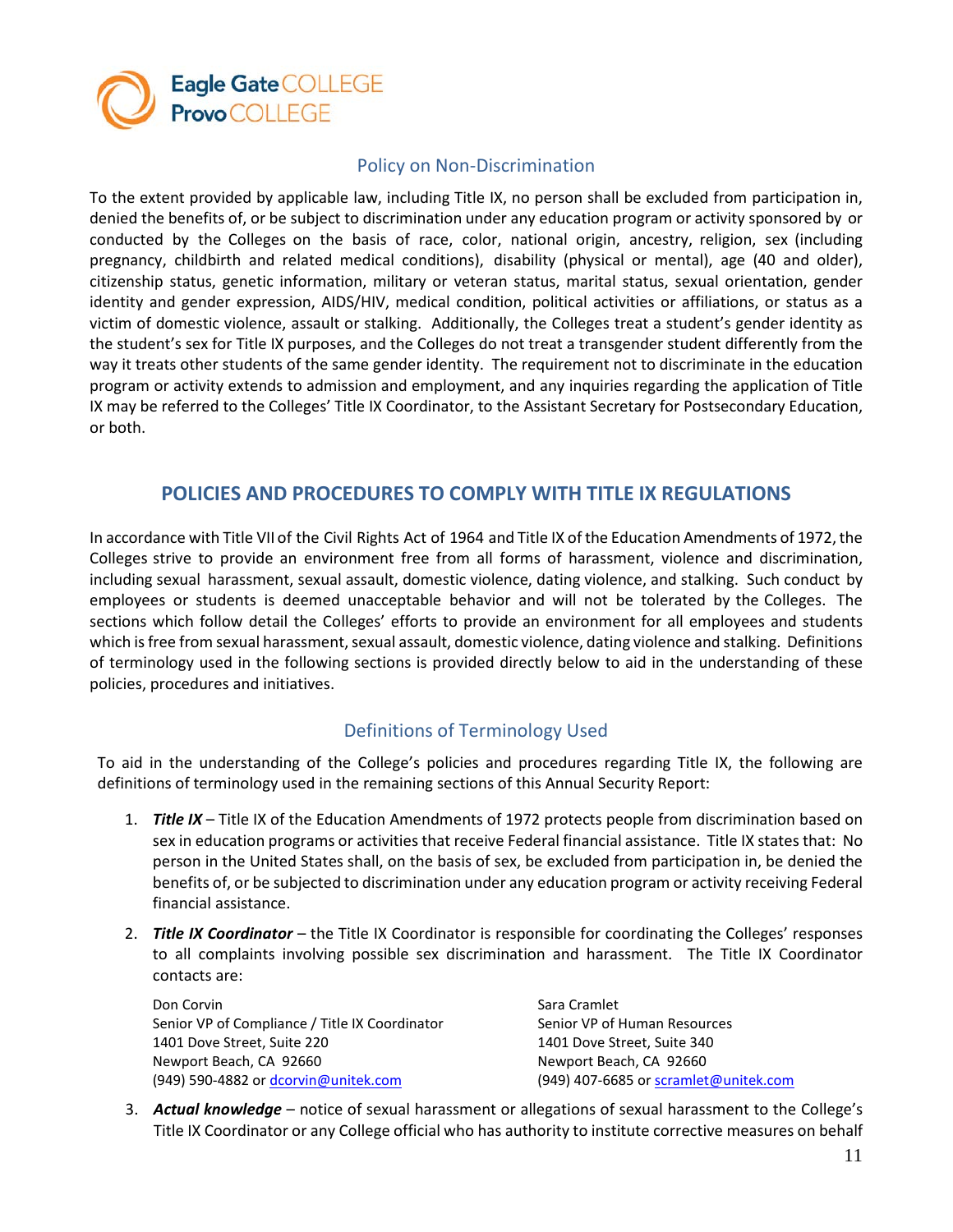

of the College.

- 4. *Deliberately indifferent* a response would be considered deliberately indifferent only if it were clearly unreasonable in light of known circumstances.
- 5. *Complainant* an individual who is alleged to be the victim of conduct that could constitute sexual harassment.
- 6. *Respondent* an individual who has been reported to be the perpetrator of conduct that could constitute sexual harassment.
- 7. *Education Program or Activity*  includes locations, events, or circumstances over which the College exercises substantial control over both the respondent and the context in which the harassment occurs.
- 8. *Formal complaint* a document filed by a complainant or signed by the Title IX Coordinator alleging sexual harassment against a respondent and requesting that the College investigate the allegation of sexual harassment. At the time of filing a formal complaint, a complainant must be participating in or attempting to participate in the education program or activity of the College with which the formal complaint is filed. A formal complaint may be filed with the Title IX Coordinator in person, by mail, or by electronic mail. The "document filed by a complainant" may be a physical document or an electronic submission, such as an email, which contains the complainant's physical or digital signature.
- 9. *Supportive Measures* non-disciplinary, non-punitive individualized services offered as appropriate, as reasonably available, and without fee or charge to the complainant or the respondent before or after the filing of a formal complaint or where no formal complaint has been filed. Such measures are designed to restore or preserve equal access to the College's education program or activity without unreasonably burdening the other party, including measures designed to protect the safety of all parties or the College's educational environment, or deter sexual harassment.

## Policy on Sexual Harassment

<span id="page-11-0"></span>The Colleges will respond promptly upon actual knowledge of sexual harassment against a person in the United States in an education program or activity in a manner that is not deliberately indifferent.

Sexual harassment is defined as conduct on the basis of sex that satisfies one or more of the following:

- A College employee conditioning the provision of an aid, benefit, or service of the College on an individual's participation in unwelcome sexual conduct (otherwise known as a *quid pro quo*);
- Unwelcome conduct determined by a reasonable person to be so severe, pervasive, and objectively offensive that it effectively denies a person equal access to the College's education program or activity;
- "Sexual assault," "dating violence," "domestic violence," or "stalking" as defined under the Violence Against Women Act (VAWA) – *please see definitions included in the next section*.

The Colleges consider harassment a serious offense, and any violation of this policy which is determined through the investigation process will constitute cause for disciplinary action. Investigations are conducted by individuals who receive training on the issues related to sexual harassment, domestic violence, dating violence, sexual assault and stalking. Specific disciplinary action will be based on the severity of the incident and/or the degree to which repeated incidents have occurred. Such disciplinary actions for employees may include, but are not limited to, verbal warnings, letters of reprimand, suspension with or without pay, and termination. Such disciplinary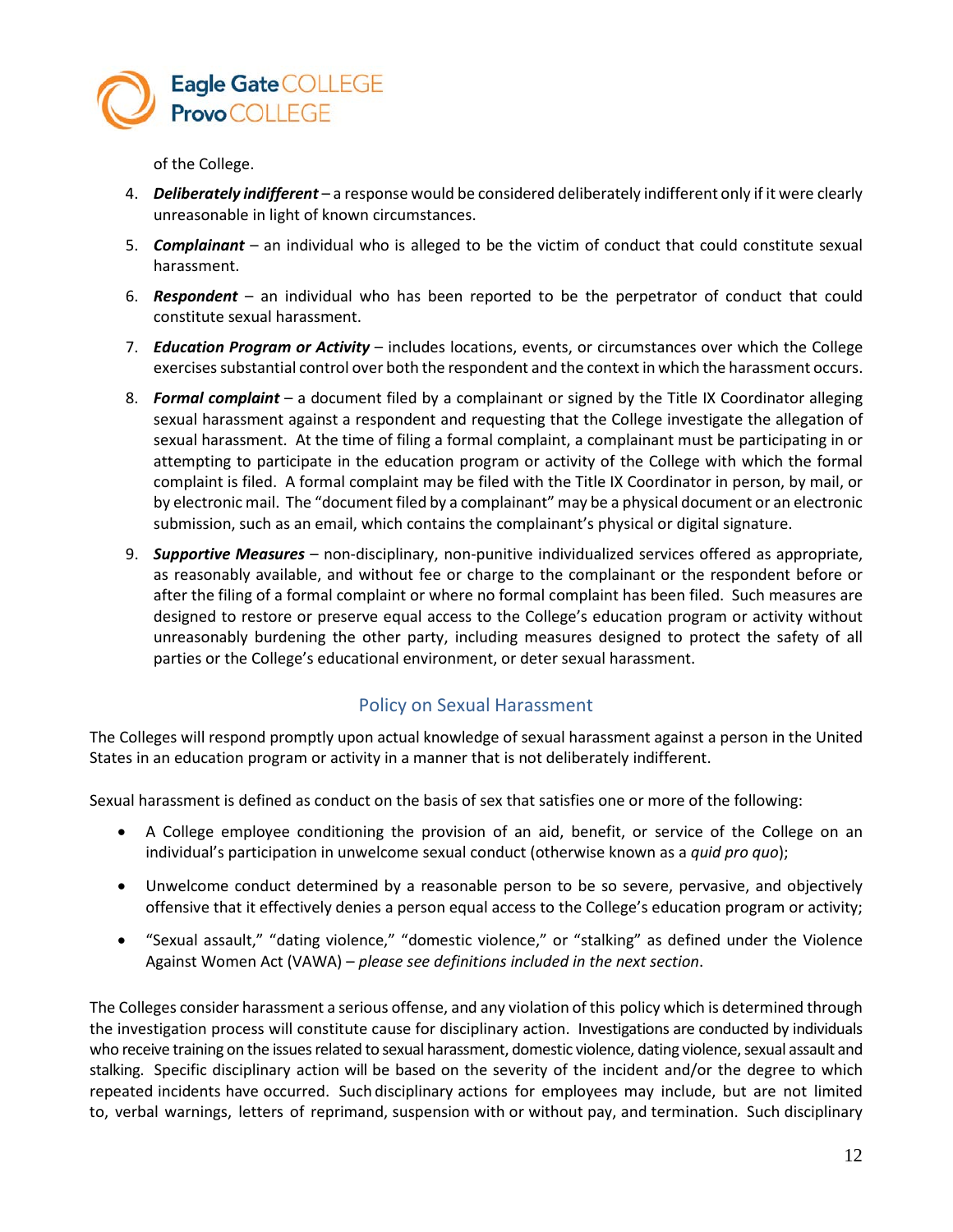

actions for students may range from counseling to suspension and/or expulsion.

The Colleges are committed to preventing acts of sexual harassment and encourages any student or employee to report such acts immediately. Any person can report sexual harassment or discrimination (whether or not the person reporting is the alleged victim) in person, by mail, telephone or by email, using the contact information for the Title IX Coordinator. A report can be made at any time, including during non-business hours. However, responses to reports made outside of business hours, including during weekends and holidays, may be delayed. Along with taking these allegations very seriously, the Colleges have also established procedures which provide a person accused of harassment the opportunity to respond to allegations.

Upon receiving a formal or informal complaint of sexual harassment, the Colleges will treat complainants and respondents equitably by offering supportive measures to a complainant, and by following the grievance process detailed on the subsequent pages of this Annual Security Report before the imposing any disciplinary sanctions or other actions which are not supportive measures against a respondent. The Title IX Coordinator will promptly contact the complainant to discuss the availability of supportive measures, consider the complainant's wishes with respect to supportive measures, inform the complainant of the availability of supportive measures with or without the filing of a formal complaint, and explain to the complainant the process for filing a formal complaint.

If the Colleges determine that there is an immediate threat to the physical health or safety of any students or other individual arising from the allegation(s) of sexual harassment, the Colleges may remove the respondent from the educational program or activity. If this occurs, the respondent will be provided notice and an opportunity to challenge the decision immediately upon removal. In the event the respondent is a non-student employee, the Colleges may place the employee on administrative leave during the investigative process.

# <span id="page-12-0"></span>Policy on the Awareness and Prevention of Dating Violence, Domestic Violence, Stalking and Sexual Assault

The Colleges strongly prohibit acts of dating violence, domestic violence, stalking, and sexual assault and is committed to fostering an environment of awareness and prevention. To that end, the Colleges will investigate and/or execute disciplinary actions for all offenses of dating violence, domestic violence, stalking and sexual assault when the institution is made aware of such an occurrence.

Anyone can be the victim of sexual assault, domestic violence, dating violence, or stalking, regardless of race, age, sexual orientation, religion, or gender. These offenses can impact individuals of all education levels and socioeconomic backgrounds and may occur in both opposite-sex and same-sex relationships, as well as between intimate partners who are married, living together or dating.

These offenses not only affect the victims but can also have a negative impact on family members, friends, coworkers, other witnesses, and the community at large. Children who grow up witnessing domestic violence may be among those seriously affected by this type of crime. Frequent exposure to violence in the home not only predisposes children to potential social and physical problems but may also teach them that violence is a normal way of life, increasing the risk of them becoming society's next generation of victims and abusers.

To aid in identifying these offenses, we are providing the following definitions per the Violence Against Women Act of 1994 (VAWA). Please note that local jurisdiction definitions are also included, where available: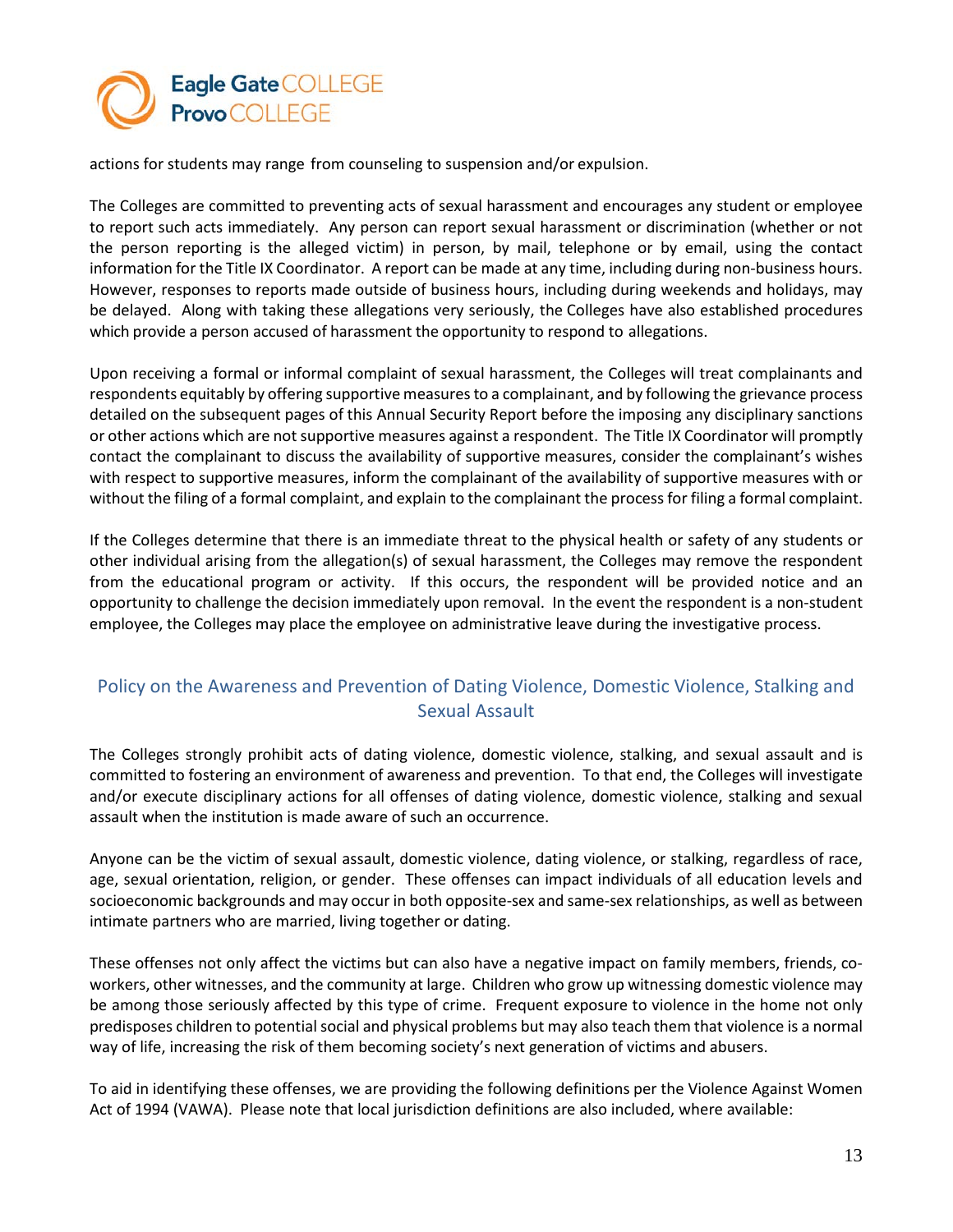

1. **Dating Violence** – violence committed by a person who is or has been in a social relationship of a romantic or intimate nature with the victim. The existence of such a relationship shall be determined based on the reporting party's statement and with consideration of the length of the relationship, the type of relationship, and the frequency of interaction between the persons involved in the relationship. For the purposes of this definition, dating violence includes, but is not limited to, sexual or physical abuse or the threat of such abuse. Dating violence does not include acts covered under the definition of domestic violence. Any incident meeting this definition is considered a crime for the purposes of Clery Act reporting.

*Per Utah Code, Title 78B, Chapter 7, Section 402(4)*: "Dating violence" means: (a) any criminal offense involving violence or physical harm, or threat of violence or physical harm, when committed by a person against a dating partner of the person; or (b) any attempt, conspiracy, or solicitation by a person to commit a criminal offense involving violence or physical harm against a dating partner of the person.

2. **Domestic Violence** – a felony or misdemeanor crime of violence committed by a current or former spouse or intimate partner of the victim; by a person with whom the victim shares a child in common; by a person who is cohabitating with, or has cohabitated with, the victim as a spouse or intimate partner; by a person similarly situated to a spouse of the victim under the domestic or family violence laws of the jurisdiction in which the crime of violence occurred; and/or by any other person against an adult or youth victim who is protected from that person's acts under the domestic or family violence laws of the jurisdiction in which the crime of violence occurred.

*Per Utah Code, Title 77, Chapter 36, Section 1(4)*: "Domestic violence" or "domestic violence offense" means any criminal offense involving violence or physical harm or threat of violence or physical harm, or any attempt, conspiracy, or solicitation to commit a criminal offense involving violence or physical harm, when committed by one cohabitant against another.

*Per Idaho Code 18-918*: Any household member who in committing a battery, as defined in section 18-903, Idaho Code, inflicts a traumatic injury upon any other household member is guilty of a felony. "Household member" means a person who is a spouse, former spouse, or a person who has a child in common regardless of whether they have been married or a person with whom a person is cohabiting, whether or not they have married or have held themselves out to be husband or wife.

3. **Stalking** – engaging in a course of conduct directed at a specific person that would cause a reasonable person to fear for the person's safety or the safety of others; or suffer substantial emotional distress.

*Per Utah Code, Title 76, Chapter 5, Section 106.5*: "Stalking" means an offense as described as follows: (1) A person is guilty of stalking who intentionally or knowingly engages in a course of conduct directed at a specific person and knows or should know that the course of conduct would cause a reasonable person: a) to fear for the person's own safety or the safety of a third person; or b) to suffer other emotional distress; and (2) A person is guilty of stalking who intentionally or knowingly violates: a) a stalking injunction issued pursuant to Title 77, Chapter 3a, Stalking Injunctions; or b) a permanent criminal stalking injunction issued pursuant to this section.

*Per Idaho Code 18-7906*: A person commits the crime of stalking in the second degree if the person knowingly and maliciously: (a) Engages in a course of conduct that seriously alarms, annoys or harasses the victim and is such as would cause a reasonable person substantial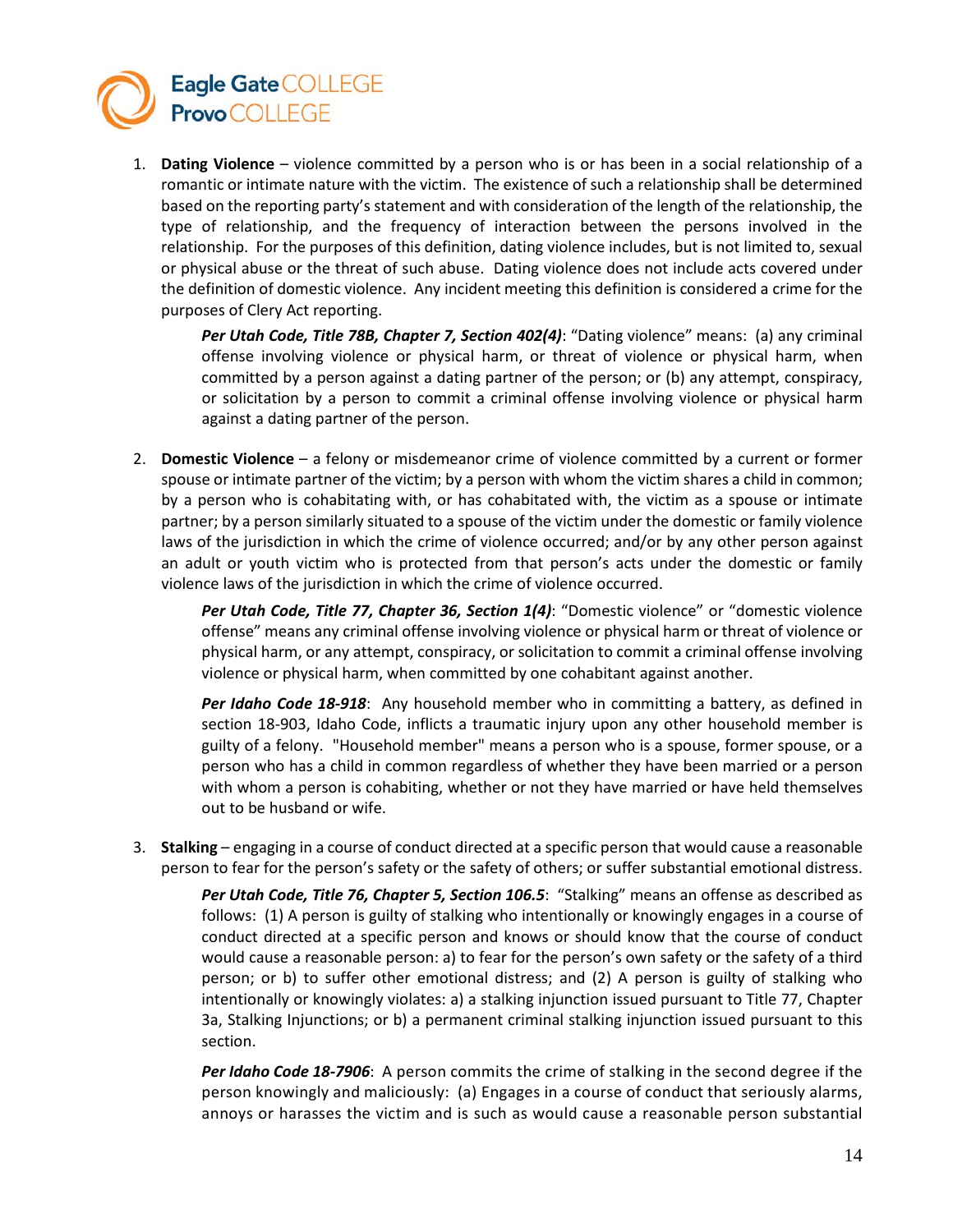

emotional distress; or (b) Engages in a course of conduct such as would cause a reasonable person to be in fear of death or physical injury, or in fear of the death or physical injury of a family or household member. "Course of conduct" means repeated acts of nonconsensual contact involving the victim or a family or household member of the victim, provided however, that constitutionally protected activity is not included within the meaning of this definition. "Family or household member" means: (i) A spouse or former spouse of the victim, a person who has a child in common with the victim regardless of whether they have been married, a person with whom the victim is cohabiting whether or not they have married or have held themselves out to be husband or wife, and persons related to the victim by blood, adoption or marriage; or (ii) A person with whom the victim is or has been in a dating relationship, as defined in section [39-6303,](https://legislature.idaho.gov/statutesrules/idstat/Title39/T39CH63/SECT39-6303) Idaho Code; or (iii) A person living in the same residence as the victim. "Nonconsensual contact" means any contact with the victim that is initiated or continued without the victim's consent, that is beyond the scope of the consent provided by the victim, or that is in disregard of the victim's expressed desire that the contact be avoided or discontinued. "Nonconsensual contact" includes, but is not limited to: (i) Following the victim or maintaining surveillance, including by electronic means, on the victim; (ii) Contacting the victim in a public place or on private property; (iii) Appearing at the workplace or residence of the victim; (iv) Entering onto or remaining on property owned, leased or occupied by the victim; (v) Contacting the victim by telephone or causing the victim's telephone to ring repeatedly or continuously regardless of whether a conversation ensues; (vi) Sending mail or electronic communications to the victim; or (vii) Placing an object on, or delivering an object to, property owned, leased or occupied by the victim. "Victim" means a person who is the target of a course of conduct.

4. **Sexual Assault** – an offense that meets the definition of rape, fondling, incest or statutory rape as used in the FBI's Uniform Crime Reporting system. Further, a sexual offense is any act directed against another person, without the consent of the victim, including instances where the victim is incapable of giving consent.

*Per Idaho Code 18-924*: "Sexual battery" is any willful physical contact, over or under the clothing, with the intimate parts of any person, when the physical contact is done without consent and with the intent to degrade, humiliate or demean the person touched or with the intent of arousing, appealing to or gratifying the lust, passion or sexual desires of the actor or any other person. For purposes of this section, "intimate parts" means the genital area, groin, inner thighs, buttocks or breasts.

a. *Consent* – when someone agrees, gives permission, or says "yes" to sexual activity with other persons. Consent is always freely given and all people in a sexual situation must feel that they are able to say "yes" or "no" or stop the sexual activity at any point. Consent must be voluntarily given and may not be valid if a person is being subjected to actions or behaviors that elicit emotional, psychological, physical, reputational, financial pressure, threat, intimidation, or fear (coercion or force).

Per Utah Code, Title 76, Chapter 5, Section 406: Under Utah law, sexual offenses "without consent" of the victim arise when: 1) The victim expresses lack of consent through words or conduct; 2) The actor overcomes the victim through the actual application of physical force or violence; 3) The actor is able to overcome the victim through concealment or by the element of surprise; i) the actor coerces the victim to submit by threatening to retaliate in the immediate future against the victim or any other person, and the victim perceives at the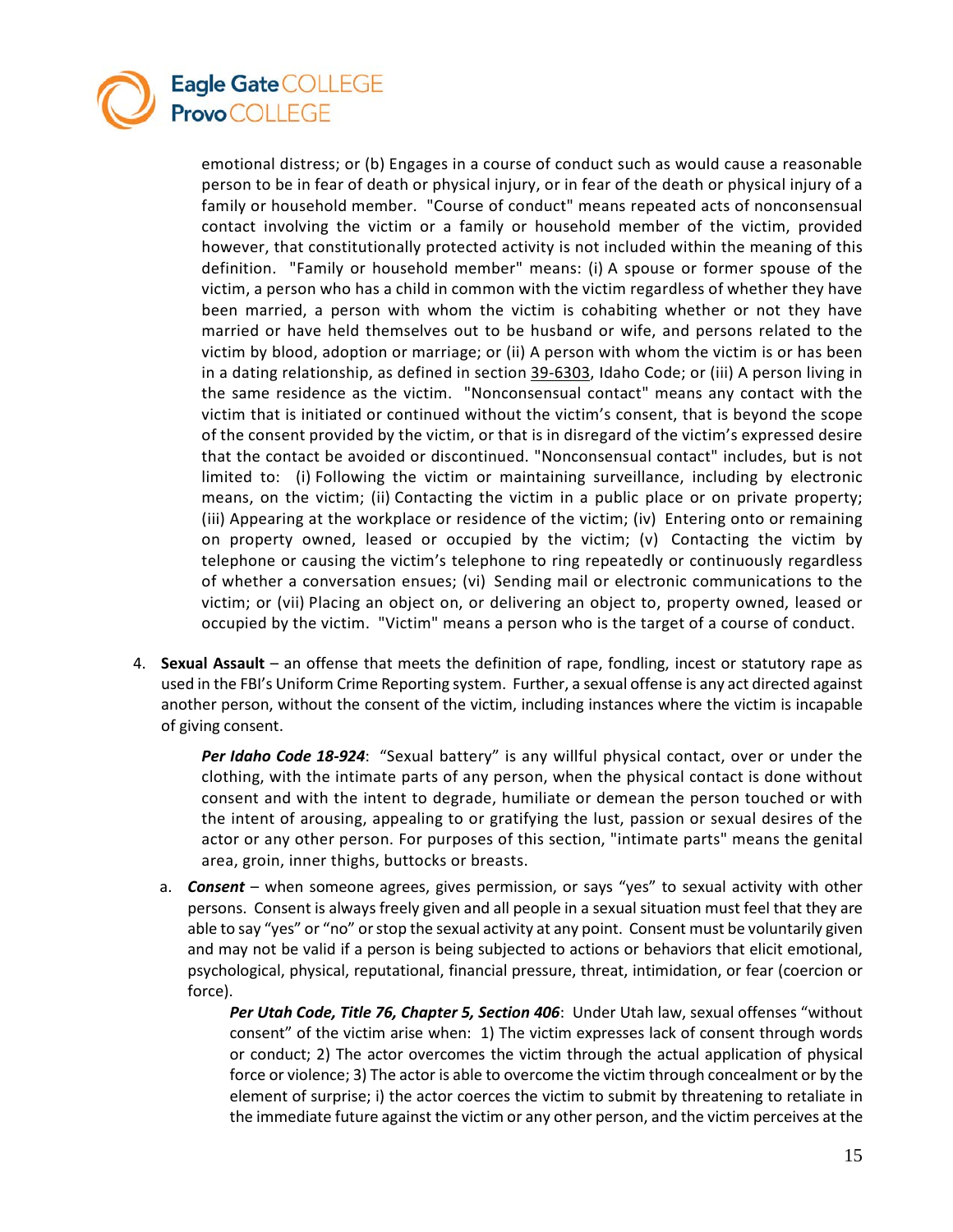

time that the actor has the ability to execute this threat; or ii) the actor coerces the victim to submit by threatening to retaliate in the future against the victim or any other person, and the victim believes at the time that the actor has the ability to execute this threat ("to retaliate" includes threats of physical force, kidnapping, or extortion); 4) The actor knows the victim is unconscious, unaware that the act is occurring, or physically unable to resist; 5) The actor knows that as a result of mental disease or defect, or for any other reason the victim is at the time of the act incapable either of appraising the nature of the act or of resisting it; 6) The actor knows that the victim submits or participates because the victim erroneously believes that the actor is the victim's spouse; 7) The actor intentionally impaired the power of the victim to appraise or control his or her conduct by administering any substance without the victim's knowledge; 8) The victim is younger than 14 years of age; 9) The victim is younger than 18 years of age and at the time of the offense the actor was the victim's parent, stepparent, adoptive parent, or legal guardian or occupied a position of special trust in relation to the victim; 10) The victim is 14 years of age or older, but younger than 18 years of age, and the actor is more than three years older than the victim and entices or coerces the victim to submit or participate, under circumstances not amounting to the force or threat required under Subsection (2) or (4); or 11) The actor is a health professional or religious counselor, the act is committed under the guise of providing professional diagnosis, counseling, or treatment, and at the time of the act the victim reasonably believed that the act was for medically or professionally appropriate diagnosis, counseling, or treatment to the extent that resistance by the victim could not reasonably be expected to have been manifested.

b. *Rape –* the penetration, no matter how slight, of the vagina or anus with any body part or object, or oral penetration by a sex organ of another person, without the consent of the victim.

*Per Utah Code, Title 76, Chapter 5, Section 402*: A person commits rape when the actor has sexual intercourse with another person without the victim's consent (as defined above).

*Per Idaho Code 18-6101*: Rape is defined as the penetration, however slight, of the oral, anal or vaginal opening with a penis accomplished under any one (1) of the following circumstances: (1) Where the victim is under the age of sixteen (16) years and the perpetrator is eighteen (18) years of age or older. (2) Where the victim is sixteen (16) or seventeen (17) years of age and the perpetrator is three (3) years or more older than the victim. (3) Where the victim is incapable, through any unsoundness of mind, due to any cause including, but not limited to, mental illness, mental disability or developmental disability, whether temporary or permanent, of giving legal consent. (4) Where the victim resists but the resistance is overcome by force or violence. (5) Where the victim is prevented from resistance by the infliction, attempted infliction, or threatened infliction of bodily harm, accompanied by apparent power of execution; or is unable to resist due to any intoxicating, narcotic, or anesthetic substance. (6) Where the victim is prevented from resistance due to an objectively reasonable belief that resistance would be futile or that resistance would result in force or violence beyond that necessary to accomplish the prohibited contact. (7) Where the victim is at the time unconscious of the nature of the act. As used in this section, "unconscious of the nature of the act" means incapable of resisting because the victim meets one (1) of the following conditions: (a) Was unconscious or asleep; (b) Was not aware, knowing, perceiving, or cognizant that the act occurred. (8) Where the victim submits under the belief that the person committing the act is the victim's spouse, and the belief is induced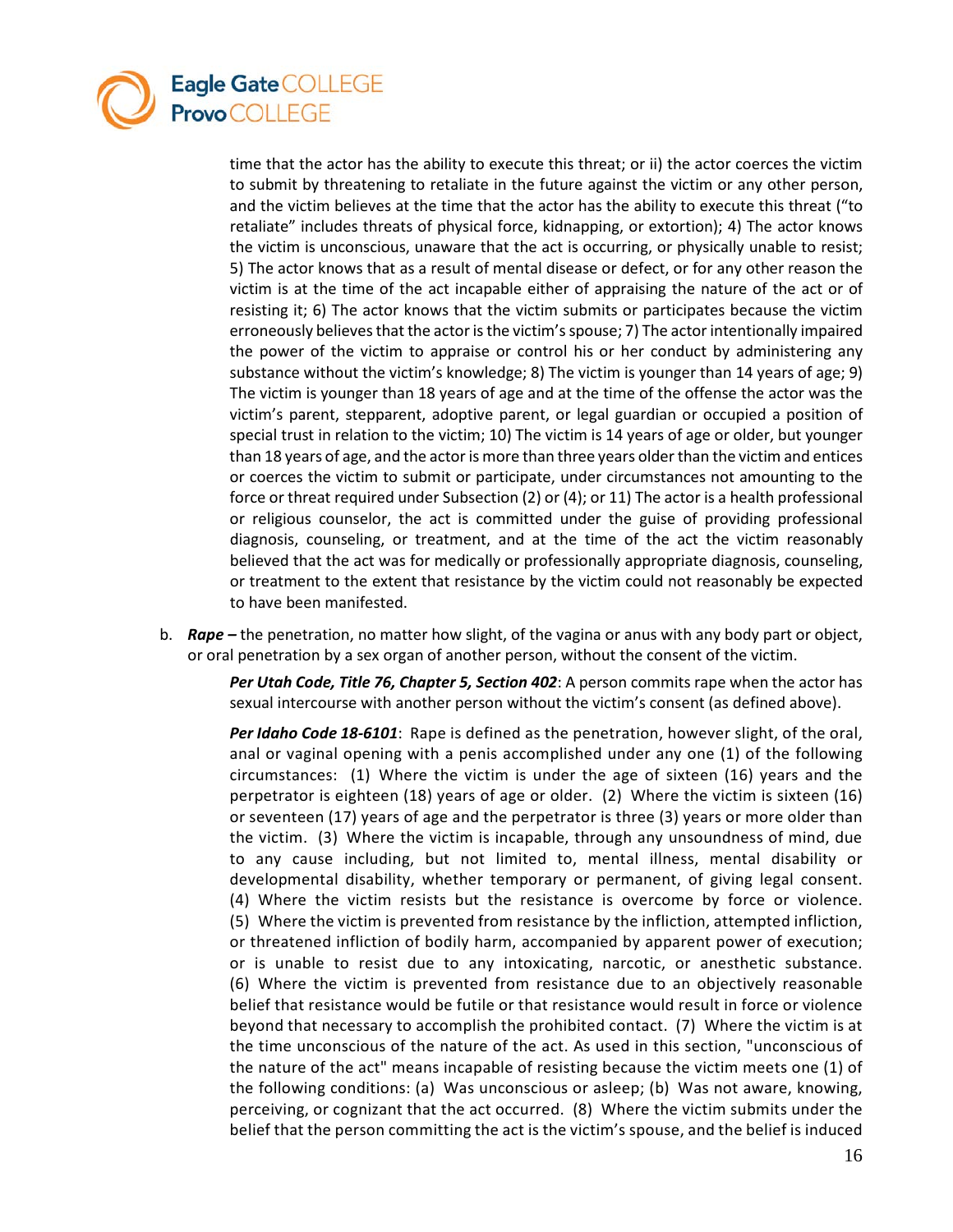

by artifice, pretense or concealment practiced by the accused, with intent to induce such belief. (9) Where the victim submits under the belief that the person committing the act is someone other than the accused, and the belief is induced by artifice, pretense or concealment practiced by the accused, with the intent to induce such belief. (10) Where the victim submits under the belief, instilled by the actor, that if the victim does not submit, the actor will cause physical harm to some person in the future; or cause damage to property; or engage in other conduct constituting a crime; or accuse any person of a crime or cause criminal charges to be instituted against the victim; or expose a secret or publicize an asserted fact, whether true or false, tending to subject any person to hatred, contempt or ridicule.

c. *Fondling* – the touching of the private parts of another person for the purposes of sexual gratification, without the consent of the victim, including instances where the victim is incapable of giving consent because of his/her age or because of his/her temporary or permanent mental incapacity. The state of Utah does not have any specific or differing definition of fondling.

*Per Idaho Code 18-1507*: "Erotic fondling" means touching a person's clothed or unclothed genitals or pubic area, developing or undeveloped genitals or pubic area (if the person is a child), buttocks, breasts (if the person is a female), or developing or undeveloped breast area (if the person is a female child), for the purpose of real or simulated overt sexual gratification or stimulation of one (1) or more of the persons involved. "Erotic fondling" shall not be construed to include physical contact, even if affectionate, which is not for the purpose of real or simulated overt sexual gratification or stimulation of one (1) or more of the persons involved.

d. *Incest* – non-forcible sexual intercourse between persons who are related to each other within the degrees wherein marriage is prohibited by law.

*Per Utah Code, Title 76, Chapter 7, Section 102*: (1) As used in this section: (a) "Provider means a person who provides or makes available his seminal fluid or her human egg. (b) "Related person" means a person related to the provider or actor as an ancestor, descendant, brother, sister, uncle, aunt, nephew, niece, or first cousin, and includes: (i) blood relationships of the whole or half blood without regard to legitimacy; (ii) the relationship of parent and child by adoption; and (iii) the relationship of stepparent and stepchild while the marriage creating the relationship of a stepparent and stepchild exists. (2) (a) An actor is guilty of incest when, under circumstances not amounting to rape, rape of a child, or aggravated sexual assault, the actor knowingly and intentionally: (i) engages in conduct under Subsection  $(2)(b)(i)$ ,  $(iii)$ ,  $(iii)$ , or  $(iv)$ ; or  $(ii)$  provides a human egg or seminal fluid under Subsection  $(2)(b)(v)$ . (b) Conduct referred to under Subsection  $(2)(a)$  is: (i) sexual intercourse between the actor and a person the actor knows has kinship to the actor as a related person; (ii) the insertion or placement of the provider's seminal fluid into the vagina, cervix, or uterus of a related person by means other than sexual intercourse; (iii) providing or making available his seminal fluid for the purpose of insertion or placement of the fluid into the vagina, cervix, or uterus of a related person by means other than sexual intercourse; (iv) a woman 18 years of age or older who: (A) knowingly allows the insertion of the seminal fluid of a provider into her vagina, cervix, or uterus by means other than sexual intercourse; and (B) knows that the seminal fluid is that of a person with whom she has kinship as a related person; or (v) providing the actor's sperm or human egg that is used to conduct in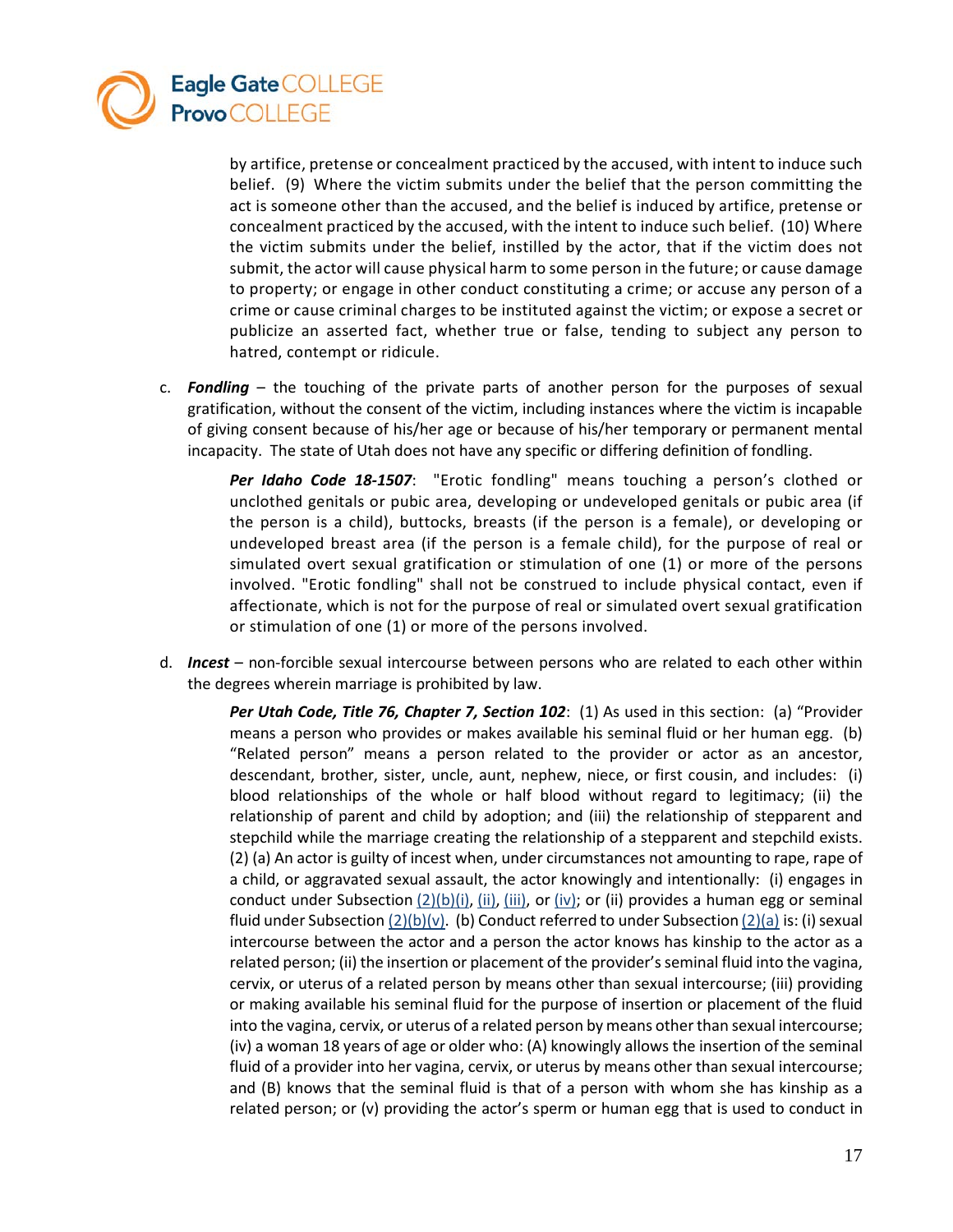

vitro fertilization, or any other means of fertilization, with the human egg or sperm of a person who is a related person.

*Per Idaho Code 18-6602*: Persons being within the degrees of consanguinity within which marriages are declared by law to be incestuous and void, who intermarry with each other, or who commit fornication or adultery with each other, are punishable by imprisonment in the state prison for a term not to exceed life.

e. *Statutory Rape* – non-forcible sexual relations involving someone below the "age of consent". A person below the age of consent cannot legally consent to having sex. This means that sex with them, by definition, violates the law. Statutory rape laws vary by state, with states setting the age of consent differently, as well as using different names to refer to this crime. The state of Utah does not have any specific or differing definition of statutory rape. The state of Idaho defines "statutory rape" within their definition of "rape" – see "rape" definition above.

*Per Utah Code, Title 76, Chapter 5, Section 401*: (1) For purposes of this section "minor" is a person who is 14 years of age or older, but younger than 16 years of age, at the time the sexual activity described in this section occurred. (2) A person 18 years old or older commits unlawful sexual activity with a minor if, under circumstances not amounting to rape, in violation of Section [76-5-402,](https://le.utah.gov/xcode/Title76/Chapter5/76-5-S402.html?v=C76-5-S402_1800010118000101) object rape, in violation of Section [76-5-402.2,](https://le.utah.gov/xcode/Title76/Chapter5/76-5-S402.2.html?v=C76-5-S402.2_1800010118000101) forcible sodomy, in violation of Section [76-5-403,](https://le.utah.gov/xcode/Title76/Chapter5/76-5-S403.html?v=C76-5-S403_2019051420190514) or aggravated sexual assault, in violation of Section [76-5-405,](https://le.utah.gov/xcode/Title76/Chapter5/76-5-S405.html?v=C76-5-S405_1800010118000101) the actor: (a) has sexual intercourse with the minor; (b) engages in any sexual act with the minor involving the genitals of one person and the mouth or anus of another person, regardless of the sex of either participant; or (c) causes the penetration, however slight, of the genital or anal opening of the minor by any foreign object, substance, instrument, or device, including a part of the human body, with the intent to cause substantial emotional or bodily pain to any person or with the intent to arouse or gratify the sexual desire of any person, regardless of the sex of any participant.

## Minimizing Risk

<span id="page-17-0"></span>Throughout this report, the Colleges suggests ways to help minimize the risk of becoming a victim of criminal acts, including sexual offenses. These suggestions for risk reduction are not meant in any way to attribute blame to victims, but to provide an educational basis for identifying the signs of abuse. A perpetrator's actions should never be excused or overlooked because of a victim's behavior or judgments.

## Engaged Bystander Intervention

<span id="page-17-1"></span>Bystanders are individuals who observe violence or witness the conditions that perpetuate violence. They are not directly involved but have the choice to intervene, speak up, and/or do something about it. A bystander is someone who is present and thus potentially in a position to discourage, prevent or interrupt an incident. Engaged bystander intervention is the act of feeling empowered and equipped with the knowledge and skills to effectively assist in the prevention of sexual violence. Bystander intervention does not have to jeopardize the safety of the bystander.

Provo College and Eagle Gate College are advocates for bystander intervention when it is conducted in a positive and safe manner and when it is executed to prevent harm in the event of potential domestic violence, dating violence, stalking or sexual assault on a person other than the bystander. Knowing how and when to intervene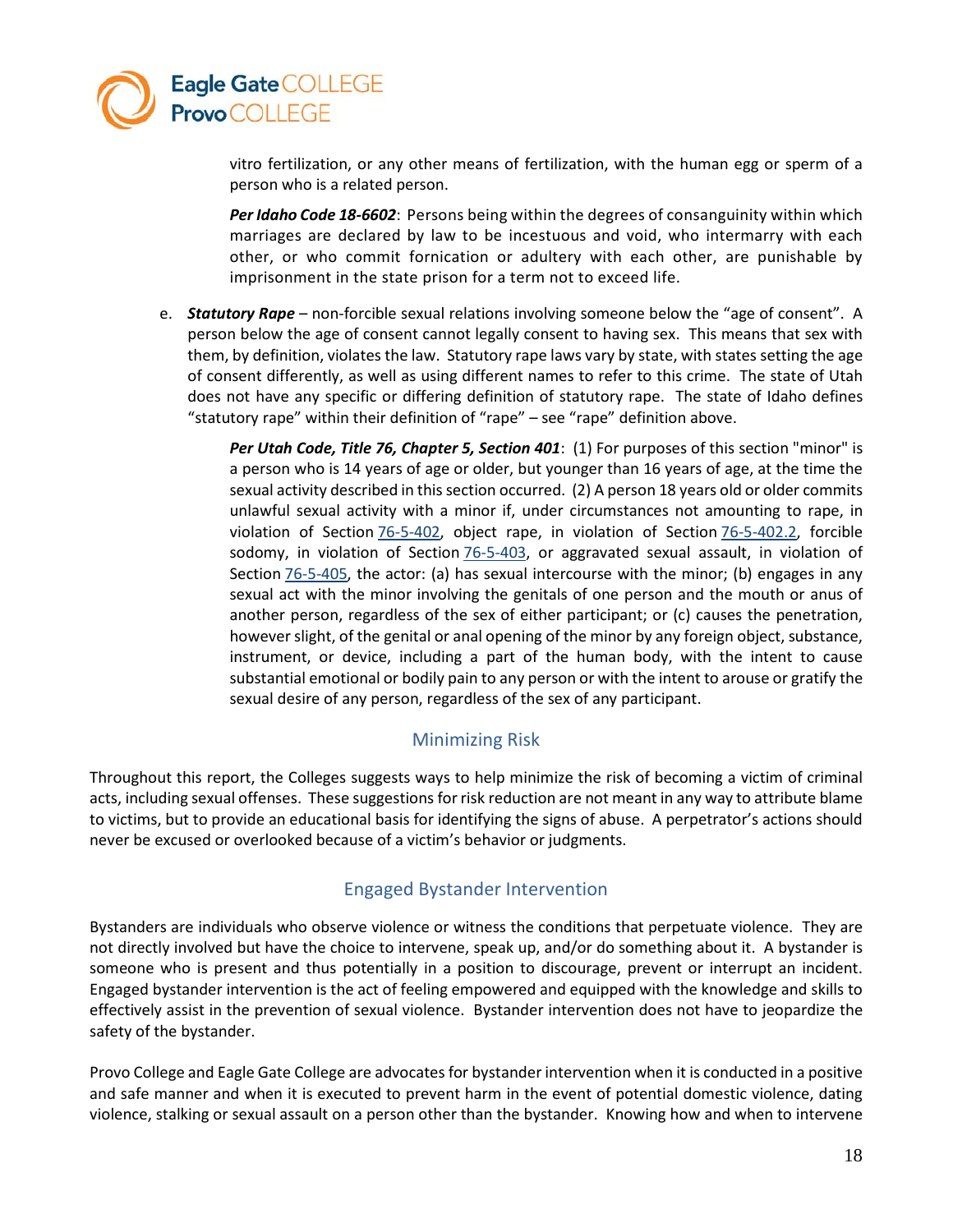

may be dependent in part on recognizing the situation as an emergency or non-emergency. A potential bystander can use the following steps to help decide if and how to intervene:

#### 5 Decision Making Steps

- 1. Observing the event
- 2. Interpreting the event as a problem
- 3. Assuming personal responsibility
- 4. Knowing how to intervene
- 5. Implementing the intervention

#### Strategies If There Appears to be an Emergency Situation

Something to remember in a perceived emergency situation is not to take any action that may escalate the situation or put you or the victim in danger. You can decide to intervene directly (you are the primary helper) or indirectly (you enlist someone else to be the primary helper, e.g. the police, other students, school administrators, etc.). Whichever way you decide on how to intervene, remember to keep the person calm, gather as much information as you can, consider all options, and provide support. The following strategies are not meant to be all inclusive and may not apply in every situation, but are being providing as effective strategies for intervention in an emergency situation:

- Identify the best exit strategies for those involved to get out of the situation. If prudent, create a distraction to potentially allow the victim to get to a safe place.
- State any and all requests clearly and directly.
- Consider all actions before intervening and choose the safest methods.
- Remember that verbal fights can quickly escalate to physical fights. If this happens, it's sometimes better to walk away and not try to be a hero.
- Act quickly but safely before a problem turns into a larger problem or crisis.
- Vocalize your commitment to help and engage other bystanders, as needed.
- Consider your personal exposure or liability regarding actions you know about which are criminal.
- If it is not safe for you to intervene directly, call 9-1-1.

#### Strategies in a Non-Emergency Situation

Similar to intervening in an emergency situation, a bystander can decide whether to act directly or indirectly as the best approach in a non-emergency situation. A direct intervention is speaking to the person directly, and an indirect intervention is speaking to another person who could be helpful or provide guidance, such as another student or a school employee. Again, the following strategies are not meant to be all inclusive and may not apply in every situation, but are being providing as effective strategies for intervention in a non-emergency situation:

- When evaluating the situation, remember to consider the frequency, duration and severity of the actions.
- Always be sensitive, understanding and non-judgmental.
- Recognize what you can and cannot do to help and engage others as needed.
- Identify the "red flags" and anticipate problems in advance of them happening.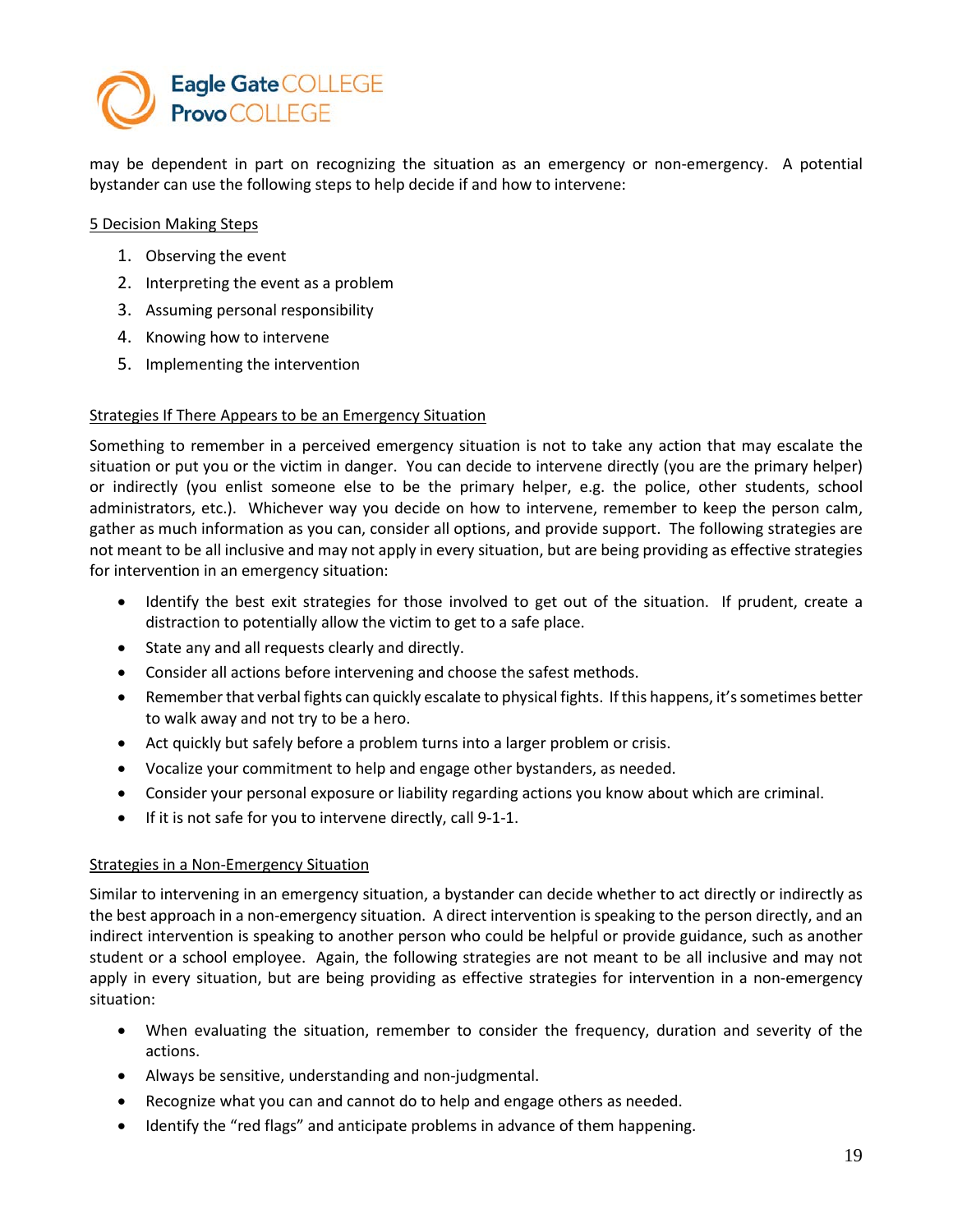

- Create a distraction to delay or avoid a situation before it turns into an emergency.
- Do not make excuses for (or otherwise enable) the other person hold strong to your beliefs regarding the situation.
- Hold any and all conversations in a safe environment.

For more information on bystander intervention, please visit the following helpful resources:

- 1. Step UP!, a bystander intervention program <http://stepupprogram.org/>
- 2. The National Sexual Violence Resource Center [https://www.nsvrc.org/projects/engaging-bystanders](https://www.nsvrc.org/projects/engaging-bystanders-sexual-violence-prevention/bystander-intervention-resources)[sexual-violence-prevention/bystander-intervention-resources](https://www.nsvrc.org/projects/engaging-bystanders-sexual-violence-prevention/bystander-intervention-resources)
- 3. Sexual Violence Bystander Intervention Toolkit <https://www.health.ny.gov/publications/2040.pdf>
- 4. The Rape, Abuse and Incest National Network (RAINN) [https://www.rainn.org/articles/your-role](https://www.rainn.org/articles/your-role-preventing-sexual-assault)[preventing-sexual-assault](https://www.rainn.org/articles/your-role-preventing-sexual-assault)
- 5. No More <http://nomore.org/take-action/preventviolence>

# Signs of Stalking

<span id="page-19-0"></span>Stalking is a form of emotional abuse which may lead to physical and/or sexual abuse, and may be perpetrated by an acquaintance, friend, past or current spouse or significant other, or by a complete stranger. The following examples may be indicators that you are being stalked:

- You receive repeated, unwanted, intrusive, and/or frightening communications from the perpetrator by phone, text message, email and/or mail
- An individual repeatedly leaves or sends you unwanted items or gifts
- An individual waits for you at places such as your home, school, place of employment, or other places you frequent
- You are receiving threats of harm to you personally, your children, relatives, friends, and/or pets
- You experience damage to your home, vehicle or other personal property
- You are being harassed, defamed and/or monitored through social media

This list is not meant to be all-inclusive but can provide examples to help you determine whether you or someone you know is being stalked. If so, please contact a CSA at your campus or seek other resources and support for help.

## Examples of Domestic and Dating Violence

<span id="page-19-1"></span>Acts of domestic or dating violence can take on many different forms of abuse, among them being the following:

- **Sexual Abuse:** Coercing or attempting to coerce any sexual contact or behavior without consent. This includes, but is not limited to, rape, attacks on sexual parts of the body, forcing sex after physical violence has occurred, or treating one in a sexually demeaning manner.
- **Physical Abuse:** Slapping, hitting, grabbing, shoving, pinching, biting, hair pulling, etc. are all types of physical abuse. This type of abuse can also include denying a partner medical care or forcing alcohol and/or drugs use upon him or her.
- **Emotional Abuse**: Undermining an individual's sense of self-worth and/or self-esteem is abusive. Emotional abuse may include, but is not limited to, constant criticism, diminishing one's abilities, name-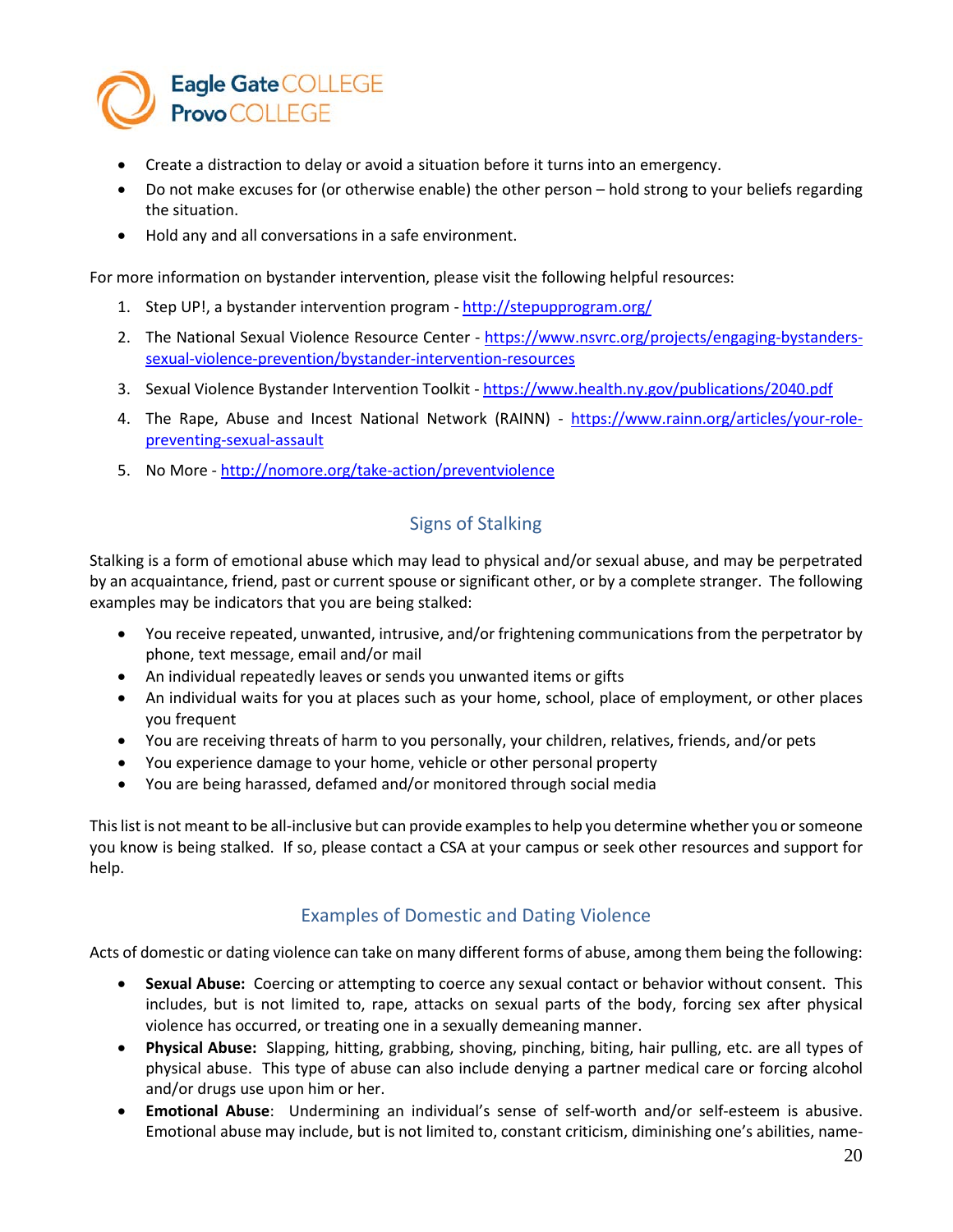

calling, or damaging one's relationship with his or her children.

- **Economic Abuse:** Making or attempting to make a person financial dependent by maintaining complete control over financial resources, withholding one's access to money, or preventing an individual's attendance at school or employment.
- **Psychological Abuse:** Elements of psychological abuse include but are not limited to causing fear by intimidation; threatening physical harm to self, partner, children, or partner's family or friends; destruction of pets and property and forcing isolation from family, friends or school and/or work.

The following scenarios may be indicators that domestic or dating violence is occurring or may lead to instances of violence or abuse:

- Your spouse or significant other checks up on you constantly by calling or texting you and becomes anxious when he or she does not know your whereabouts
- You feel isolated from your friends or family members because your spouse or significant other is demanding of your time and acts jealous when you talk to or spend time with others
- A person you are dating becomes possessive and gets too serious about the relationship too quickly
- A spouse or significant other expects or demands sexual contact when you are not interested or not willing to engage
- Your spouse or significant other constantly demeans you by putting you down or calling you names
- Your spouse or significant other threatens violence and/or abuses you physically, verbally and/or sexually
- Your spouse or significant other does not accept responsibility for his or her actions
- You discover someone is obtaining personal information about you by accessing public records, using internet search services, hiring private detectives, rummaging through your trash, contacting your friends, family, co-workers, neighbors, etc.

While understanding the signs of abuse and taking measures to reduce the risk of abuse may be steps to help explain the context of violence and may act as a deterrent, it can never be used to place blame on the victim or guarantee that violence will not occur. It is important to remember that when violence or abuse occurs, the perpetrator, not the victim, is responsible for his or her actions, and the victim's judgement or behavior is never an excuse for those actions.

If you have been a victim or believe you might become a victim of domestic or dating violence, taking the following proactive measures may help increase your safety:

#### **In the home**

- Know where and/or from whom to get help, and memorize and/or program emergency phone numbers
- Plan your escape route when needed, and ensure all other inhabitants know it
- Pack a bag with cash, keys, and important documents and have it accessible in case you have to leave your home quickly

#### **Outside the home**

- Vary your travel routes and shop and bank at different places, if possible
- Keep your cell phone with you and ensure 9-1-1 is programmed, along with any other emergency numbers
- Provide a picture of your abuser to friends and co-workers
- Avoid going to lunch alone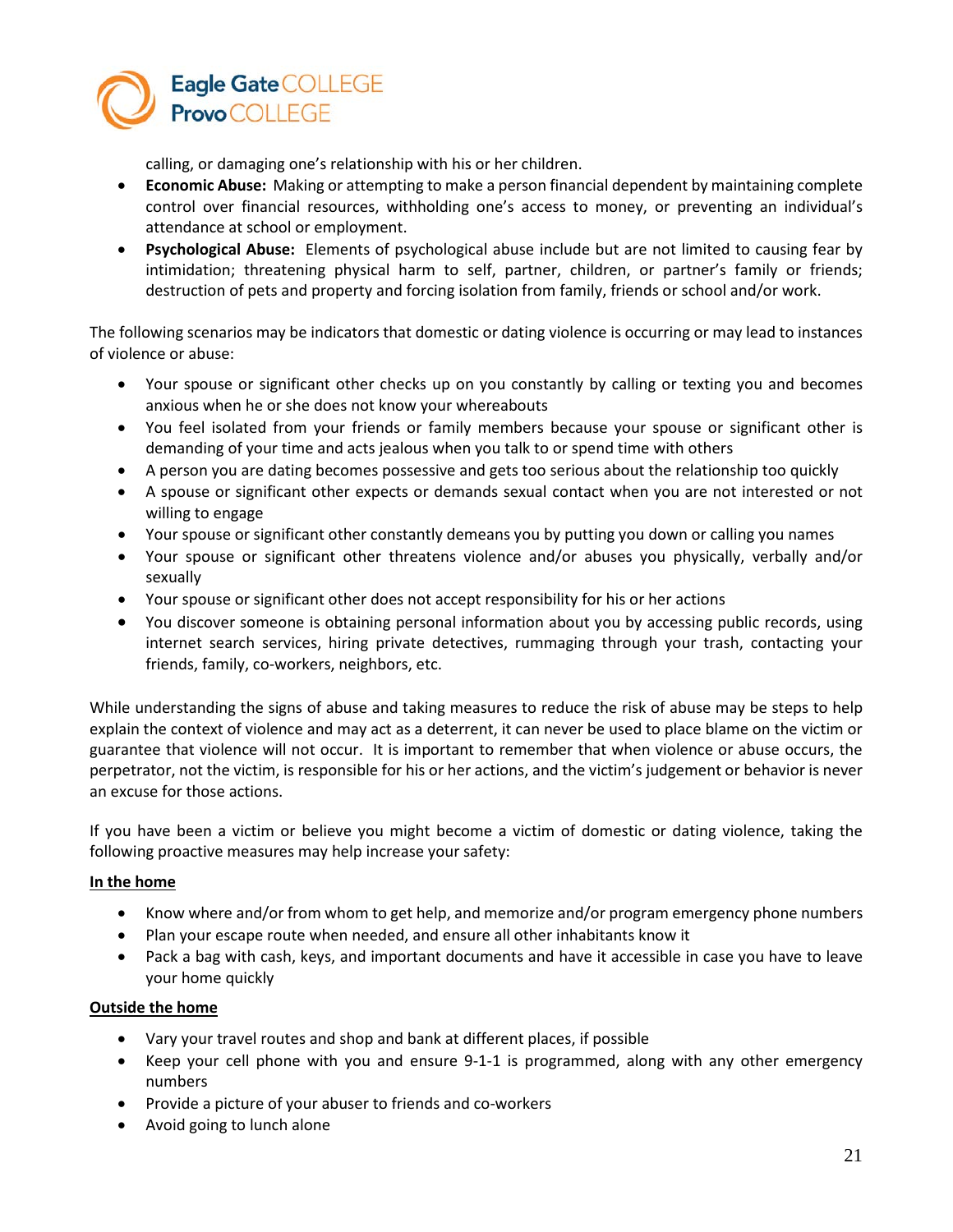

#### **In an Emergency Situation**

- If you are able to, dial 9-1-1 immediately
- If in your home, stay away from the kitchen, as the abuser may easily obtain a weapon (i.e., a knife)
- Get to a lockable room which has a phone and a window or door to escape
- If you can escape, make a lot of noise and run to a nearby trusted neighbor for help

#### General Strategies to Help Prevent Sexual Assault or Other Violent Crimes

<span id="page-21-0"></span>The following are proactive measures an individual can take which may minimize the risk of you becoming the victim of sexual assault and may help contribute to the overall safety and security of your campus community:

- Use a "buddy" system and avoid walking alone, especially at night. Travel in well-lit areas and in pairs or a group, if possible. Avoid deserted areas and shortcuts.
- Let family and friends know where you are going, your method of transportation, and when you will return.
- Never hitchhike or get in a stranger's car.
- Avoid excessive alcohol consumption, which may impair judgment, especially in unfamiliar surroundings or situations. Additionally, to that end:
	- o Be aware of rape drugs.
	- o Do not leave your drink unattended and keep track of how many drinks you have had.
	- o Only drink from un-opened containers or from drinks you have watched being made and poured.
	- o Avoid group drinks like punch bowls.
	- $\circ$  If you feel extremely tired or drunk for no apparent reason, you may have been drugged. Find a friend and have him/her help you leave as soon as possible.
	- o If you feel you have been drugged, get to a hospital to be tested.
- Always lock your door when you are home or away.
- Always lock your vehicle and keep your keys with you at all times.
- When possible, leave items of value at home.
- If you need to have valuables with you, never leave them visible in your vehicle.
- Avoid being distracted (talking on your cell phone, texting, etc.) when walking through parking lots or in other public areas.
- Do not leave personal property unattended in classrooms, labs, or in the student lounge.
- If you feel unsafe or threatened, contact the Front Desk Receptionist or a designated CSA, or dial 9-1-1.

Although the steps listed above cannot guarantee that criminal activity will not occur, they may serve as deterrents and reduce the risk of crime occurring.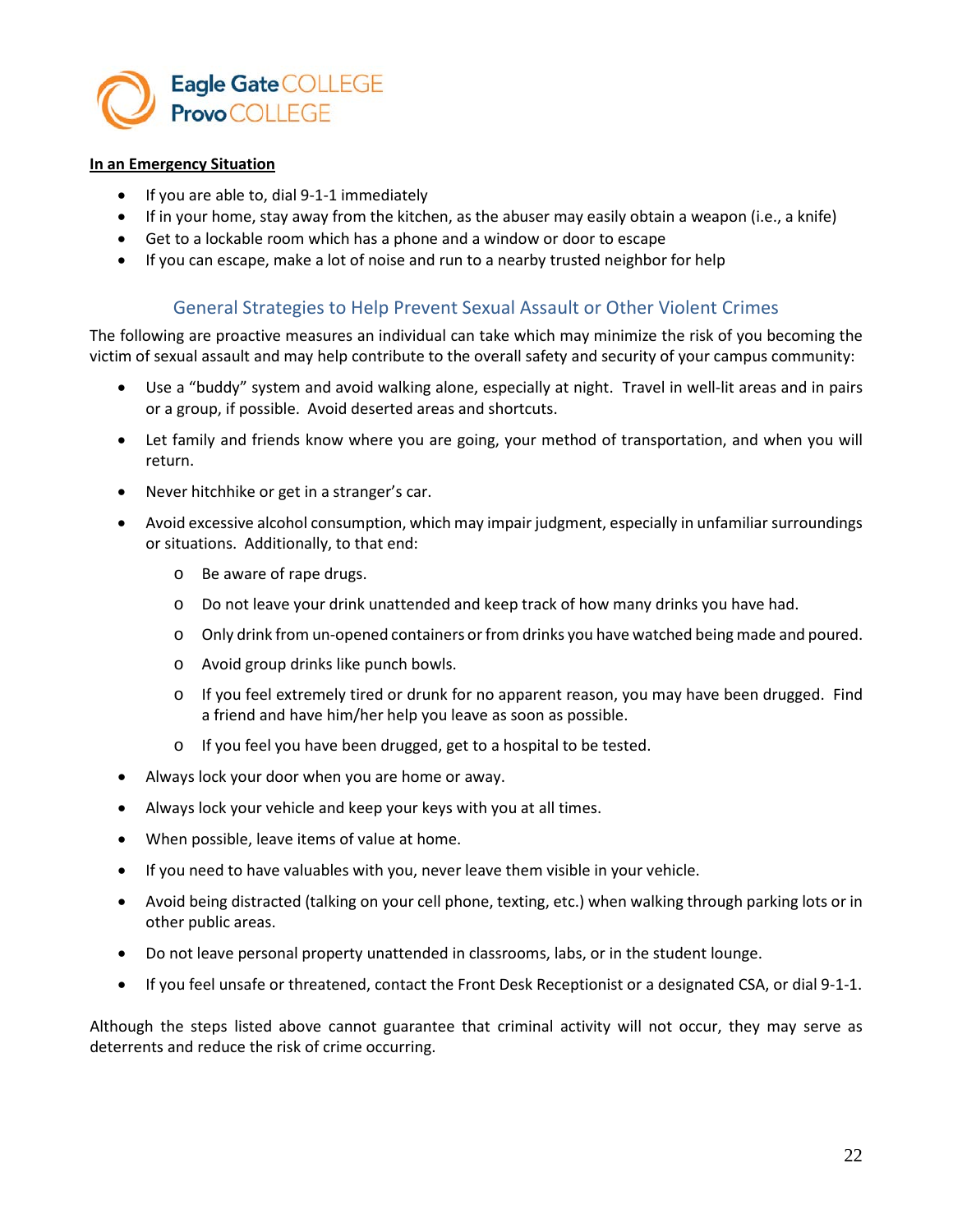

# Policy on Retaliation

<span id="page-22-0"></span>Provo College and Eagle Gate College believe strongly that students and employees have the right to be free from retaliation and intimidation in any form. To that end, the Colleges and their administration will not allow for intimidation, threats, coercion, or discrimination against any individual for the purpose of interfering with any right or privilege secured by Title IX, or because the individual has made a report or complaint, testified, assisted, or participated or refused to participate in any manner in an investigation, proceeding, or hearing. Intimidation, threats, coercion, or discrimination, including charges against an individual for code of conduct violations that do not involve sex discrimination or sexual harassment, but arise out of the same facts or circumstances as a report or complaint of sex discrimination, or a report or formal complaint of sexual harassment, for the purpose of interfering with any right or privilege secured by Title IX, constitutes retaliation and will not be allowed.

The Colleges will keep confidential the identity of any individual who has made a report or complaint of sex discrimination, including any individual who has made a report or filed a formal complaint of sexual harassment, any complainant, any individual who has been reported to be the perpetrator of sex discrimination, any respondent, and any witness, except as may be permitted by the FERPA statute, 20 U.S.C. 1232g, or FERPA regulations, 34 CFR part 99, or as required by law, or to carry out the purposes of 34 CFR part 106, including the conduct of any investigation, hearing, or judicial proceeding arising thereunder. Complaints alleging retaliation may be filed according to the Colleges' grievance procedures for sex discrimination. Any student or employee who is experiencing retaliation and/or intimidation should report this immediately to the Title IX Coordinator, the Human Resources Department, a Campus Security Authority, or to a member of the Corporate Security Team as identified in this Annual Security Report.

## Policy on Voluntary Reporting

<span id="page-22-1"></span>Provo College and Eagle Gate College encourage any victim of sexual assault, domestic violence, dating violence or stalking to notify law enforcement immediately; however, the ultimate decision to do so and/or when to do so must reside with the victim. All victims have the right to deny assistance from or involvement with law enforcement. If a victim does decide to report the crime to law enforcement, the following one of two things can happen:

- 1. The victim can file a complaint but request not to have charges filed against the accused perpetrator(s). The decision to file charges can be made at a later time, but depending on the amount of time that passes, evidence may be lost or unusable. Therefore, it is important that victims cooperative fully with any ongoing investigation and have a rape kit completed (if rape was involved) so that the chances for filing criminal charges in the future are greater, if so desired.
- 2. The victim can file a complaint and press charges immediately. This would involve full cooperation with law enforcement and the prosecutor's office to determine if the accused perpetrator can and will be charged criminally.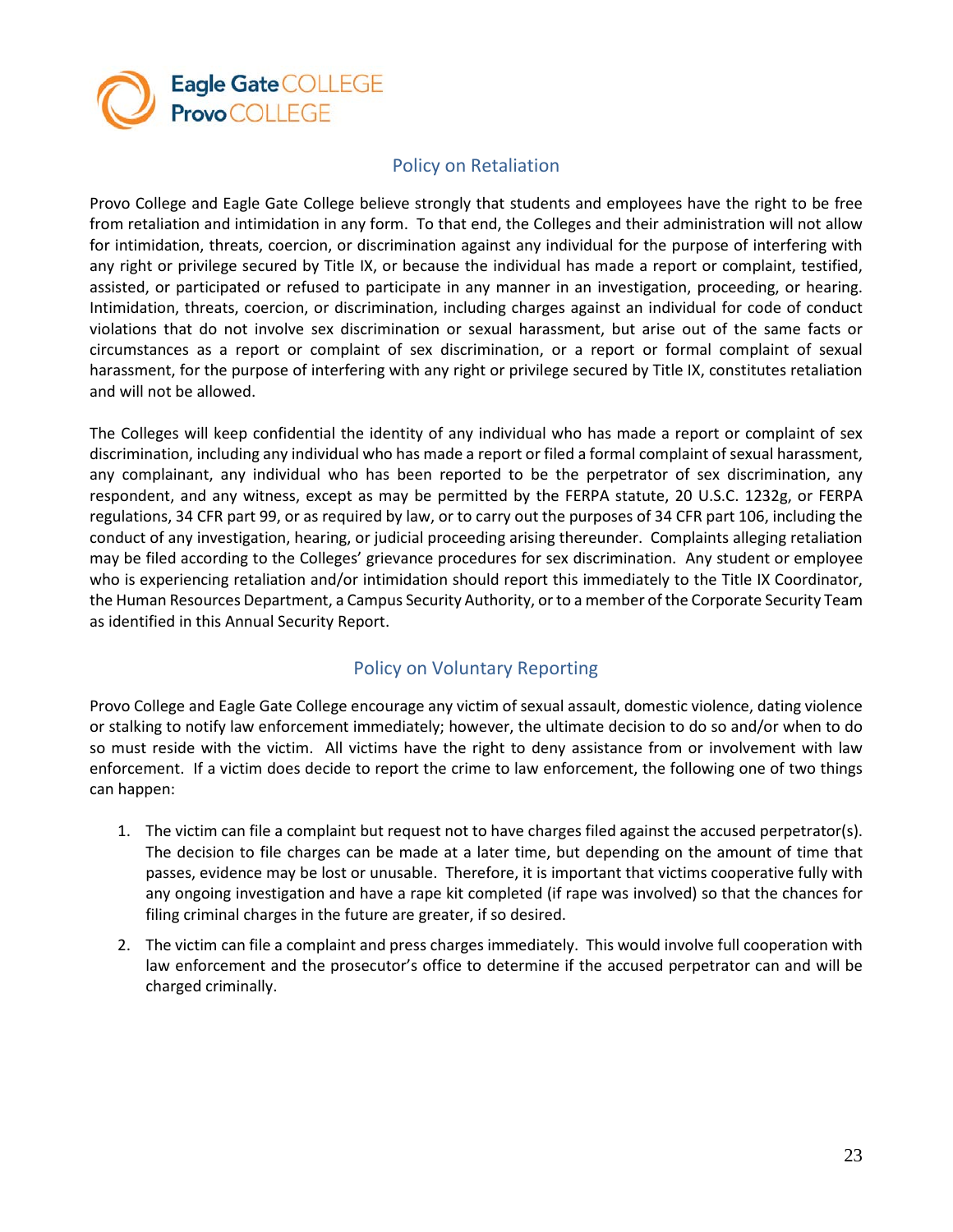

In addition to reporting the crime to law enforcement, victims should report these crimes to either or to both of the following College officials:

Don Corvin **Sara Cramlet** Sara Cramlet **Sara Cramlet** Senior VP of Compliance / Title IX Coordinator Senior VP of Human Resources 1401 Dove Street, Suite 220 1401 Dove Street, Suite 340 Newport Beach, CA 92660 Newport Beach, CA 92660 (949) 590-4882 (949) 407-6685 [dcorvin@unitek.com](mailto:dcorvin@unitek.com) [scramlet@unitek.com](mailto:scramlet@unitek.com)

Any person may report sex discrimination or sexual harassment (including sexual assault, domestic violence, dating violence, and stalking) in person, by mail, by telephone, or by email using the contact information above. The report may be made at any time (including during non-business hours) by using the telephone number or email address, or by mail to the office addresses listed above. The College will assist by providing options for outside resources, pursuing an investigation, and/or conducting applicable disciplinary proceedings/actions.

# **Crime Awareness and Prevention Program**

<span id="page-23-0"></span>The previous sections of this report contain policies and procedures which are designed to inform students and employees about campus security and to encourage and promote responsibility for their own security and the security of others. Employees and students are made aware of all services the Colleges provide during their respective orientations, in the college catalog, in student and employee handbooks, and in the Colleges' policies and procedures, which include this security report distributed annually and available to all students and employees 24 hours a day, 7 days a week. The Colleges' crime awareness and prevention program consists of promoting campus community awareness; providing suggestions and methods to minimize the risk of campus crime and violence; providing applicable resources to assist victims of crime; publishing crime statistics on an annual basis in the Annual Security Report; and ensuring that applicable investigations and disciplinary proceedings are conducted in the event of a crime occurring. Through the administration of this program, the Colleges are committed to cultivating and providing an environment that is free of criminal activity and maintains a zero-tolerance policy for criminal activity and sexual assault. In addition, the Colleges feel strongly that increased safety and security can be achieved through the efforts of the entire campus community.

## Program to Prevent Domestic Violence, Dating Violence, Sexual Assault and Stalking

<span id="page-23-1"></span>The Colleges' program includes community-wide awareness and is focused on the prevention of domestic violence, dating violence, sexual assault and stalking. In accordance with Clery Act requirements, the program is culturally relevant; inclusive of diverse communities and identities, sustainable, responsive to community needs, and informed by research or assessed for value, effectiveness, or outcome; and considers environmental risk and protective factors as they occur on the individual, relationship, institutional, community and societal levels.

As stated above, the Colleges' program consists of primary prevention and awareness programs for all incoming students and new employees and provides for ongoing reinforcement and continual training opportunities for both students and employees. The components of this program are described throughout this Annual Security Report and consist of the following components: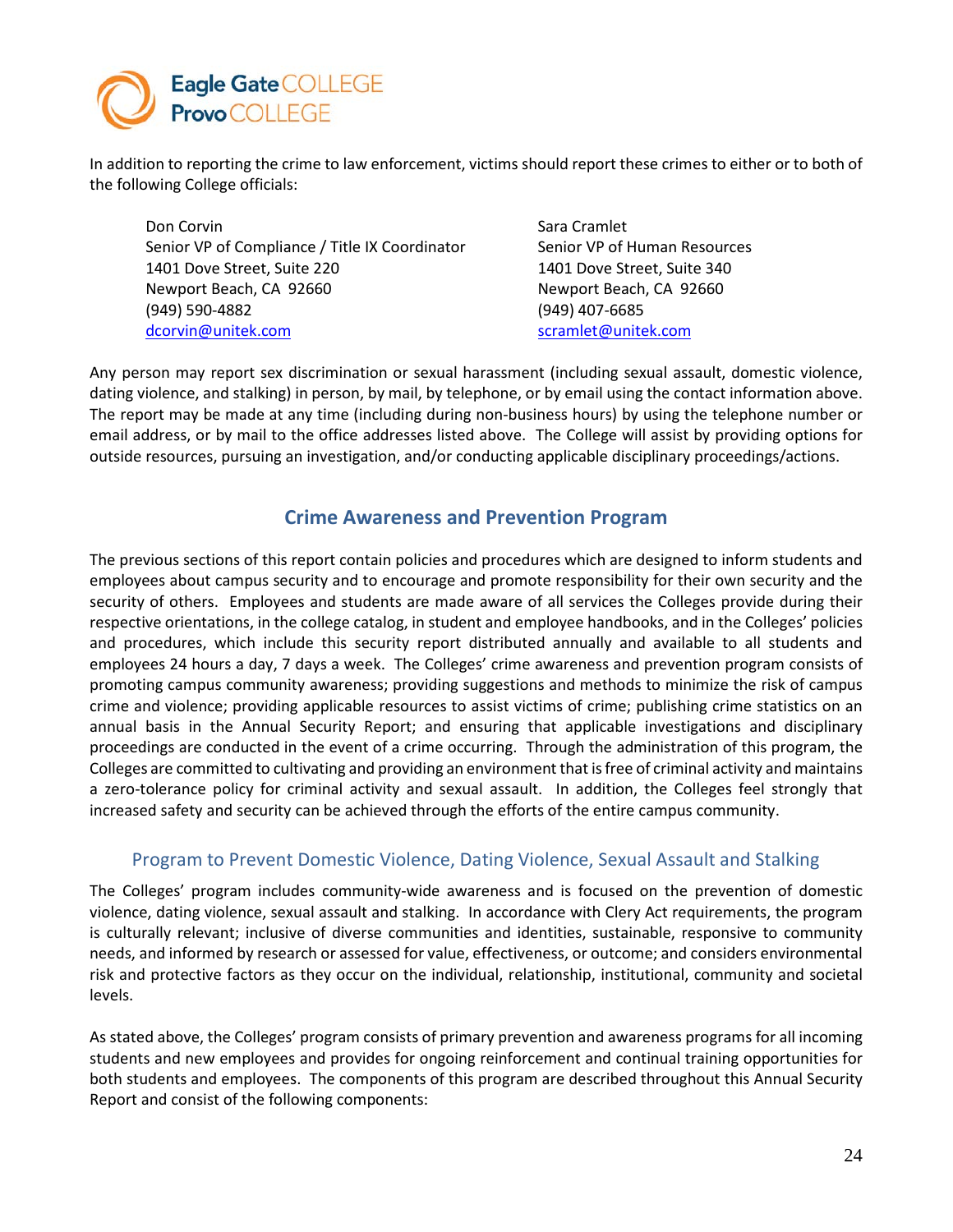

- 1. The Colleges' assertion that crimes of domestic violence, dating violence, sexual assault and stalking are strongly prohibited.
- 2. Definitions of domestic violence, dating violence, sexual assault, stalking, and what constitutes consent, including applicable definitions under local jurisdiction (states of Utah and Idaho).
- 3. Affirmation of the Colleges' support for safe and positive bystander intervention and providing effective strategies and relevant resources.
- 4. Signs of domestic abuse, dating abuse, sexual assault and stalking to help students and employees identify when it could be happening to them.
- 5. Strategies to reduce the risk of becoming a victim of sexual assault or other violent crimes.
- 6. Procedures that victims should follow in the event of domestic abuse, dating abuse, sexual assault and/or stalking.
- 7. Efforts made by the Colleges to protect the confidentiality of victims and other applicable parties.
- 8. Current listing of applicable online and off-campus resources, categorized by location, for local law enforcement, emergency services, legal assistance, victim advocacy, restraining orders, and other services available for victims of sexual assault and/or abuse.
- 9. Options for assistance with protective orders and changes to living, working, transportation and school situations and schedules.
- 10. Procedures for applicable investigations and/or disciplinary actions in cases of alleged domestic violence, dating violence, sexual assault and stalking.

#### Primary Prevention and Awareness Program

<span id="page-24-0"></span>Provo College and Eagle Gate College have contracted with 360 Stay Safe (Omnigo Software) to deliver its VAWA Compliance Training program to incoming students and new employees. 360 Stay Safe provides holistic and community-based prevention/awareness training for higher education students and employees. This training is designed to equip students and employees with relevant, practical and effective skills for building safe and healthy campus communities. The VAWA Compliance Training program for students includes both primary prevention and awareness components and consists of the following four modules/topics:

- *Forming Healthy Relationships* covers relationship values and basic relational skills; recognizing healthy relationships and preventing relationship violence; identifying unhealthy relationships and warning signs of domestic and dating violence.
- *Sexual Assault* includes definitions of non-consensual sex, sexual assault, acquaintance rape and date rape; legal consequences for these violent crimes; sexual violence; sexual assault prevention; ways to empower participants and others; and common myths regarding sexual assault.
- *Stalking* discusses harmful behaviors that can lead to dangerous situations, including assault, such as subtle threats, emotional abuse, harassment, cyberstalking, and stalking.
- *Bystander Intervention* with a focus on bystander intervention training and crisis intervention techniques, this module offers practical ways to empower members of your campus community to protect one another and equips participants to see bystander intervention as a natural extension of their global citizenship.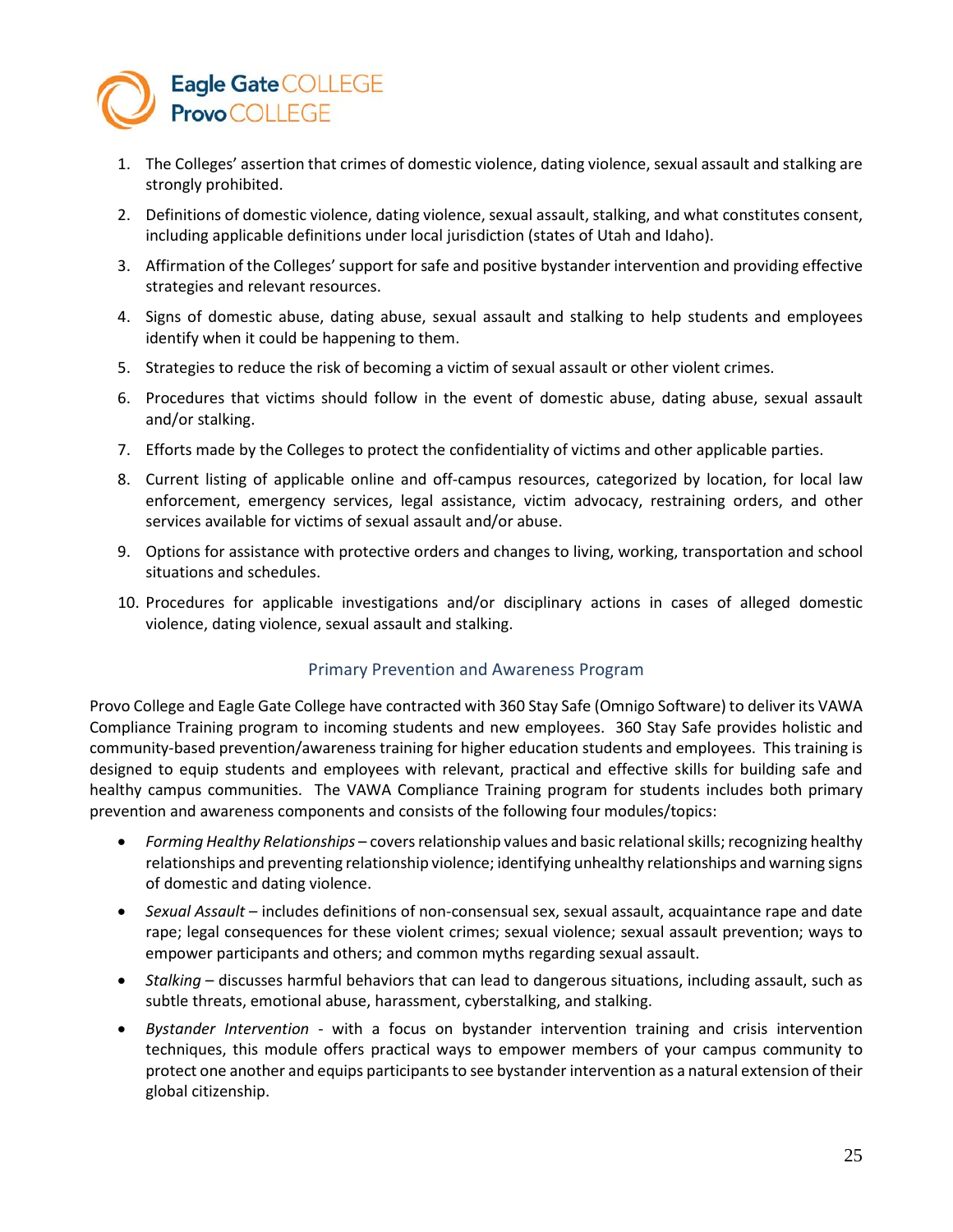

VAWA Compliance Training for employees includes the following primary prevention and awareness learning points:

- There are different forms of sexual misconduct, and there are legal consequences for these violations.
- It is important to understand the definition of consent, and how to communicate consent.
- There are safe and positive options for bystander intervention, or intervening on behalf of someone in need.

Both the student and employee programs provide opportunities for assessment by posing quiz questions at the end of each video module to assess the learner's comprehension of the subject matter. Learners must correctly answer the questions prior to moving on in the system. Incoming students and new employees are required to complete this training as part of their orientation process. The materials are also available to all students and employees 24 hours a day, 7 days a week, and as an ongoing campaign, students and employees are encouraged to revisit topics and retest as needed or desired. Additionally, to promote ongoing prevention and awareness for students and employees, informational notices are posted on campus bulletin boards and email blasts and/or social media posts are provided as applicable.

# If You Are a Victim of Sexual Assault or Domestic Violence

<span id="page-25-0"></span>If you become the victim of a sexual assault or domestic violence, you should consider calling the police and seeking medical attention immediately. Additionally, if you fear for your safety or others around you, filing a protective order may be a good idea. We also encourage victims to report the offense to a CSA who will coordinate with the Colleges' Title IX Coordinator to provide you with support and resources, including assistance with notifying local law enforcement authorities, if so desired.

It is important to remember that being the victim of a sexual assault or domestic violence is not your fault. Nothing in what you said, the way you looked, where you were, or who you were with gives anyone the right to assault you. But regardless of this not being your fault in any way, you may still be feeling afraid, ashamed, angry, sad, helpless, betrayed or depressed. For this reason, it is important for you to seek help immediately after the attack and in the days and weeks following. The following are some things you can do if you have been sexually assaulted:

- If you are in danger or need medical care, call 9-1-1. If you can, get away from the person who assaulted you and get to a safe place as fast as you can.
- Save everything that may have the attacker's DNA on it. Do not brush, comb or clean any part of your body. Do not change clothes, if possible. Do not touch or change anything at the scene of the assault. That way the local police will have physical evidence from the person who assaulted you.
- Go to the nearest hospital emergency room as soon as possible, where you can be examined and treated for any injuries. In case of rape, you can be given medication to prevent HIV and other sexually transmitted infections and emergency contraception to prevent pregnancy. A doctor or nurse will use a rape kit to collect evidence which may include fibers, hair, saliva, semen or clothing left behind by the attacker.
- If you think you were drugged, talk to the hospital staff about being tested for date rape drugs, such as Rohypnol, Gamma Hydroxybutyrate (GHB), and other drugs.
- Call a friend or family member you trust or call a crisis center or hotline to help you find support and resources near you.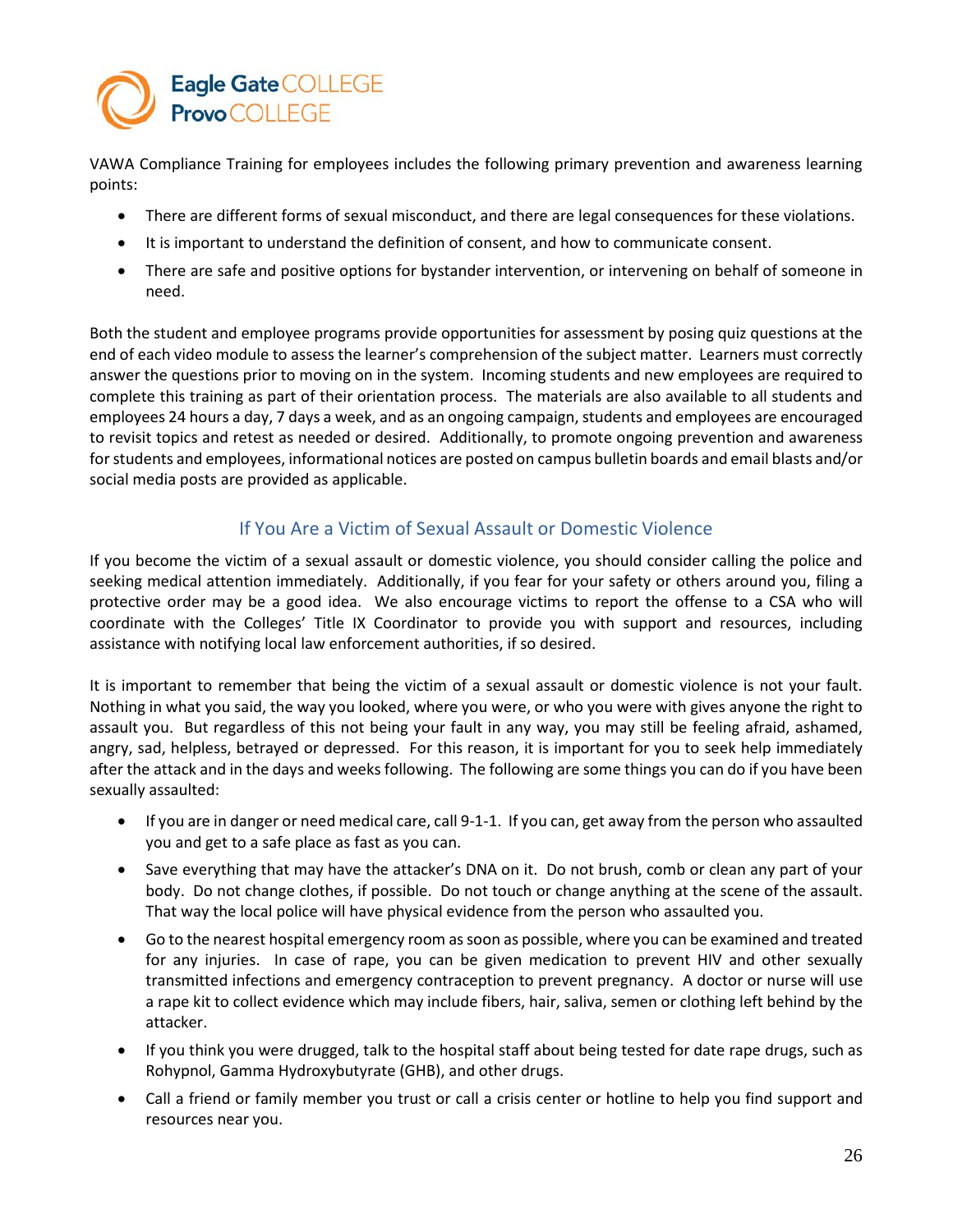

Students who are victims of sexual assault or domestic violence are also encouraged to contact WellConnect, a free counseling service available 24 hours a day, 7 days a week to all enrolled students. Students are encouraged to call 1-866-640-4777 or visit [http://www.studentlifetools.com.](http://www.studentlifetools.com/) The Colleges also refer anyone who is a victim of sexual assault to 2-1-1, a free referral service available 24 hours a day, 7 days a week. Students or employees are encouraged to call 2-1-1 or visit [http://www.211.org/.](http://www.211.org/) Following are some other online and off-campus resources to help prevent sexual assault and/or to help you in the event of sexual assault or domestic abuse:

#### **Online Resources**:

- 1. The Rape, Abuse and Incest National Network (RAINN) is the nation's largest anti-sexual assault organization. The following strategies are recommended by RAINN to reduce potential risk:
	- a. Steps you can take in a social situation to prevent sexual assault <https://rainn.org/articles/steps-you-can-take-prevent-sexual-assault>
	- b. Safety planning <https://www.rainn.org/articles/safety-planning>
	- c. How to respond if someone is pressuring you <https://www.rainn.org/articles/how-respond-if-someone-pressuring-you>
	- d. Staying safe on campus <https://www.rainn.org/articles/staying-safe-campus>
	- e. Your role as a bystander in preventing sexual assault <https://rainn.org/articles/your-role-preventing-sexual-assault>
	- f. What consent looks like <https://rainn.org/articles/what-is-consent>
	- g. Protecting a child from sexual assault <https://rainn.org/articles/how-can-i-protect-my-child-sexual-assault>
- 2. The United States Department of Justice <https://www.justice.gov/ovw/sexual-assault>
- 3. Utah Domestic Violence Coalition <https://www.udvc.org/>
- 4. Next Door Solutions to Domestic Violence <http://www.nextdoor.org/>
- 5. The National Domestic Violence Hotline operates 24 hours a day, seven days a week, is confidential and free of cost, and provides lifesaving tools and immediate support to enable victims to find safety and live lives free of abuse:
	- a. Help for Survivors <http://www.thehotline.org/help/help-for-survivors/>
	- b. Path to Safety <http://www.thehotline.org/help/path-to-safety/>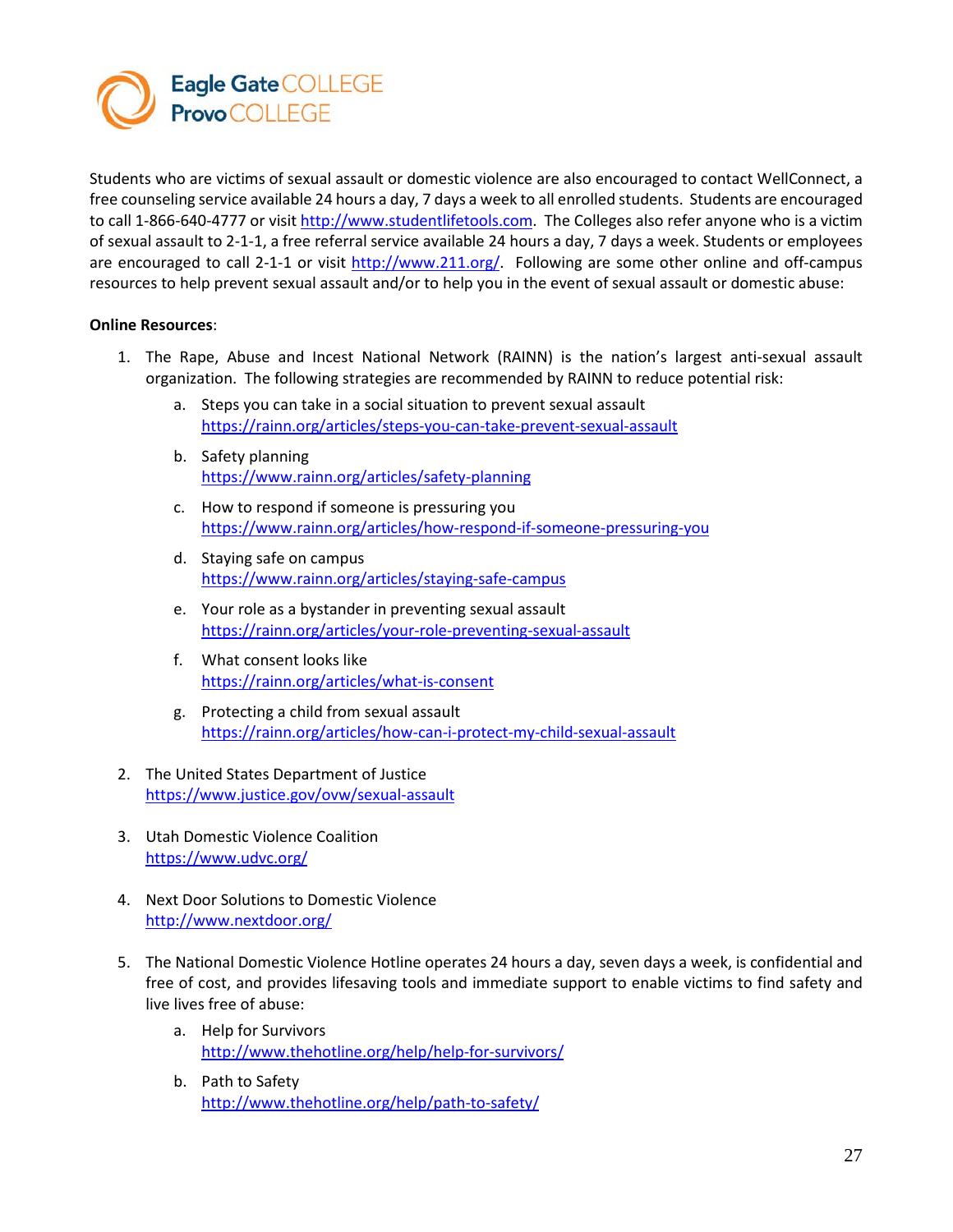

- c. Survivor Stories <http://www.thehotline.org/about-us/share-your-story/>
- d. Moving on Emotionally After an Abusive Relationship <http://www.thehotline.org/2012/05/emotionally-recovering-from-an-abusive-relationship/>

#### **Off Campus Resources**:

Provo College and Eagle Gate College do not offer resources on campus regarding counseling, health, mental health, victim advocacy, legal assistance, visa and immigration assistance, student and financial aid. Students and employees are encouraged to call 2-1-1 or visit<http://www.211.org/> to obtain referrals for these types of services. Students and employees can also access local off-campus resources and public services, such as:

#### **Provo, Utah**

|                                       | <b>Provo Police Department</b>                                      |  |  |  |
|---------------------------------------|---------------------------------------------------------------------|--|--|--|
|                                       | 48 S 300 W                                                          |  |  |  |
| <b>Local Police Department</b>        | Provo, UT 84601                                                     |  |  |  |
|                                       | (801) 852-6210                                                      |  |  |  |
|                                       | https://www.provo.org/city-services/provo-police                    |  |  |  |
|                                       | <b>Utah Valley Hospital</b>                                         |  |  |  |
|                                       | 1034 N 500 W                                                        |  |  |  |
| <b>Hospital Emergency Room</b>        | Provo, UT 84604                                                     |  |  |  |
|                                       | (801) 357-7850                                                      |  |  |  |
|                                       | https://intermountainhealthcare.org/locations/utah-valley-hospital/ |  |  |  |
|                                       | Legal Aid Society of Salt Lake                                      |  |  |  |
|                                       | 205 North 400 West                                                  |  |  |  |
| <b>Protective Orders</b>              | Salt Lake City, UT 84103                                            |  |  |  |
|                                       | (801) 328-8849                                                      |  |  |  |
|                                       | https://www.legalaidsocietyofsaltlake.org/                          |  |  |  |
|                                       | Utah Crime Victims Legal Clinic                                     |  |  |  |
|                                       | 404 East 4500 South, Suite B24                                      |  |  |  |
| <b>Victim Advocacy Services</b>       | Murray, UT 84107                                                    |  |  |  |
|                                       | (801) 746-1204                                                      |  |  |  |
|                                       | http://www.utahvictimsclinic.org/resources.html                     |  |  |  |
|                                       | Utah Crime Victims Legal Clinic                                     |  |  |  |
|                                       | 404 East 4500 South, Suite B24                                      |  |  |  |
|                                       | Murray, UT 84107                                                    |  |  |  |
|                                       | (801) 746-1204                                                      |  |  |  |
| Legal Assistance                      | http://www.utahvictimsclinic.org/resources.html                     |  |  |  |
| <b>Sexual Assault Crisis Services</b> |                                                                     |  |  |  |
| Shelter/Housing Assistance            | Live Your Dream Foundation                                          |  |  |  |
|                                       | 3651 North 100 East                                                 |  |  |  |
|                                       | Provo, UT 84604                                                     |  |  |  |
|                                       | (801) 375-2500                                                      |  |  |  |
|                                       | https://www.liveyourdreamfoundation.org/resources                   |  |  |  |
| <b>Services for Male Victims</b>      | 1in6 Online Support Groups                                          |  |  |  |
|                                       | https://1in6.org/about-1in6/                                        |  |  |  |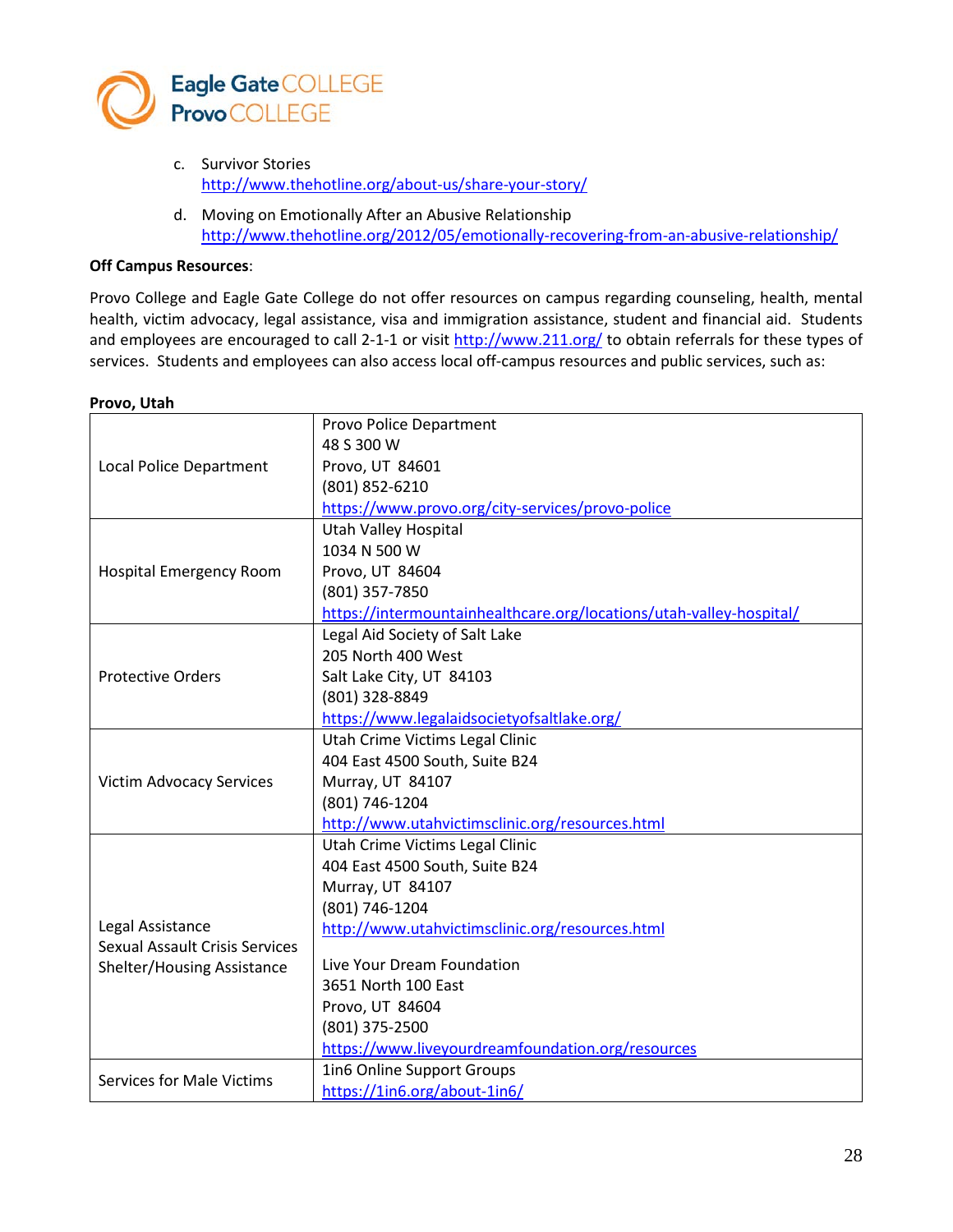

#### **Idaho Falls, Idaho**

|                                       | Idaho Falls Police Department                                              |
|---------------------------------------|----------------------------------------------------------------------------|
|                                       | 605 North Capital Avenue                                                   |
| Local Police Department               | Idaho Falls, ID 83402                                                      |
|                                       | (208) 529-1200                                                             |
|                                       | https://www.idahofallsidaho.gov/153/Police-Department                      |
|                                       | Idaho Falls Community Hospital                                             |
|                                       | 2327 Coronado Street                                                       |
|                                       | Idaho Falls, ID 83404                                                      |
| <b>Hospital Emergency Room</b>        | (208) 528-1000                                                             |
|                                       | https://www.idahofallscommunityhospital.com/hospital-                      |
|                                       | services/emergency-department/                                             |
|                                       | Bonneville County, Court Assistance Office, State of Idaho Judicial Branch |
|                                       | 605 N. Capital Avenue                                                      |
| <b>Protective Orders</b>              | Idaho Falls, ID 83402                                                      |
|                                       | (208) 589-9872                                                             |
|                                       | https://courtselfhelp.idaho.gov/Forms/protection                           |
|                                       | Domestic Violence and Sexual Assault Center                                |
|                                       | 1050 Memorial Drive                                                        |
| <b>Victim Advocacy Services</b>       | Idaho Falls, ID 83402                                                      |
|                                       | (208) 235-2412                                                             |
|                                       | https://www.dvsacac.org/                                                   |
|                                       | Domestic Violence and Sexual Assault Center                                |
|                                       | 1050 Memorial Drive                                                        |
|                                       | Idaho Falls, ID 83402                                                      |
|                                       | (208) 235-2412                                                             |
| Legal Assistance                      | https://www.dvsacac.org/                                                   |
| <b>Sexual Assault Crisis Services</b> |                                                                            |
| Shelter/Housing Assistance            | <b>Idaho Falls Rescue Mission</b>                                          |
|                                       | Ruth House Women's Shelter                                                 |
|                                       | 840 Park Street                                                            |
|                                       | Idaho Falls, ID 83402                                                      |
|                                       | (208) 552-5575                                                             |
|                                       | https://ifrescuemission.org/womens-shelter/                                |
| <b>Services for Male Victims</b>      | 1in6 Online Support Groups                                                 |
|                                       | https://1in6.org/about-1in6/                                               |

#### Protective Orders

<span id="page-28-0"></span>The Colleges comply with state laws with respect to orders of protection, "no contact" orders, restraining orders, or similar lawful orders. A student who obtains a protective order should immediately provide a copy to a Campus Security Authority (employees should provide a copy to their direct supervisor and/or to Human Resources). The Campus Security Authority, in collaboration with the Title IX Coordinator, will develop a plan to ensure the provisions of the order are followed. This may include but is not limited to: changing classroom location and/or seating within the classroom; special parking arrangements, increased patrol services; and escorts.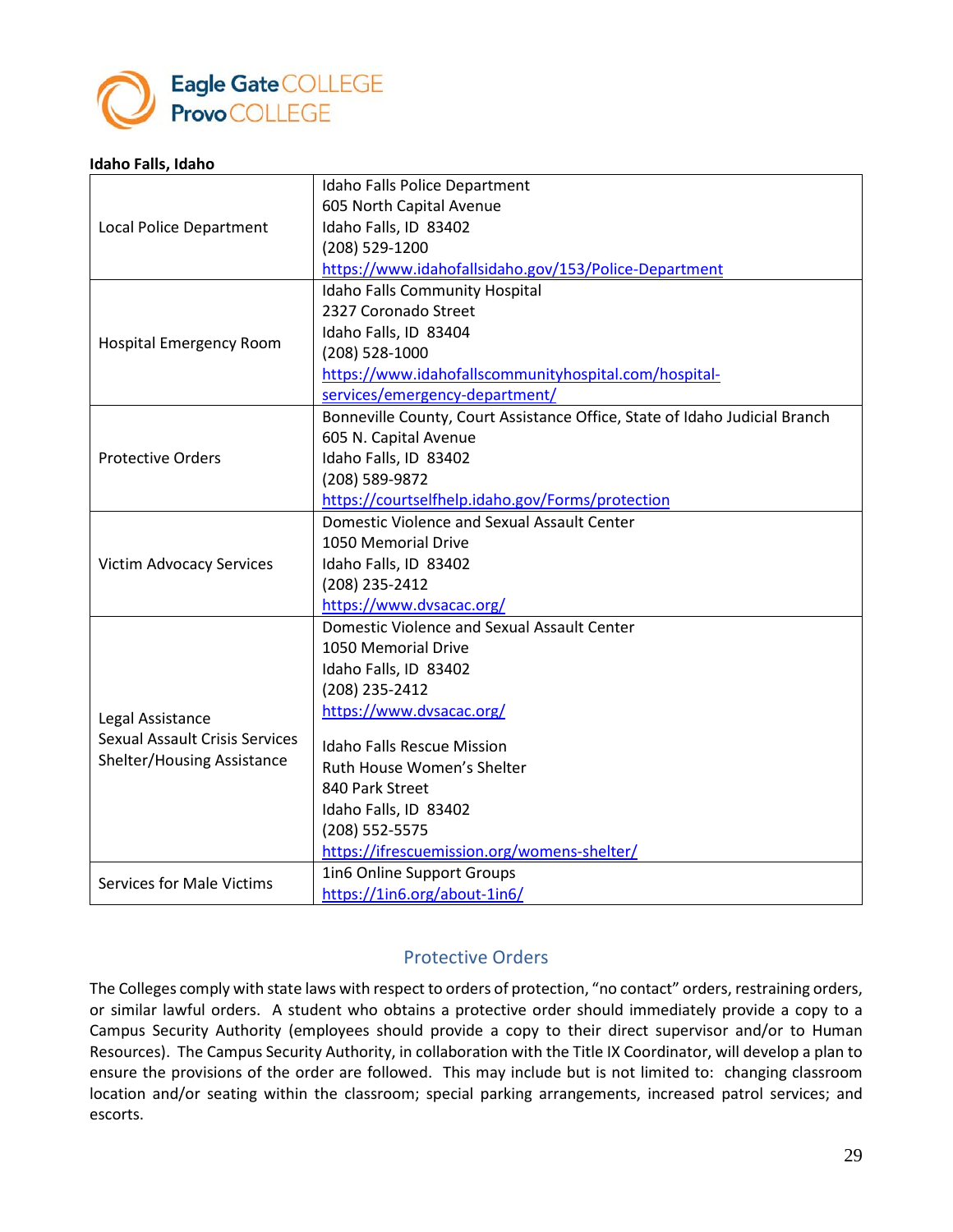

An Emergency Protective Order can help protect a victim of abuse, sexual harassment, or stalking. This type of protective order is available 24 hours a day through your local police department. Other protective orders can be applied for through the court systems within your local county. The Colleges cannot apply for a legal order of protection, "no contact" order or restraining order for a victim or on his/her behalf. Victims are required to apply directly for these services on their own behalf. However, the Colleges will abide by the requirements of the order to help ensure the victim's safety.

# Confidentiality

<span id="page-29-0"></span>Provo College and Eagle Gate College are committed to protecting the confidentiality of the victim in either the presence or absence of a victim's request for confidentiality. Personally identifying information will not be included in any publicly available records, including Clery Act reporting, the Colleges' Annual Security Report, or in any Timely Warning Notices that could be issued. Per Section 40002(a) of the Violence Against Women Act of 1994, "personally identifying information" is defined as "individually identifying information for or about an individual, including information likely to disclose the location of a victim of domestic violence, dating violence, sexual assault or stalking, regardless of whether the information is encoded, encrypted, hashed or otherwise protected, including: a first and last name; a home or other physical address; contact information (including a postal, email or Internet protocol address, or telephone or fax number); a social security number, driver's license number, passport number or student identification number; and any other information, including date of birth, racial or ethnic background, or religious affiliation that would serve to identify any individual."

The Family Educational Rights and Privacy Act(FERPA) allows schools to disclose "directory" information without the student's consent. For Provo College, "Directory Information" is defined as student's name, identification number, program name, address, email address, telephone number, date and place of birth, honors and awards, enrollment status, most recent previous educational institution attended, and dates of attendance. At any time, all students have the right to "opt out" of allowing the college to share this directory information. However, regardless of whether a student has opted out or not opted out, personally identifying information about the victim and other applicable parties will be treated as confidential and only shared with individuals who have a specific need-to-know reason, such as individuals who are conducting an investigation and/or disciplinary proceedings or those involved in providing support services to the victim, such as accommodations and protective measures. To that end, the College will maintain as confidential any accommodations or protective measures provided to the victim to the extent that maintaining such confidentiality would not impair the ability of the college to provide the accommodations or protective measures.

Students may opt out of allowing the Colleges to share Directory Information at any time by contacting the Campus Registrar.

# Options for Supportive Measures and Complainant's Rights

<span id="page-29-1"></span>Upon receipt of a report of alleged domestic violence, dating violence, sexual assault and/or stalking on or off campus, the Colleges are obligated and will provide the complainant with written documentation regarding his/her rights and options and written notification regarding supportive measures available to him or her, including academic, living, transportation and work situations. This written notification will include information regarding supportive measures, available assistance in making requests for supportive measures, and who to address requests to. At the complainant's request and to the best of their ability, the Colleges will provide the complainant and/or the respondent with appropriate supportive measures. If possible and reasonably available,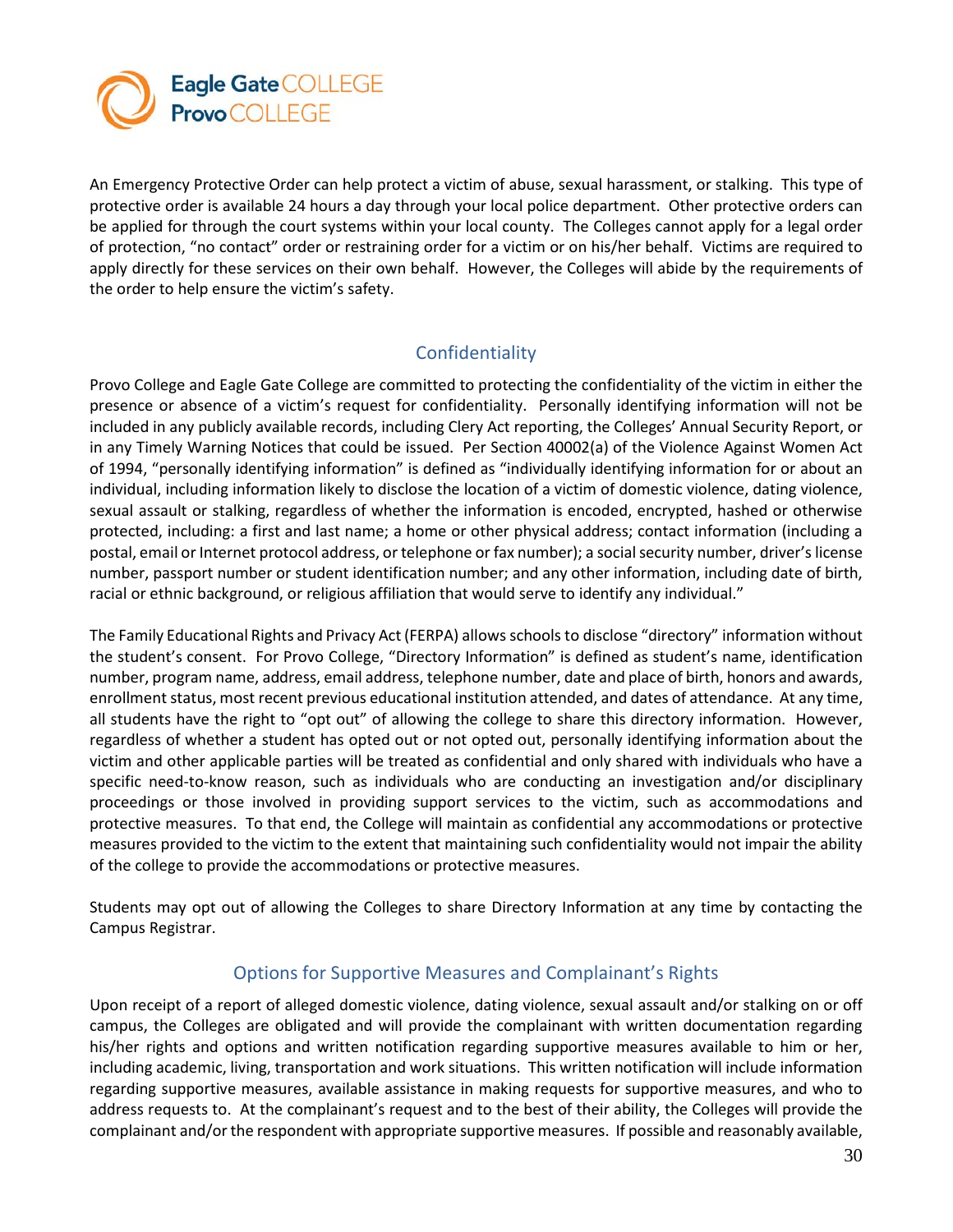

the parties may be offered changes to academic, living, working or transportation situations regardless of whether the complainant files a formal complaint or reports the alleged crime to local law enforcement. Examples of supportive measures may be to transfer a student to a different cohort group or withdrawing and re-enrolling if there is no option for moving to a different cohort group or different campus. A supportive measure regarding a work situation may be changing a person's hours or transferring to another department. A supportive measure for transportation may be arranging for special parking or having the complainant escorted to and from his/her car. A complainant or respondent who wishes to request supportive measure(s) should contact the Title IX Coordinator, a Campus Security Authority, and/or the Human Resources Department.

Below are procedures the Colleges will follow upon receiving a report of domestic violence, dating violence, sexual assault and stalking:

- 1. The Colleges will help provide the complainant with access to medical care, as needed and requested by the complainant.
- 2. The Colleges will assess the immediate safety needs of the complainant.
- 3. The Colleges will provide the complainant with written contact information for the local authorities and will help the complainant contact the authorities at the complainant's request.
- 4. The Colleges will provide written information on how to preserve evidence, if any.
- 5. The Colleges will provide the complainant with written documentation regarding the services of WellConnect, a referral and counseling services available to all students.
- 6. As stated above, the Colleges will determine if any immediate supportive measures need to be implemented and will maintain confidentiality of these measures to the extent that maintaining such confidentiality would not impair the ability of the Colleges to provide the supportive measures. These supportive measures may include:
	- i. Counseling referrals
	- ii. Deadline extensions or other academic adjustments
	- iii. Modification of work or class schedules
	- iv. Campus escort services
	- v. Mutual restrictions on contact between the parties
	- vi. Leaves of absence
	- vii. Increase security and monitoring of certain areas of the campus
- 7. The Colleges will provide written information on how to obtain a protective/restraining order through the respective court system (or an Emergency Protective Order through local authorities).
- 8. The Colleges will provide the complainant with written documentation regarding his/her rights and options.
- 9. The Colleges will provide the complainant with written documentation regarding the investigation and disciplinary proceedings which will be conducted as a result of the report.

## Sexual Offender/Predator Notification

<span id="page-30-0"></span>The Federal Campus Sex Crimes Prevention Act of 2000 (CSCPA) requires institutions of higher education to issue a statement advising the campus community where state law enforcement agency information concerning registered sex offenders may be obtained. Any member of the campus community who wants to obtain information regarding sexual offenders in the area may refer to [http://www.sexoffender.com](http://www.sexoffender.com/) for the national registry. The CSCPA also requires registered sex offenders/predators to provide appropriate state officials with notice of each institution of higher education in that state at which the offender/predator is employed, carries on a vocation, or is a student.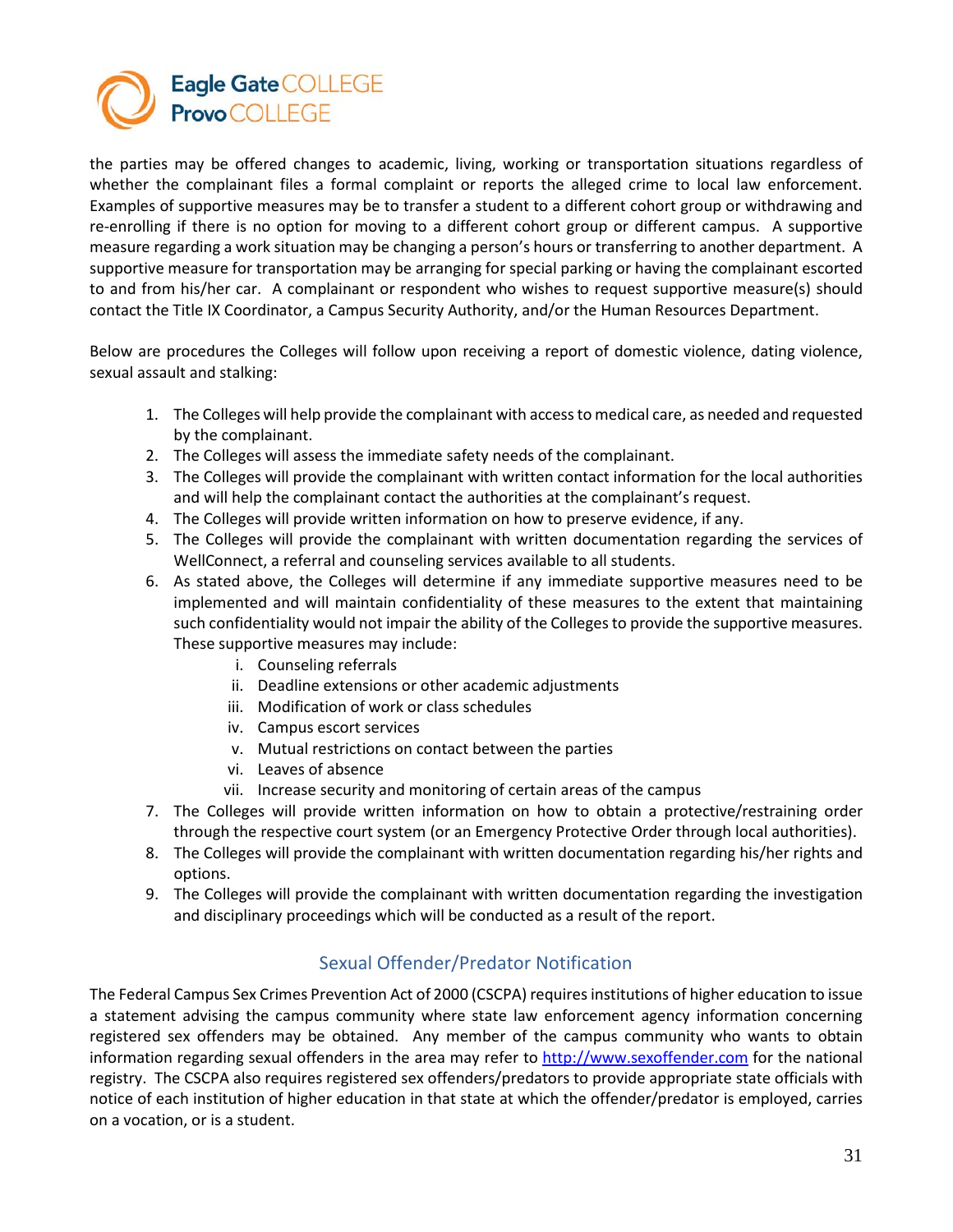

# **Grievance Process to Address Title IX Sexual Harassment Complaints**

<span id="page-31-0"></span>Provo College and Eagle Gate College maintain a grievance process which treat complainants and respondents equitably by providing resolution to a complainant where a determination of responsibility for sexual harassment has been made against the respondent, and by following a grievance process before imposing any disciplinary sanctions or other actions that are not supportive measures against a respondent. The Colleges' process is designed to enable the restoration or preservation of equal access to the Colleges' education program or activity. Such resolution may include the supportive measures listed in this document and/or may be punitive or disciplinary, without regard to burdening the respondent, as applicable. The investigation will include an objective evaluation of all relevant evidence, and credibility will not be pre-determined based on a person's status as complainant, respondent or witness.

Individuals designated by the Colleges to conduct an informal resolution process, which includes the Title IX Coordinator, investigator(s), and decision-maker(s), will not have a conflict of interest or bias for or against complainants or respondents generally or an individual complainant or respondent. Additionally, all individuals involved in the resolution process receive training on the definition of sexual harassment, the scope of the recipient's education program or activity, how to conduct an investigation and grievance process, and how to perform impartially, which includes not prejudging the facts at issue, no conflicts of interest, and no bias. The Colleges ensure that decision-makers receive applicable training on any technology to be used at a live hearing and on issues of relevance of questions and evidence, including when questions and evidence about the complainant's sexual predisposition or prior sexual behavior are not relevant. The Colleges also ensure that investigators receive training on issues of relevance to create an investigative report that fairly summarizes relevant evidence. Materials used to train Title IX Coordinators, investigators, decision-makers, and any person who facilitates an informal resolution process does not rely on sex stereotypes and promotes impartial investigations and adjudications of formal complaints of sexual harassment. Training materials used are maintained for a period of at least seven (7) years and posted to the institution's website.

Other elements of the Colleges' grievance and informal resolution process include the following:

- The Colleges will not presume that the respondent is responsible for the alleged conduct prior to a determination being made at the conclusion of the grievance process.
- The Colleges strive to complete all resolution proceedings, including the investigation, formal and informal meetings, hearing, and sanctions, as applicable, within sixty (60) calendar days of receiving a report. However, there is an allowance for extensions of timeframes for good cause, as necessary, and in that instance, written notice will be provided to the complainant and the respondent announcing the delay and the reason for it. Good cause may include considerations such as the absence of a party, a party's advisor, or a witness; concurrent law enforcement activity; or the need for language assistance or accommodation of disabilities.
- The Colleges use the "preponderance of evidence" standard of evidence to determine whether the respondent has violated the Colleges' policies. Use of this standard is irrespective of whether the respondent is a student or employee and is used consistently in all formal complaints of sexual harassment.
- Disciplinary actions for employees may include, but are not limited to, verbal warnings, letters of reprimand, suspension with or without pay, and termination. Such disciplinary actions for students may range from counseling to suspension and/or expulsion.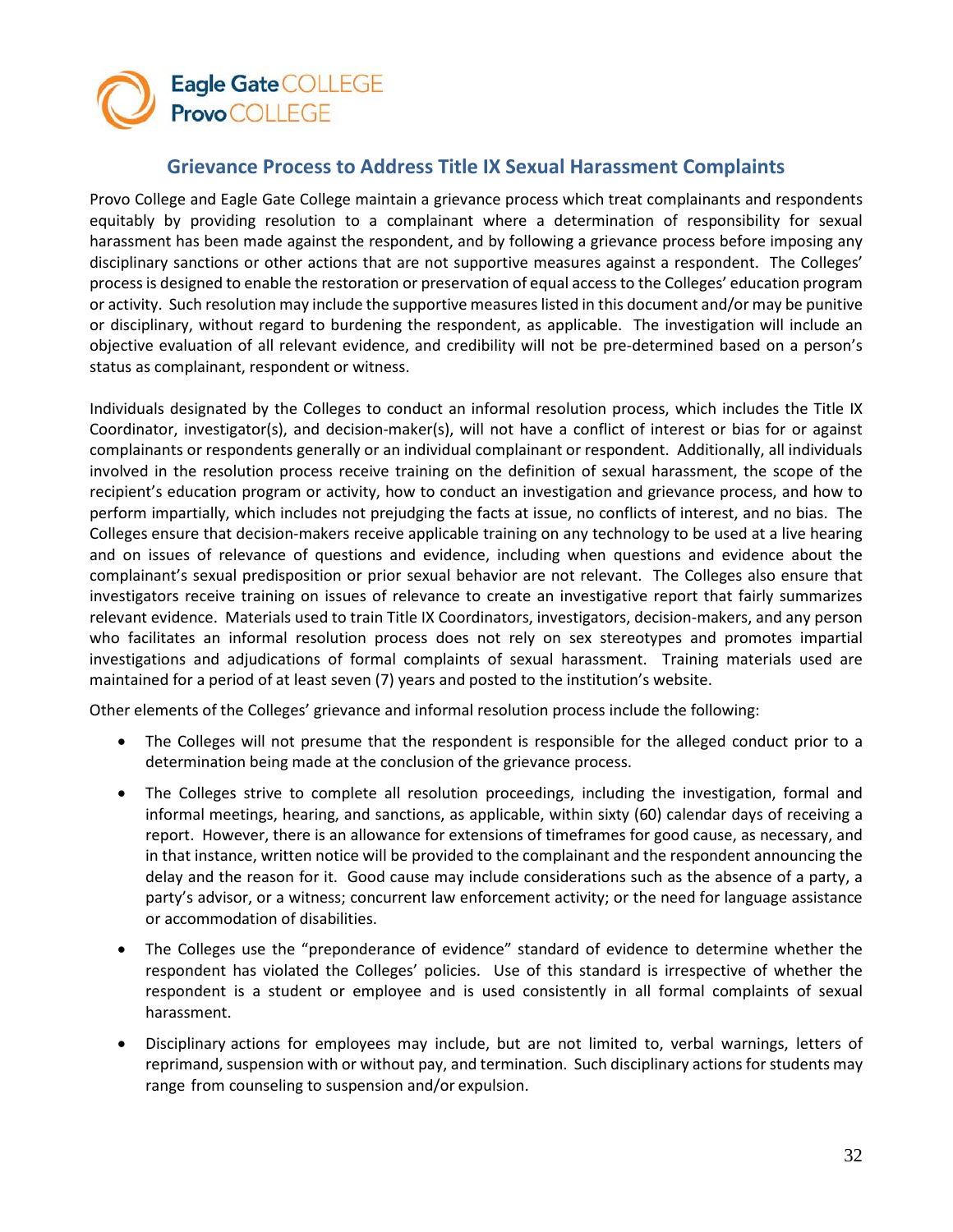

- Both the complainant and the respondent will be provided with written documentation of his/her right to appeal the decision and/or the sanction imposed. The appeal must be based on either a process error or based on new information/evidence which is introduced. Appeals must be made within 5 days of the original decision and should be directed to the Title IX Coordinator a[t dcorvin@unitek.com.](mailto:dcorvin@unitek.com)
- The Colleges will not rely upon or use questions or evidence which constitute, or seek disclosure of, information protected under a legally-recognized privilege unless the person holding such privilege has waived the privilege.

# Providing Notice of Allegations

<span id="page-32-0"></span>Upon receipt of a formal complaint, the Colleges will provide notice of the Colleges' grievance process to all known parties, including the allegations of sexual harassment potentially constituting sexual harassment and including sufficient details known at the time and with sufficient time to prepare a response before any initial interview. Sufficient details include the identities of the parties involved in the incident, if known, the conduct allegedly constituting sexual harassment, and the date and location of the alleged incident, if known. The written notice will confirm that the respondent is presumed not responsible for the alleged conduct and that a determination regarding responsibility will be made at the conclusion of the grievance process. The written notice will also inform the parties that they may have an advisor of their choice, who may be, but is not required to be, an attorney, and that the parties may inspect and review evidence. Parties will also be reminded of the Colleges' Code of Conduct which prohibits knowingly making false statements or knowingly submitting false information during the grievance process. During the course of the investigation, if the Colleges decide to investigate allegations about the complainant or respondent which are not included in the original notice, the Colleges will notify the parties of the additional allegations.

# Dismissal of a Formal Complaint

<span id="page-32-1"></span>The Colleges will investigate the allegations in a formal complaint; however, if the conduct alleged in the formal complaint would not constitute sexual harassment even if proved, did not occur in the Colleges' education program or activity, or did not occur against a person in the United States, then the Colleges will dismiss the formal complaint with regard to that conduct for purposes of sexual harassment under Title IX. Dismissal of a formal complaint for these reasons does not preclude action under another provision of the Colleges' Code of Conduct.

The Colleges may also dismiss the formal complaint or any allegations contained therein if at any time during the investigation or hearing: (1) a complainant notifies the Title IX Coordinator in writing that the complainant would like to withdraw the formal complaint or any allegations contained therein; (2) the respondent is no longer enrolled or employed by the Colleges; or (3) specific circumstances prevent the Colleges from gathering evidence sufficient to reach a determination as to the formal complaint or allegations contained therein. Upon any dismissal, the Colleges will provide prompt written notification of the dismissal and the reason(s) for the dismissal action.

## Consolidation of Formal Complaints

<span id="page-32-2"></span>The Colleges reserve the right to consolidate formal complaints as to allegations of sexual harassment against more than one respondent, or by more than one complainant against one or more respondents, or by one party against the other party, where the allegations of sexual harassment arise out of the same facts or circumstances.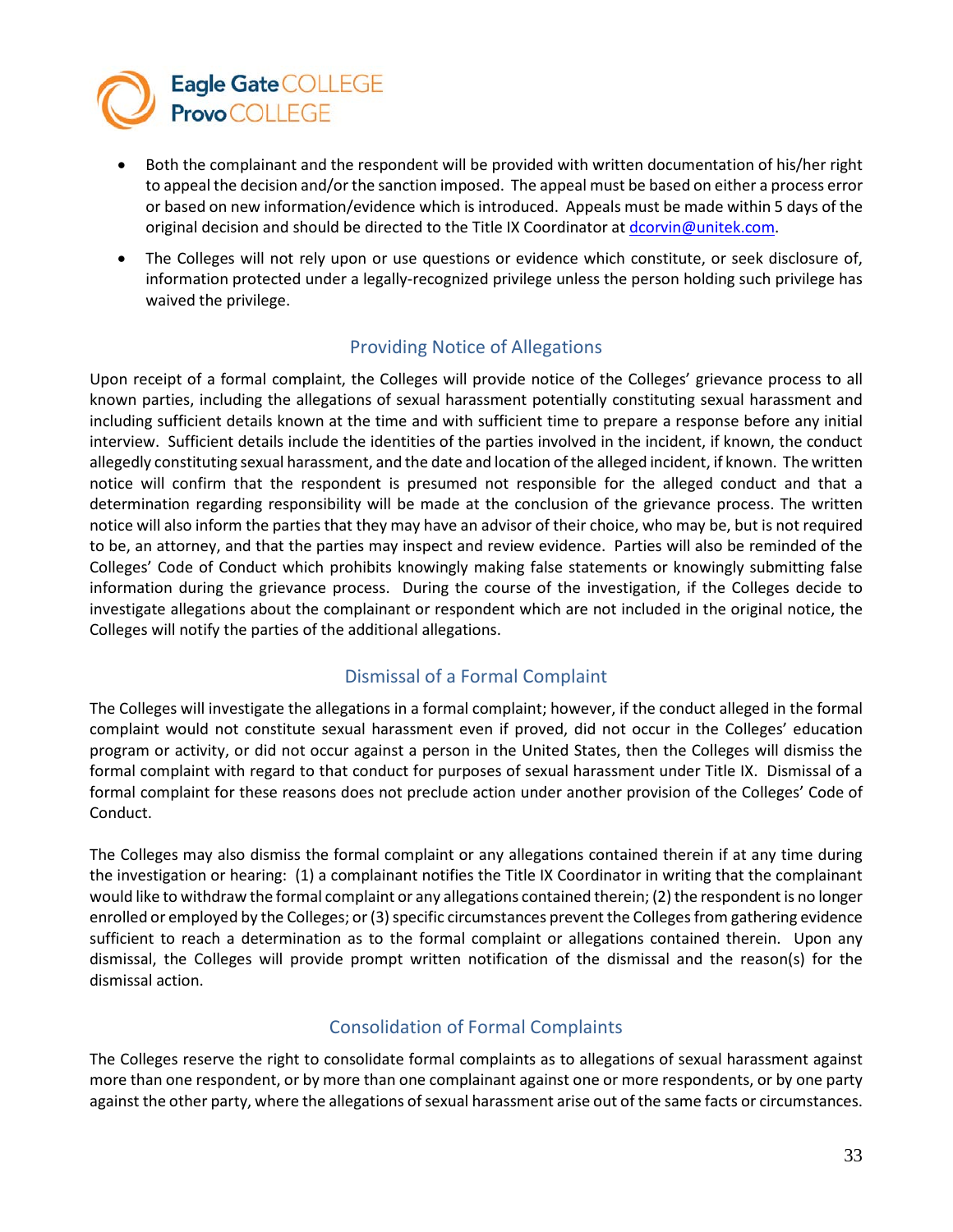

# Investigation of a Formal Complaint

<span id="page-33-0"></span>During an investigation of a formal complaint, the Colleges will ensure the following:

- The burden of proof and the burden of gathering evidence sufficient to reach a determination regarding responsibility will rest on the Colleges and not on the parties, provided that the Colleges cannot access, consider, disclose, or otherwise use a party's records that are made or maintained by a physician, psychiatrist, psychologist, or other recognized professional or paraprofessional acting in the professional's or paraprofessional's capacity, or assisting in that capacity, and which are made and maintained in connection with the provision of treatment to the party, unless the Colleges obtain that party's voluntary, written consent to do so for a grievance process.
- Both parties will be provided with equal opportunity to present witnesses, including fact and expert witnesses, and other inculpatory evidence (usually favorable to the complainant) and exculpatory evidence (usually favorable to the respondent).
- The Colleges will not restrict the ability of either party to discuss the allegations under investigation or to gather and present relevant evidence.
- Both parties will be provided with the same opportunities to have others present during any grievance proceeding, including the opportunity to be accompanied to any related meeting or proceeding by the advisor of their choice, who may be, but is not required to be, an attorney, and not limit the choice or presence of advisor for either the complainant or respondent in any meeting or grievance proceeding. The Colleges, however, may establish restrictions regarding the extent to which the advisor may participate in the proceedings, as long as the restrictions apply equally to both parties.
- The Colleges will provide, to a party whose participation is invited or expected, written notice of the date, time, location, participants, and purpose of all hearings, investigative interviews, or other meetings, with sufficient time for the party to prepare to participate.
- The Colleges will provide both parties with an equal opportunity to inspect and review any evidence obtained as part of the investigation that is directly related to the allegations raised in a formal complaint, including the evidence upon which the Colleges do not intend to rely in reaching a determination regarding responsibility and inculpatory or exculpatory evidence whether obtained from a party or other source, so that each party can meaningfully respond to the evidence prior to conclusion of the investigation.
	- o Prior to completion of the investigative report, the Colleges will send to each party and the party's advisor, if any, the evidence subject to inspection and review in an electronic format or a hard copy, and the parties will have at least 10 days to submit a written response, which the investigator will consider prior to completion of the investigative report. The Colleges will make all such evidence subject to the parties' inspection and review available at any hearing to give each party equal opportunity to refer to such evidence during the hearing, including for purposes of cross-examination.
- The Colleges will ensure the creation of an investigative report that fairly summarizes relevant evidence and, at least 10 days prior to a hearing (if a hearing is required under this section or otherwise provided) or other time of determination regarding responsibility, send to each party and the party's advisor, if any, the investigative report in an electronic format or a hard copy, for their review and written response.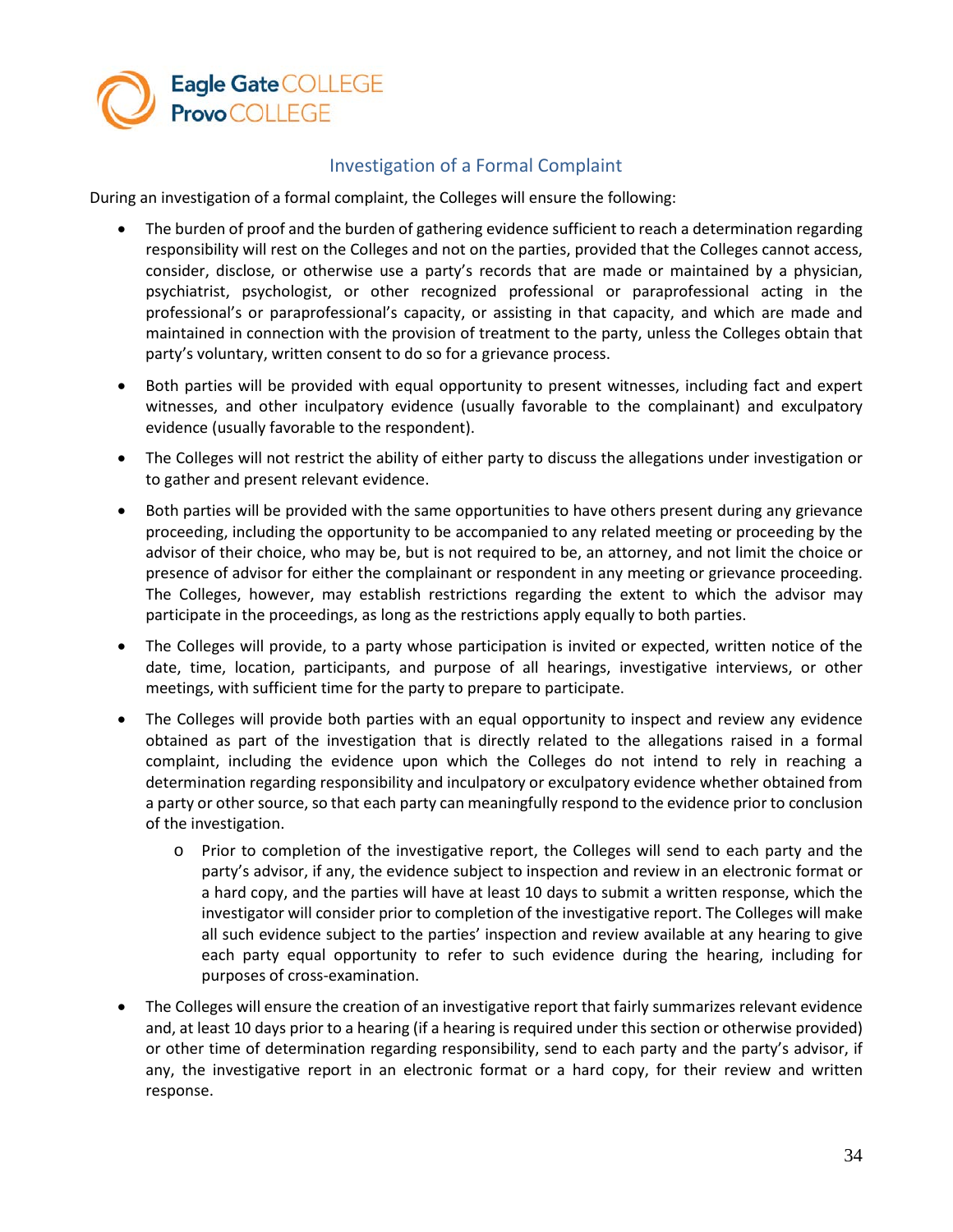

#### **Hearings**

<span id="page-34-0"></span>The Colleges' grievance process allows for a live hearing, as applicable. The following outlines the Colleges' process when conducting a hearing:

- At the live hearing, the decision-maker(s) will permit each party's advisor to ask the other party and any witnesses all relevant questions and follow-up questions, including those challenging credibility. Such cross-examination at the live hearing will be conducted directly, orally, and in real time by the party's advisor of choice and never by a party personally, notwithstanding the discretion of the Colleges to otherwise restrict the extent to which advisors may participate in the proceedings.
- At the request of either party, the Colleges will provide for the live hearing to occur with the parties located in separate rooms with technology enabling the decisionmaker(s) and parties to simultaneously see and hear the party or the witness answering questions.
- The Colleges will ensure that only relevant cross-examination and other questions may be asked of a party or witness. Before a complainant, respondent, or witness answers a cross-examination or other question, the decision-maker(s) must first determine whether the question is relevant and explain any decision to exclude a question as not relevant.
- If a party does not have an advisor present at the live hearing, the Colleges will provide without fee or charge to that party, an advisor of the recipient's choice, who may be, but is not required to be, an attorney, to conduct cross-examination on behalf of that party.
- Questions and evidence about the complainant's sexual predisposition or prior sexual behavior will be deemed not relevant, unless such questions and evidence about the complainant's prior sexual behavior are offered to prove that someone other than the respondent committed the conduct alleged by the complainant, or if the questions and evidence concern specific incidents of the complainant's prior sexual behavior with respect to the respondent and are offered to prove consent.
- If a party or witness does not submit to cross-examination at the live hearing, the decision-maker(s) will not rely on any statement of that party or witness in reaching a determination regarding responsibility; provided, however, that the decision-maker(s) cannot draw an inference about the determination regarding responsibility based solely on a party's or witness's absence from the live hearing or refusal to answer cross-examination or other questions.
- Live hearings may be conducted with all parties physically present in the same geographic location or, at the recipient's discretion, any or all parties, witnesses, and other participants may appear at the live hearing virtually, with technology enabling participants simultaneously to see and hear each other. In this case, the Colleges will create an audio or audiovisual recording, or transcript, of any live hearing and make it available to the parties for inspection and review.

## Determination Regarding Responsibility

<span id="page-34-1"></span>Upon conclusion of the hearing, the appointed decision-maker(s) will issue a written determination regarding responsibility. To reach this determination, the Colleges will apply the "preponderance of evidence" as the standard of evidence. The written determination will include: 1) identification of the allegations potentially constituting sexual harassment; 2) a description of the procedural steps taken from the receipt of the formal complaint through the determination, including any notifications to the parties, interviews with parties and witnesses, site visits, methods used to gather other evidence, and hearings held; 3) the findings of fact supporting the determination; 4) conclusions regarding the application of the Colleges' Code of Conduct to the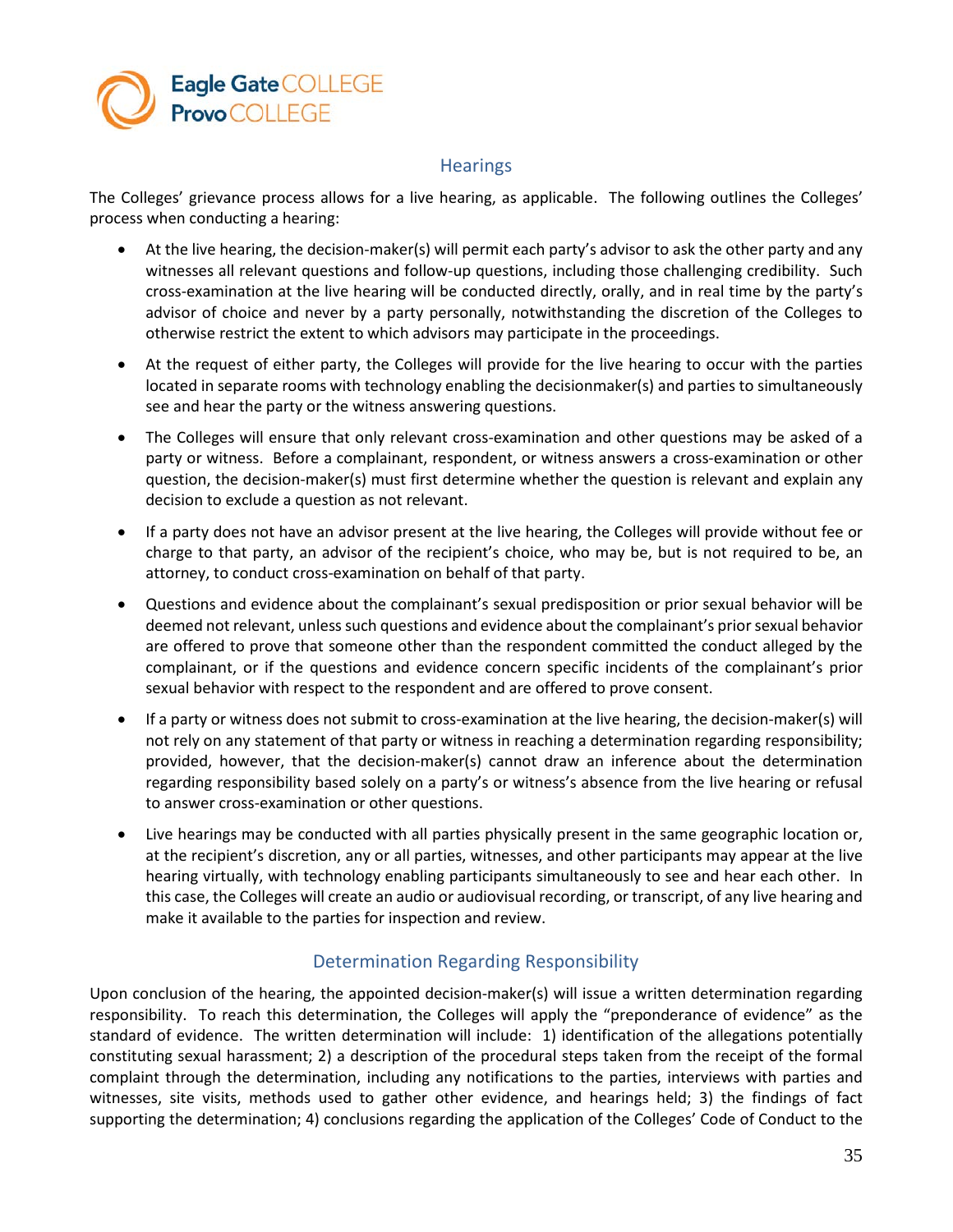

facts; 5) a statement of, and rationale for, the result as to each allegation, including a determination regarding responsibility, any disciplinary sanctions the Colleges impose on the respondent, and whether resolution designed to restore or preserve equal access to the Colleges' education program or activity will be provided by the Colleges to the complainant; and 6) the Colleges' procedures and permissible bases for the complainant and respondent to appeal. The Colleges will provide the written determination to the parties simultaneously. The determination regarding responsibility becomes final either on the date that the Colleges provide the parties with the written determination of the result of the appeal, if an appeal is filed, or if an appeal is not filed, the date on which an appeal would no longer be considered timely. The Colleges' Title IX Coordinator will be responsible for the effective implementation of any resolution measures.

# Right to Appeal

<span id="page-35-0"></span>The Colleges provide both parties with the opportunity to appeal a determination made regarding responsibility and the Colleges' decision to dismiss a formal complaint or any allegations therein on the following bases:

- An irregularity or irregularities which affected the outcome of the matter;
- New evidence which was not reasonably available at the time the determination regarding responsibility or the dismissal was made which could affect the outcome of the matter;
- An individual or individuals involved in the resolution process and/or hearing (Title IX Coordinator, investigator, decision-maker, etc.) had a conflict of interest or bias for or against the complainant(s) or respondent(s) which affected the outcome of the matter.

In addition to the above-listed bases, the Colleges may offer an appeal equally to both parties based on additional factors, as applicable.

Regarding all appeals, the Colleges will:

- Notify the other party in writing when an appeal is filed and implement appeal procedures equally for both parties;
- Ensure that the decision-maker(s) for the appeal is not the same decision-maker(s) who reached the initial determination regarding responsibility, and that the decision-maker(s) for the appeal is not the Title IX Coordinator or the investigator(s);
- Ensure that the decision-maker(s) for the appeal complies with all of the procedures as set forth in this section;
- Provide both parties with a reasonable, equal opportunity to submit a written statement in support of, or challenging, the outcome;
- Provide a written decision simultaneously to both parties describing the appeal results and the rationale for the decision.

## Informal Resolution Process

<span id="page-35-1"></span>The Colleges will not require as a condition of enrollment or continuing enrollment, or employment or continuing employment, or enjoyment of any other right, waiver of the right to an investigation and adjudication of formal complaints of sexual harassment. Additionally, the Colleges will not require the parties to participate in an informal resolution process and will not offer an informal resolution process unless a formal complaint is filed. However, at any time prior to reaching a determination regarding responsibility, the Colleges may facilitate an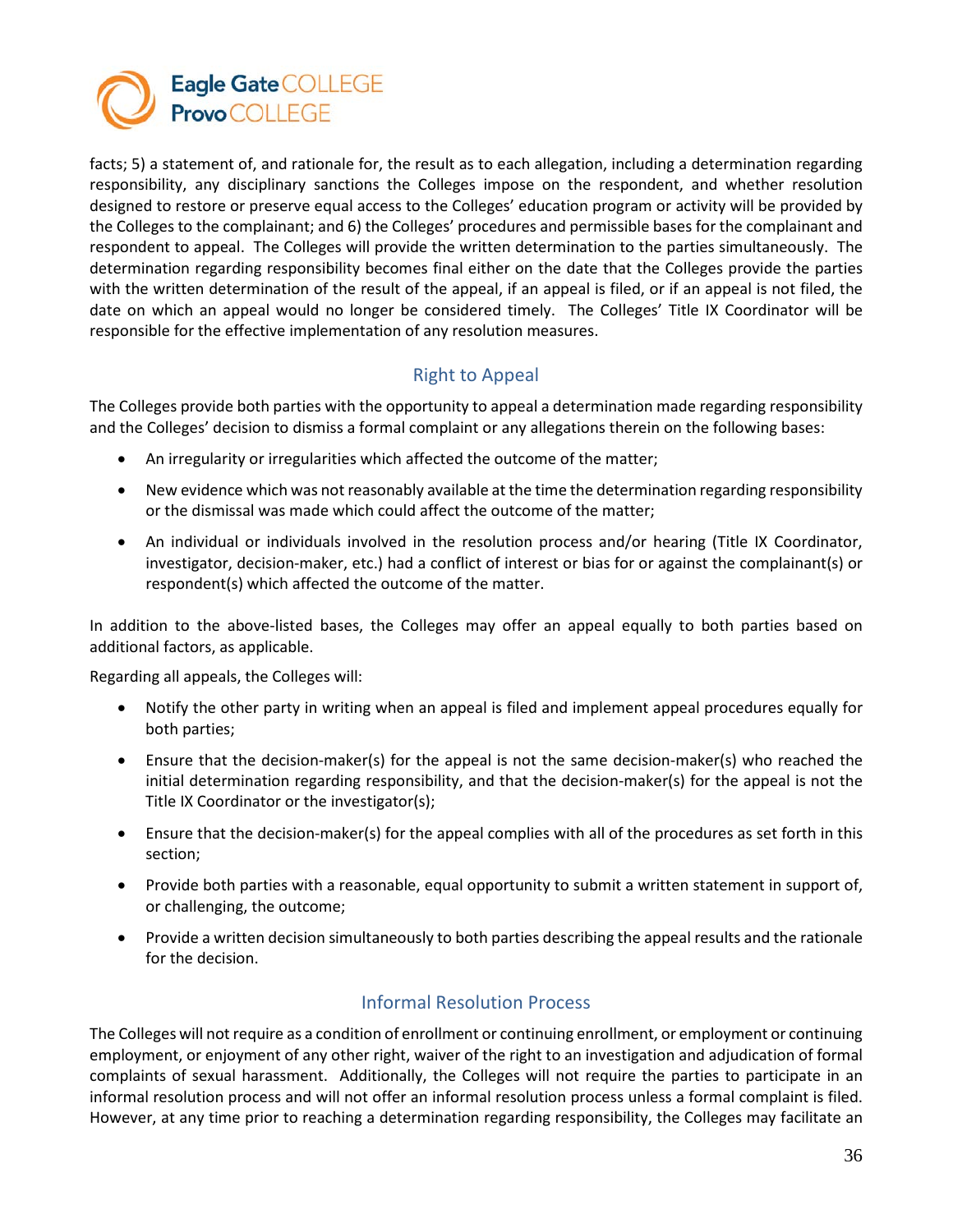

informal resolution process, such as mediation, that does not involve a full investigation and adjudication, provided that the Colleges provide to the parties a written notice disclosing: the allegations; the requirements of the informal resolution process including the circumstances under which it precludes the parties from resuming a formal complaint arising from the same allegations, provided, however, that at any time prior to agreeing to a resolution, any party has the right to withdraw from the informal resolution process and resume the grievance process with respect to the formal complaint; and any consequences resulting from participating in the informal resolution process, including the records that will be maintained or could be shared. Additionally, the Colleges will obtain the parties' voluntary, written consent to the information resolution process. However, the Colleges will not offer or facilitate an informal resolution process to resolve allegations that an employee sexually harassed a student.

## Recordkeeping Policy

<span id="page-36-0"></span>The Colleges will maintain records for a period of no less than seven (7) years consisting of the following:

- Each sexual harassment investigation including any determination regarding responsibility and any audio or audiovisual recording or transcript, any disciplinary sanctions imposed on the respondent, and any resolution provided to the complainant designed to restore or preserve equal access to the Colleges' education program or activity;
- Any appeal and the result;
- Any informal resolution and the result;
- All materials used to train Title IX Coordinators, investigators, decision-makers, and any person who facilitates an informal resolution process. The Colleges have made these training materials publicly available on its' websites;
- Records of any actions, including any supportive measures, taken in response to a report or formal complaint of sexual harassment.
	- o In each instance, the Colleges will document the basis for its conclusion that its response was not deliberately indifferent, and document that it has taken measures designed to restore or preserve equal access to the Colleges' education program or activity.
	- o If the Colleges do not provide a complainant with supportive measures, the Colleges will document the reasons why such a response was not clearly unreasonable in light of the known circumstances. However, the documentation of certain bases or measures does not limit the Colleges in the future from providing additional explanations or detailing additional measures taken.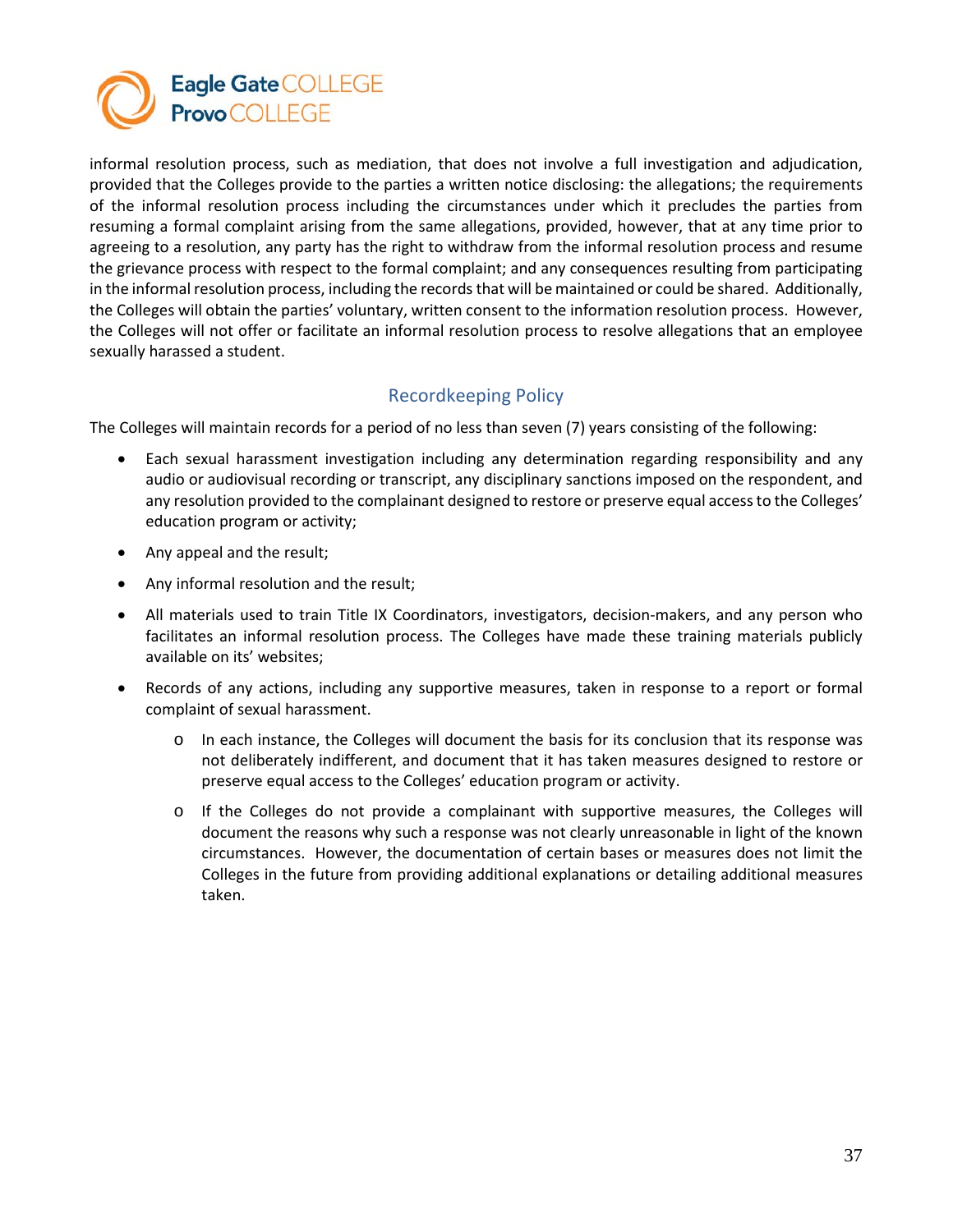**ANNUAL CRIME STATISTICS REPORTS**

**DEFINITIONS OF REPORTABLE OFFENSES**

# **Introduction to Annual Crime Statistics**

<span id="page-37-0"></span>Provo College and Eagle Gate College maintain working relationships with local law enforcement authorities to help promote the direct reporting of any criminal activity which may endanger students or employees to the Colleges' campuses; however, this direct reporting cannot be guaranteed or relied upon. To help ensure that Annual Crime Statistics Reports are accurate and comprehensive, the Colleges proactively contact local law enforcement authorities to obtain data on reportable offenses under the Clery Act. Data obtained from local law enforcement combined with data collected by each Campus comprises the Annual Crime Statistics Reports published by the Colleges, which are in the pages that follow. Definitions of reportable offenses are included in the section immediately below which immediately precedes the individual reports for each campus.

# Definitions of Reportable Offenses under the Clery Act

- <span id="page-37-1"></span>1. **Murder and Non-negligent Manslaughter** – the willful (non-negligent) killing of one human being by another.
- 2. **Manslaughter by Negligence** the killing of another person through gross negligence.

Eagle Gate COLLE **Provo** COLLEGE

- 3. **Rape** the penetration, no matter how slight, of the vagina or anus with any body part or object, or oral penetration by a sex organ of another person, without the consent of the victim. Rape is a form of sexual assault. This includes the rape of both males and females.
- 4. **Fondling** the touching of the private body parts of another person for the purpose of sexual gratification, without the consent of the victim, including instances where the victim is incapable of giving consent because of his/her age or because of his/her temporary or permanent mental incapacity. Fondling is a form of sexual assault.
- 5. **Incest**  sexual intercourse between persons who are related to each other within the degrees wherein marriage is prohibited by law. Incest is a form of sexual assault.
- 6. **Statutory Rape**  sexual intercourse with a person who is under the statutory age of consent. The legal age of consent in the state of California is 18. Statutory rape is a form of sexual assault.
- 7. **Robbery**  the taking or attempting to take anything of value from the care, custody, or control of a person or persons by force or threat of force or violence and/or by putting the victim in fear.
- 8. **Aggravated Assault** an unlawful attack by one person upon another for the purpose of inflicting severe or aggravated bodily injury. This type of assault usually is accompanied by the use of a weapon or by means likely to produce death or great bodily harm. (It is not necessary that injury result from an aggravated assault when a gun, knife, or other weapon is used which could and probably would result in serious personal injury if the crime were successfully completed.)
- 9. **Burglary**  the unlawful entry of a structure to commit a felony or a theft. For reporting purposes this definition includes: unlawful entry with intent to commit a larceny or felony; breaking and entering with intent to commit a larceny; housebreaking; safecracking; and all attempts to commit any of the aforementioned.
- 10. **Motor Vehicle Theft**  the theft or attempted theft of a motor vehicle. (Classify as motor vehicle theft all cases where automobiles are taken by persons not having lawful access even though the vehicles are later abandoned—including joyriding.)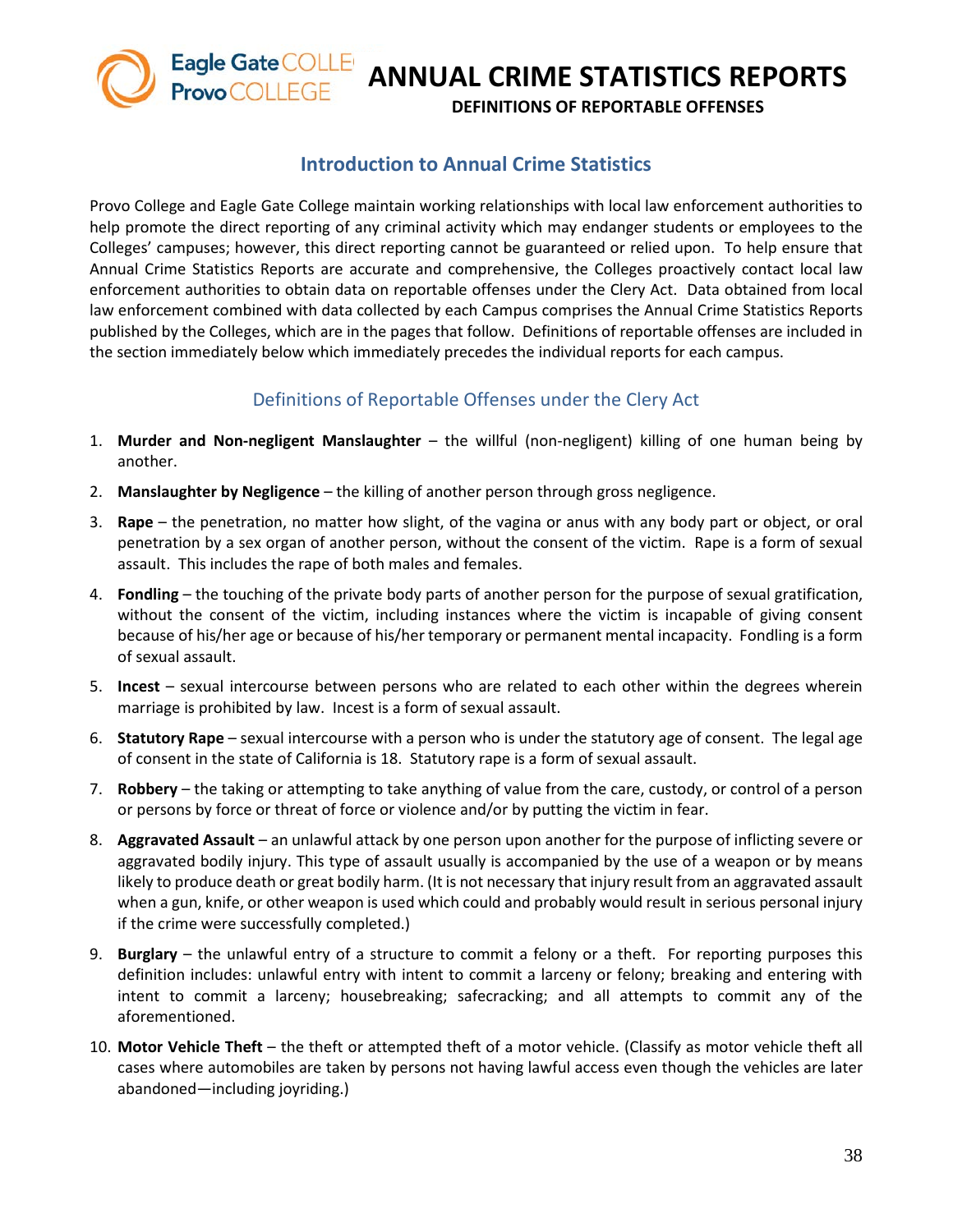# Eagle Gate COLLE **Provo COLLEGE**

# **ANNUAL CRIME STATISTICS REPORTS**

**DEFINITIONS OF REPORTABLE OFFENSES**

- 11. **Arson**  any willful or malicious burning or attempt to burn, with or without intent to defraud, a dwelling house, public building, motor vehicle or aircraft, personal property of another, etc.
- 12. **Illegal Weapons Possession**  the violation of laws or ordinances prohibiting the manufacture, sale, purchase, transportation, possession, concealment, or use of firearms, cutting instruments, explosives, incendiary devices, or other deadly weapons. This classification encompasses weapons offenses that are regulatory in nature.
- 13. **Liquor Law Violations**  the violation of State or local laws or ordinances prohibiting the manufacture, sale, purchase, transportation, possession, or use of alcoholic beverages, not including driving under the influence and drunkenness.
- 14. **Drug Abuse Violations**  the violation of laws prohibiting the production, distribution, and/or use of certain controlled substances and the equipment or devices utilized in their preparation and/or use. The unlawful cultivation, manufacture, distribution, sale, purchase, use, possession, transportation, or importation of any controlled drug or narcotic substance. Arrests for violations of state and local laws, specifically those relating to the unlawful possession, sale, use, growing, manufacturing, and making of narcotic drugs.
- 15. **Domestic Violence** a felony or misdemeanor crime of violence committed by a current or former spouse or intimate partner of the victim; by a person with whom the victim shares a child in common; by a person who is cohabitating with, or has cohabitated with, the victim as a spouse or intimate partner; by a person similarly situated to a spouse of the victim under the domestic or family violence laws of the jurisdiction in which the crime of violence occurred; and/or by any other person against an adult or youth victim who is protected from that person's acts under the domestic or family violence laws of the jurisdiction in which the crime of violence occurred.
- 16. **Dating Violence** violence committed by a person who is or has been in a social relationship of a romantic or intimate nature with the victim. The existence of such a relationship shall be determined based on the reporting party's statement and with consideration of the length of the relationship, the type of relationship, and the frequency of interaction between the persons involved in the relationship. For purposes of this definition, dating violence includes, but is not limited to, sexual or physical abuse or the threat of such abuse. Dating violence does not include acts covered under the definition of domestic violence.
- 17. **Stalking**  engaging in a course of conduct directed at a specific person that would cause a reasonable person to fear for the person's safety or the safety of others or suffer substantial emotional stress. For purposes of this definition, "course of conduct" means two or more acts, including but not limited to, acts in which the stalker directly, indirectly, or through third parties, by any action, method, device, or means, follows, monitors, observes, surveils, threatens, or communicates to or about a person, or interferes with a person's property. "Reasonable person" means a reasonable person under similar circumstances and with similar identities to the victim. "Substantial emotional distress" means significant mental suffering or anguish that may, but does not necessarily, require medical or other professional treatment or counseling.

#### **Hate Crimes**

A hate crime is a criminal offense committed against a person, property, or society that is motivated, in whole or in part, by the offender's bias against a race, religion, sexual orientation, gender, gender identity, ethnicity, national origin, or disability. Hate crimes are not separate, distinct crimes, but are traditional offenses motivated, in whole or in part, by the offender's bias. Many of the offenses noted above may be designated as a hate crime if motivated by any of the biases noted below: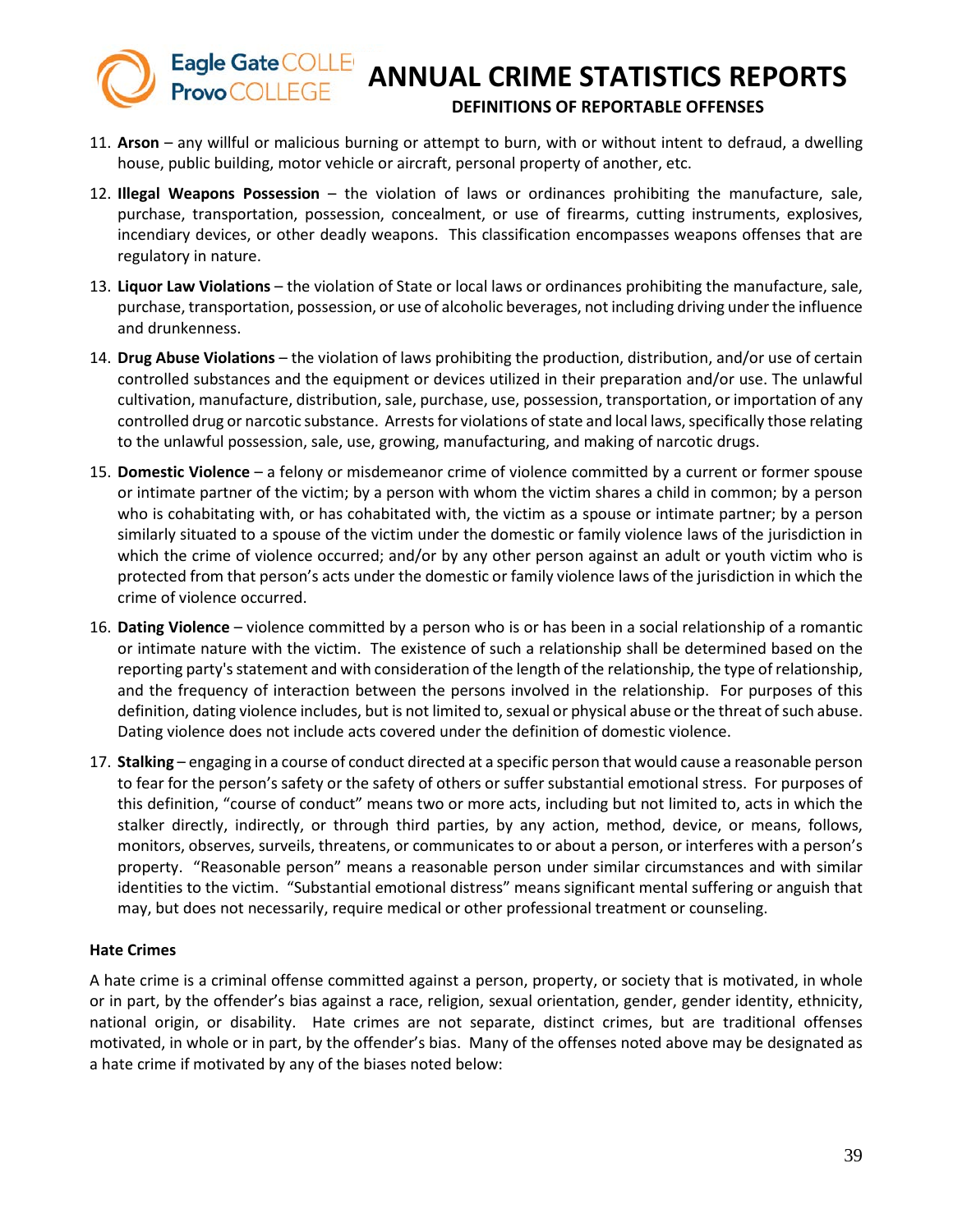# **ANNUAL CRIME STATISTICS REPORTS**

#### **DEFINITIONS OF REPORTABLE OFFENSES**

• **Race –** a preformed negative attitude toward a group of persons who possess common physical characteristics, e.g., color of skin, eyes, and/or hair; facial features, etc., genetically transmitted by descent and heredity which distinguish them as a distinct division of humankind, e.g., Asians, blacks or African Americans, whites.

Eagle Gate COLLE **Provo** COLLEGE

- **Religion** a preformed negative opinion or attitude toward a group of persons who share the same religious beliefs regarding their origin and purpose of the universe and the existence or nonexistence of a supreme being, e.g., Catholics, Jews, Protestants, atheists.
- **Sexual Orientation** a preformed negative opinion or attitude toward a group of persons based on their actual or perceived sexual orientation. Sexual orientation is the term for a person's physical, romantic, and/or emotional attraction to members of the same and/or opposite sex, including lesbian, gay, bisexual, and heterosexual individuals.
- **Gender** a preformed negative opinion or attitude toward a person or group of persons based on their actual or perceived gender, e.g., male or female.
- **Gender Identity** a preformed negative opinion or attitude toward a person or group of persons based on their actual or perceived gender identity, e.g., bias against transgender or gender non-conforming individuals. Gender non-conforming describes a person who does not conform to the gender-based expectations of society, e.g., a woman dressed in traditionally male clothing or a man wearing make-up. A gender non-conforming person may or may not be a lesbian, gay, bisexual, or transgender person but may be perceived as such.
- **Ethnicity** a preformed negative opinion or attitude toward a group of people whose members identify with each other, through a common heritage, often consisting of a common language, common culture (often including a shared religion) and/or ideology that stresses common ancestry.
- **National Origin** a preformed negative opinion or attitude toward a group of people based on their actual or perceived country of birth.
- **Disability** a preformed negative opinion or attitude toward a group of persons based on their physical or mental impairments, whether such disability is temporary or permanent, congenital or acquired by heredity, accident, injury, advanced age or illness.

Additionally, for Clery Act reporting purposes, the following crimes are reportable if they meet the definition of a hate crime:

- **Larceny-Theft** the unlawful taking, carrying, leading, or riding away of property from the possession or constructive possession of another. Constructive possession is the condition in which a person does not have physical custody or possession but is in a position to exercise dominion or control over a thing. Attempted larcenies are included.
- **Simple Assault** an unlawful physical attack by one person upon another where neither the offender displays a weapon, nor the victim suffers obvious severe or aggravated bodily injury involving apparent broken bones, loss of teeth, possible internal injury, severe laceration, or loss of consciousness.
- **Intimidation** to unlawfully place another person in reasonable fear of bodily harm through the use of threatening words and/or other conduct, but without displaying a weapon or subjecting the victim to actual physical attack.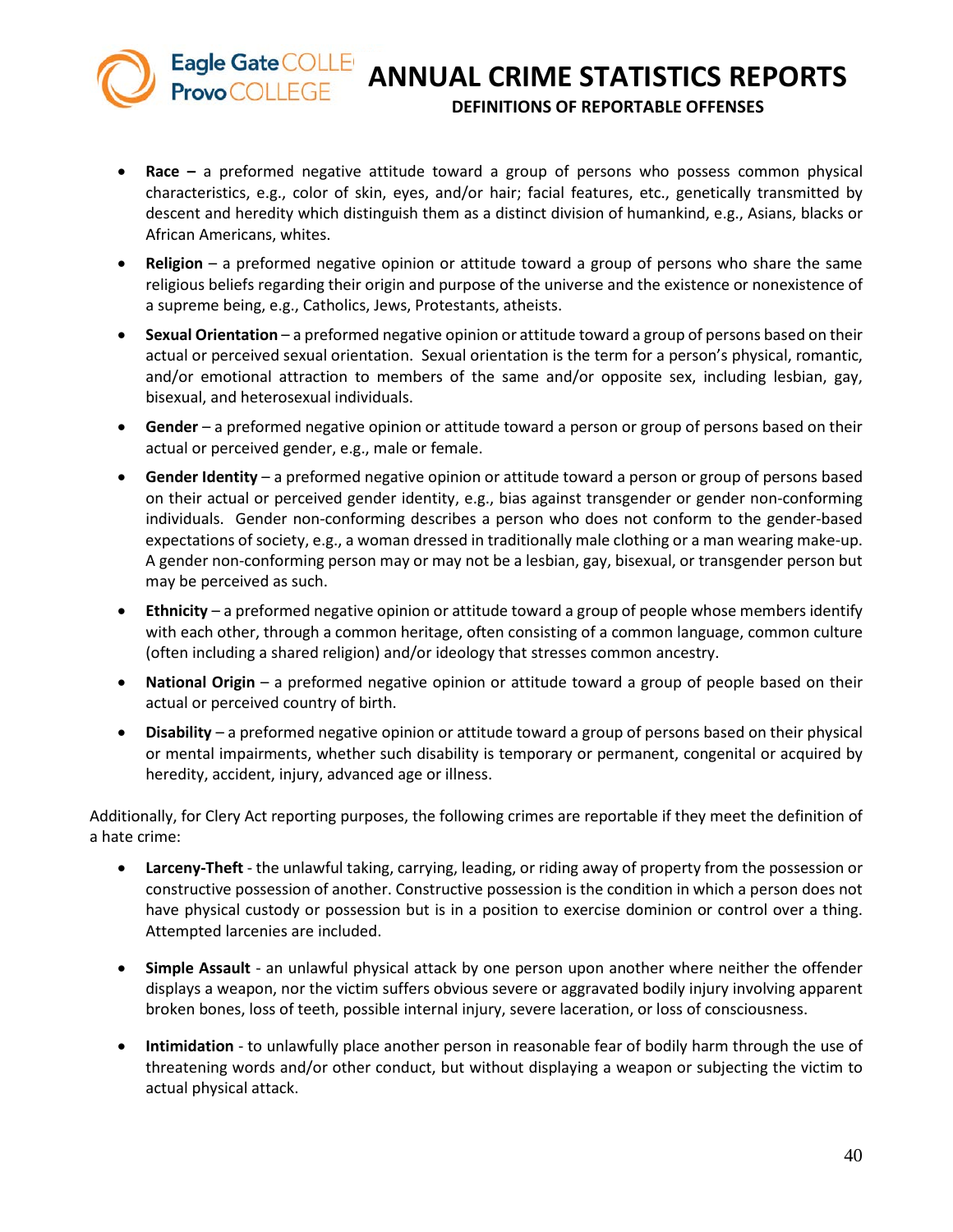

**ANNUAL CRIME STATISTICS REPORTS**

**DEFINITIONS OF REPORTABLE OFFENSES**

• **Destruction / damage / vandalism of property -** to willfully or maliciously destroy, damage, deface, or otherwise injure real or personal property without the consent of the owner or the person having custody or control of it.

#### **Geographic Locations for Reporting Purposes**

For purposes of reporting crimes including under the Clery Act, Provo College and Eagle Gate College use the following definitions for geographic locations:

- 1. **On-Campus Property** (1) any building or property owned or controlled by an institution within the core campus (same reasonably contiguous geographic area) and used by the institution in direct support of, or in a manner related to, the institution's educational purposes; and (2) any building or property that is within or reasonably contiguous to the area identified in section (1), that is owned by the institution but controlled by another person, is frequently used by students, and supports institutional purposes.
- 2. **Public Property** all public property, including thoroughfares, streets, sidewalks, and parking facilities, that is within the core campus, or immediately adjacent to and accessible from the core campus.

Provo College and Eagle Gate College do not own or control any buildings or property which are considered under the Clery Act as "Non-Campus".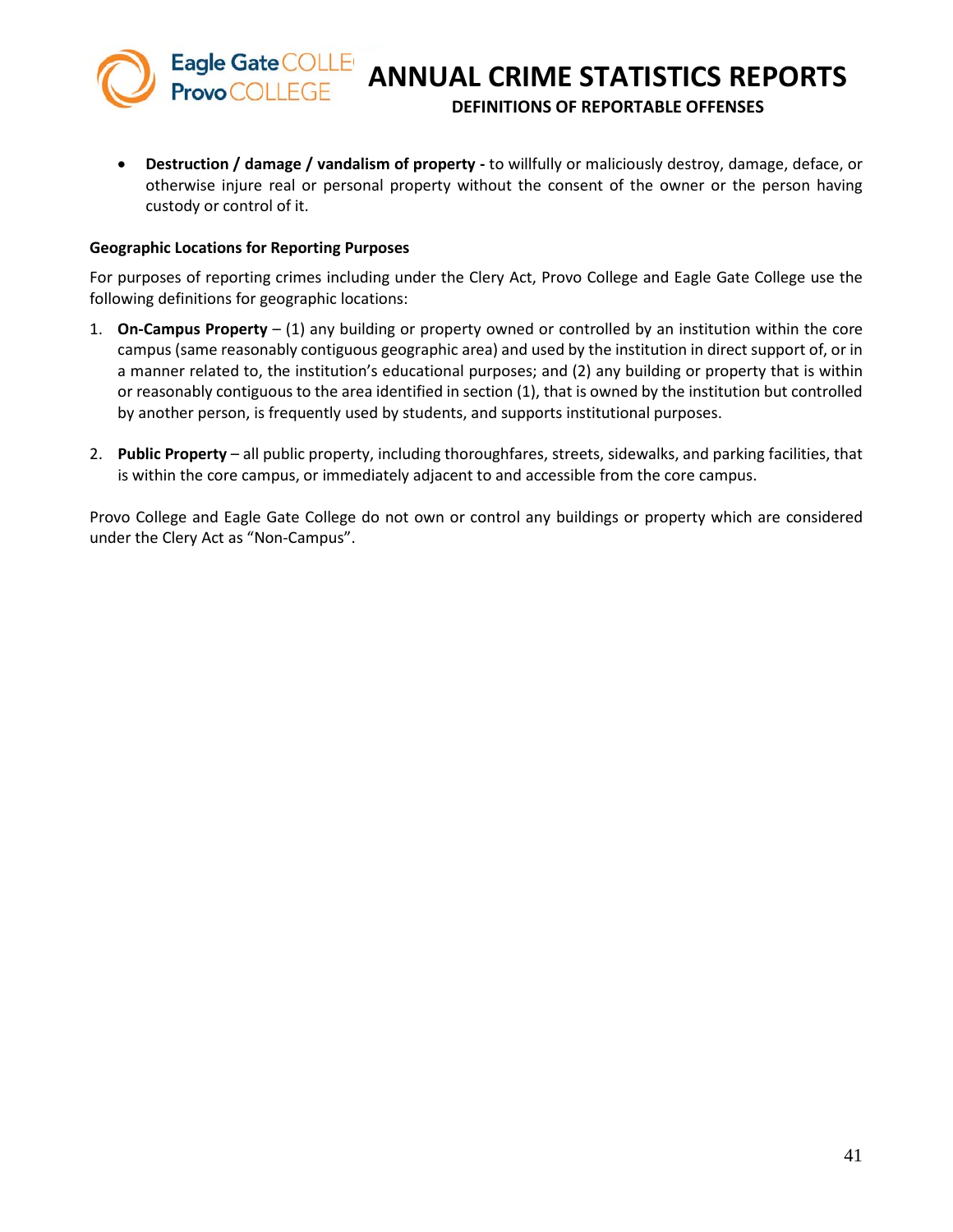

# Eagle Gate COLLEGE<br>Provo COLLEGE

#### **CLERY ACT CRIME STATISTICS PROVO CAMPUS 1450 W 820 N, PROVO, UTAH 84601**

| <b>TYPE OF OFFENSE</b>                           |             | <b>ON-CAMPUS PROPERTY</b> |             |          | <b>PUBLIC PROPERTY</b> |          |  |
|--------------------------------------------------|-------------|---------------------------|-------------|----------|------------------------|----------|--|
|                                                  |             | 2019                      | 2020        | 2018     | 2019                   | 2020     |  |
| MURDER AND NON-NEGLIGENT MANSLAUGHTER            | 0           | $\Omega$                  | 0           | 0        | 0                      | 0        |  |
| MANSLAUGHTER BY NEGLIGENCE                       | $\Omega$    | $\Omega$                  | $\Omega$    | 0        | $\Omega$               | 0        |  |
| <b>RAPE</b>                                      | 0           | 0                         | 0           | 0        | $\pmb{0}$              | 0        |  |
| <b>FONDLING</b>                                  | 0           | 0                         | 0           | 0        | 0                      | 0        |  |
| <b>INCEST</b>                                    | $\mathbf 0$ | $\Omega$                  | $\Omega$    | 0        | $\Omega$               | $\Omega$ |  |
| <b>STATUTORY RAPE</b>                            | 0           | 0                         | 0           | 0        | 0                      | 0        |  |
| <b>ROBBERY</b>                                   | 0           | 0                         | 0           | 0        | $\pmb{0}$              | 0        |  |
| AGGRAVATED ASSAULT                               | 0           | 0                         | 0           | 0        | 0                      | 0        |  |
| <b>BURGLARY</b>                                  | 0           | 0                         | 0           | 0        | 0                      | 0        |  |
| <b>MOTOR VEHICLE THEFT</b>                       | 0           | 0                         | 0           | 0        | 0                      | 0        |  |
| <b>ARSON</b>                                     | $\Omega$    | $\Omega$                  | $\Omega$    | $\Omega$ | $\Omega$               | $\Omega$ |  |
| ARRESTS: ILLEGAL WEAPONS POSSESSION              | $\mathbf 0$ | 0                         | $\mathbf 0$ | 0        | 0                      | 0        |  |
| ARRESTS: DRUG ABUSE VIOLATIONS                   | $\Omega$    | $\Omega$                  | 0           | 0        | 0                      | $\Omega$ |  |
| ARRESTS: LIQUOR LAW VIOLATIONS                   | $\pmb{0}$   | $\Omega$                  | $\Omega$    | 0        | $\Omega$               | $\Omega$ |  |
| DISCIPLINARY ACTIONS: ILLEGAL WEAPONS POSSESSION | 0           | 0                         | $\Omega$    | 0        | 0                      | $\Omega$ |  |
| DISCIPLINARY ACTIONS: DRUG ABUSE VIOLATIONS      | 0           | 0                         | 0           | 0        | 0                      | 0        |  |
| DISCIPLINARY ACTIONS: LIQUOR LAW VIOLATIONS      | 0           | 0                         | $\pmb{0}$   | 0        | $\pmb{0}$              | 0        |  |
| <b>DOMESTIC VIOLENCE</b>                         | 0           | 0                         | 0           | 0        | 0                      | 0        |  |
| <b>DATING VIOLENCE</b>                           | 0           | 0                         | 0           | 0        | 0                      | 0        |  |
| <b>STALKING</b>                                  | 0           | 0                         | 0           | 0        | 0                      | 0        |  |
| LARCENY-THEFT                                    | $\mathbf 0$ | 0                         | 0           | 0        | 0                      | 0        |  |
| SIMPLE ASSAULT                                   | 0           | 0                         | 0           | 0        | 0                      | 0        |  |
| <b>INTIMIDATION</b>                              | 0           | 0                         | 0           | 0        | 0                      | 0        |  |
| DESTRUCTION / DAMAGE / VANDALISM OF PROPERTY     | $\Omega$    | $\Omega$                  | $\Omega$    | 0        | $\Omega$               | 0        |  |

Hate Crimes: None of the crimes reported above were determined to be motivated by bias, and therefore, were not considered hate crimes.

Unfounded Crimes: There were no crimes listed above which were determined to be unfounded.

Student Housing: Provo College in Provo, Utah does not maintain, operate or provide student housing facilities.